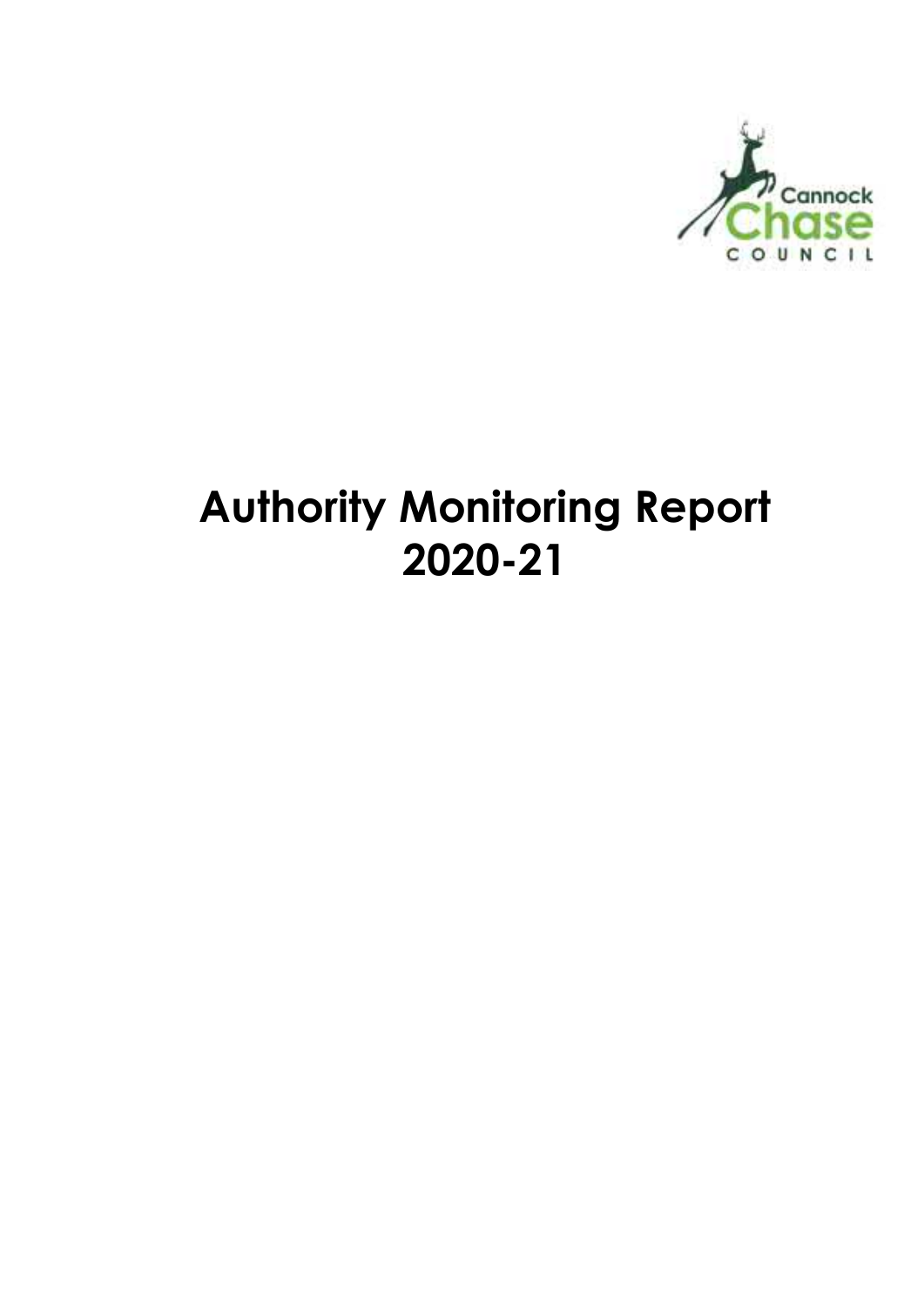#### **Cannock Chase Council**

### **Authority Monitoring Report 2020 - 2021**

The Authority Monitoring Report (AMR) is produced by the Planning Policy Section of Planning Services at Cannock Chase Council. This AMR covers the period 1<sup>st</sup> April 2020-31st March 2021.

#### **Contact Details**

| $\equiv$ Address:    | <b>Planning Policy</b><br><b>Cannock Chase Council</b><br><b>Civic Centre</b><br>PO Box 28<br><b>Beecroft Road</b><br>Cannock<br><b>Staffordshire</b><br><b>WS11 1BG</b> |
|----------------------|--------------------------------------------------------------------------------------------------------------------------------------------------------------------------|
| <b>☎ Telephone:</b>  | $(01543)$ 462621                                                                                                                                                         |
| $\oplus$ E-mail:     | planningpolicy@cannockchasedc.gov.uk                                                                                                                                     |
| <b>Website:</b><br>鳳 | www.cannockchasedc.gov.uk/planningpolicy                                                                                                                                 |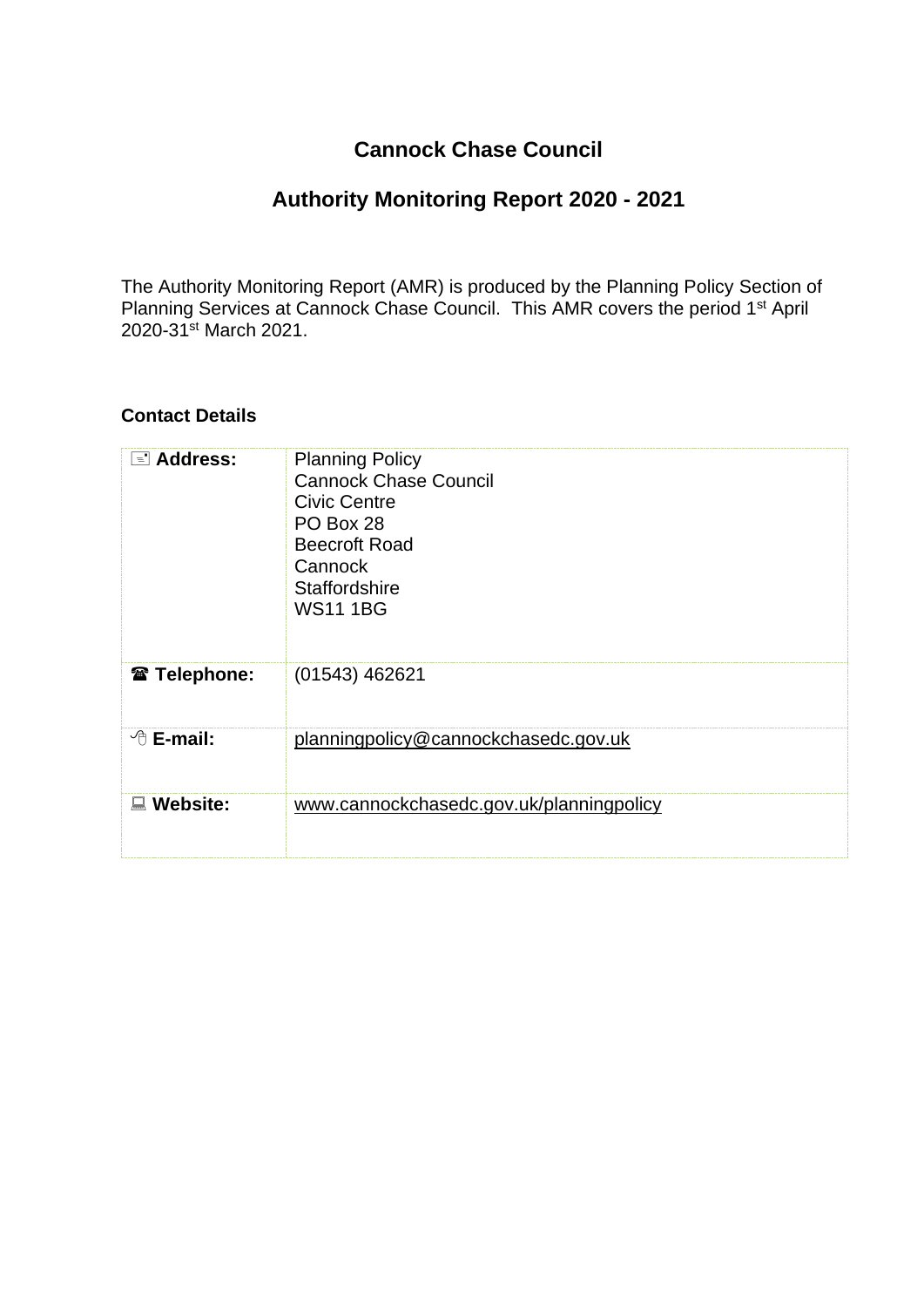# Contents|

| <b>Executive Summary</b>                            | 4  |
|-----------------------------------------------------|----|
| 1. Introduction                                     | 9  |
| 2. Local Development Scheme and Neighbourhood Plans | 11 |
| 3. Local Plan Annual Monitoring Core Strategy       | 14 |
| 4. Community Infrastructure Levy                    | 56 |
| 5. Duty to Cooperate                                | 62 |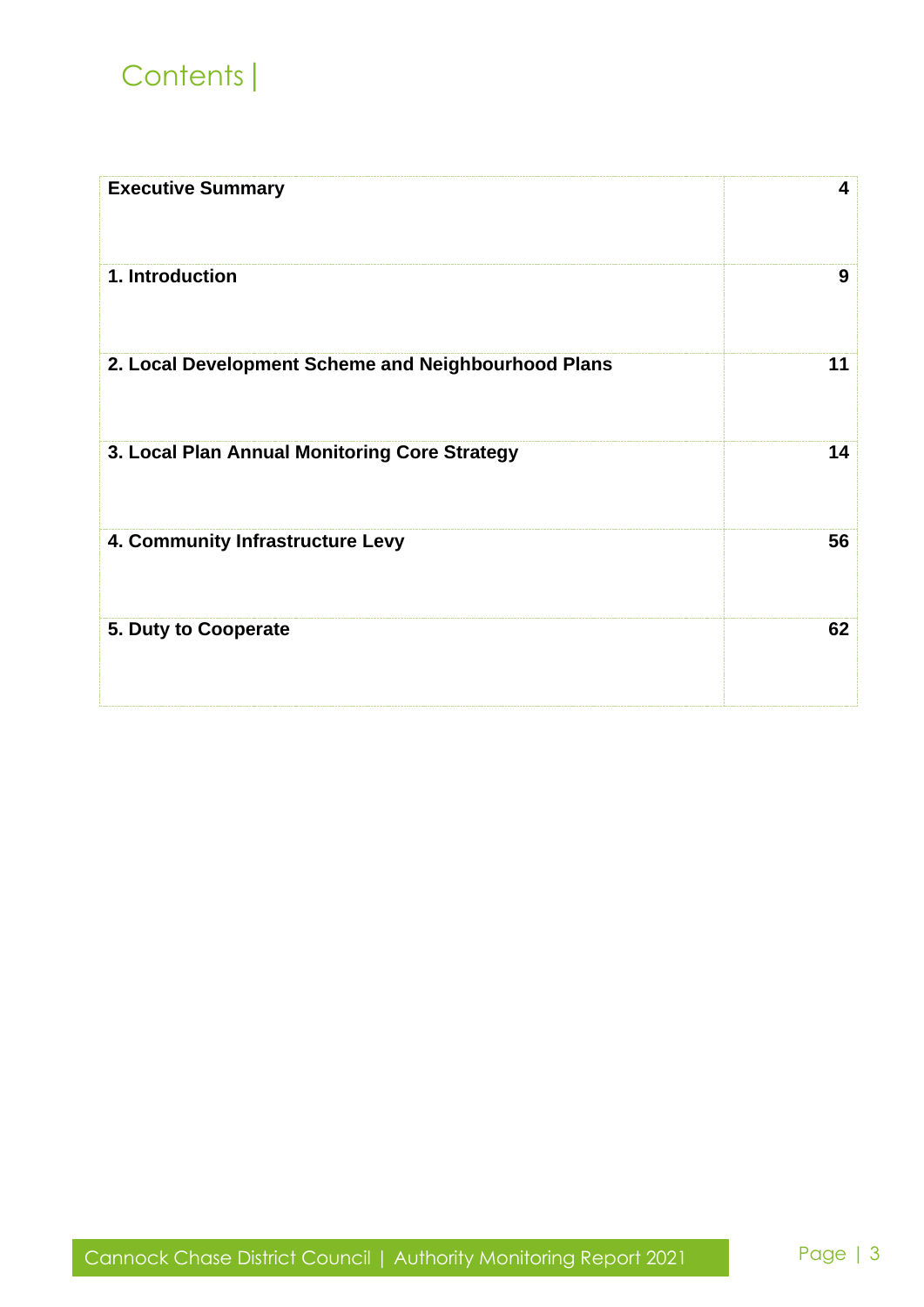# Executive Summary

This provides a summary of the progress of the key outcomes identified for each objective within the Local Plan (Part 1) 2014.

| <b>Outcome</b>                                                                            | <b>Comments</b>                                                                                                                                                                                                                                                                     | <b>Rating</b> |  |  |  |  |
|-------------------------------------------------------------------------------------------|-------------------------------------------------------------------------------------------------------------------------------------------------------------------------------------------------------------------------------------------------------------------------------------|---------------|--|--|--|--|
| <b>CORE STRATEGY</b>                                                                      |                                                                                                                                                                                                                                                                                     |               |  |  |  |  |
| Objective 1: Promote pride in attractive, safe local communities                          |                                                                                                                                                                                                                                                                                     |               |  |  |  |  |
| New developments well designed<br>and maintained                                          | 4 Neighbourhood Plans in production. 1 Neighbourhood<br>Plan adopted.                                                                                                                                                                                                               |               |  |  |  |  |
| Community and neighbourhood<br>planning aspirations being<br>addressed                    | 2 Assets of Community Value have been designated.                                                                                                                                                                                                                                   |               |  |  |  |  |
| Low/falling levels of crime and<br>antisocial behaviour                                   | Data shows that there has been a slight increase in crime<br>and anti-social behaviour over the past year, but lower<br>than 2 years ago. Acquisitive crime has seen a decrease.                                                                                                    |               |  |  |  |  |
|                                                                                           | Objective 2: Create healthy living opportunities across the district                                                                                                                                                                                                                |               |  |  |  |  |
| Community facilities retained<br>and/or improved                                          | Use of leisure and cultural facilities has been impacted<br>from periods of temporary closure due to the pandemic<br>and closures at Rugeley Leisure centre for investment in<br>upgrading facilities.                                                                              |               |  |  |  |  |
| Open space targets being met                                                              | Work has been commissioned jointly between the<br>Planning and Landscaping Services to update the 2009<br>evidence base to provide an up to date assessment of the<br>Open Spaces and future needs within the District.                                                             |               |  |  |  |  |
| Sustainable Transport targets<br>being met                                                | Bus services have reduced but are being reviewed by a<br>new operator and some services have received<br>investment from new developments. Rail services<br>improving. Residents still more likely to travel to work via<br>non-public transport means- above national average rate |               |  |  |  |  |
| Improved health/longevity of<br>residents                                                 | Sport and activity levels in 2020/21 have shown both an<br>increase for more active people and a decrease in activity<br>levels for others. Mortality rates from cardiovascular<br>diseases have decreased                                                                          |               |  |  |  |  |
| Improved access to<br>cultural/formal and informal<br>leisure facilities                  | The Pandemic is likely to have reduced visitor numbers to<br>the Prince of Wales Theatre and Museum, due to capacity<br>restrictions, but attendance has been good previously and<br>will improve going forward. Ongoing improvements to the<br>facilities are continuing.          |               |  |  |  |  |
| Improved sense of wellbeing                                                               | Decline in sense of well being, but still above national<br>levels.                                                                                                                                                                                                                 |               |  |  |  |  |
| Reduce health inequalities gap                                                            | Obesity in children and adults has decreased in Cannock<br>Chase District. Life expectancy rates have decreased<br>but remain broadly in line with national rates.                                                                                                                  |               |  |  |  |  |
|                                                                                           | <b>Objective 3: Provide for housing choice</b>                                                                                                                                                                                                                                      |               |  |  |  |  |
| Average of 241 houses delivered<br>each year (net) to provide 5,300<br>in the plan period | 319 net dwellings completed 2020/21.<br>4,787 dwellings completed (2006/7-2020/21).<br>321 gross dwellings completed (2020/21).                                                                                                                                                     |               |  |  |  |  |
| Affordable home provision per<br>annum (gross) maximised                                  | 60 dwellings completed (2020/21), which was above this<br>years target of 55 affordable homes.                                                                                                                                                                                      |               |  |  |  |  |
| 5 year supply of deliverable<br>housing sites (plus 5%)                                   | 4.3 years of supply available (including 5% buffer)                                                                                                                                                                                                                                 |               |  |  |  |  |
| 5 year supply of pitches for<br><b>Gypsies and Travellers</b>                             | There have been 9 additional pitches permitted in this<br>monitoring year. No five year supply available. Local Plan<br>Review will progress issues further.                                                                                                                        |               |  |  |  |  |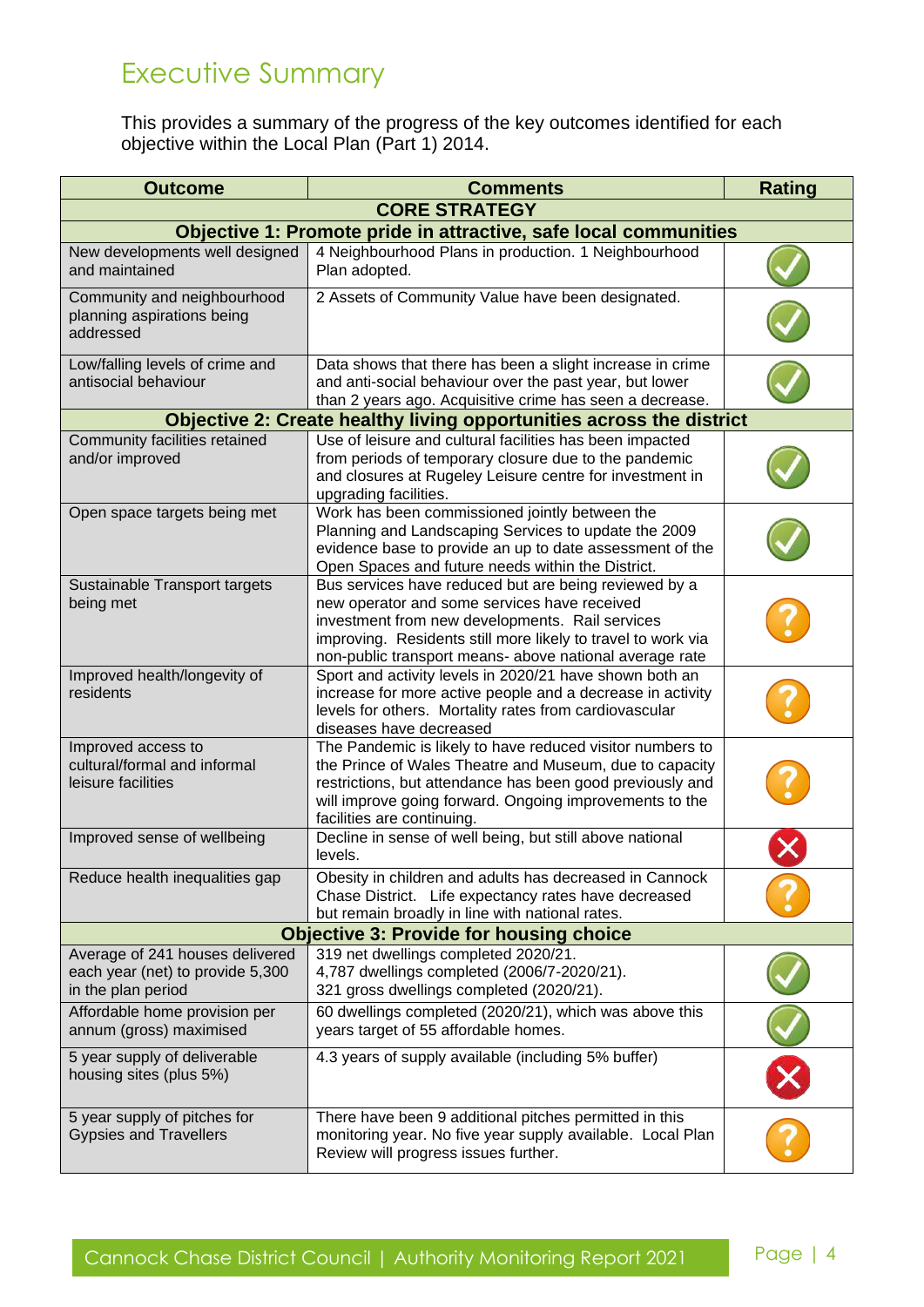| <b>Objective 4: Encourage a vibrant economy and workforce</b>                                                                                                                                                                                               |                                                                                                                                                                                                                                                                                                                                                                                                                                                   |  |  |  |  |
|-------------------------------------------------------------------------------------------------------------------------------------------------------------------------------------------------------------------------------------------------------------|---------------------------------------------------------------------------------------------------------------------------------------------------------------------------------------------------------------------------------------------------------------------------------------------------------------------------------------------------------------------------------------------------------------------------------------------------|--|--|--|--|
| Annual average delivery of 4ha<br>employment land to provide 88ha<br>in plan period                                                                                                                                                                         | 2.33ha completed (20/21). 75.78ha completed (2006/7-<br>2020/21) - equates to approx. 5.1ha per annum. Circa<br>26.37ha still available for development with small surplus<br>in supply.                                                                                                                                                                                                                                                          |  |  |  |  |
| Improvements made towards<br>improved job density in the<br>District (using County average<br>benchmark as a minimum target)                                                                                                                                | The job density rate has remained stable but still remains<br>below the regional and national average. The working<br>age population on out of work benefits has increased but<br>remains below the national average.                                                                                                                                                                                                                             |  |  |  |  |
| Employment profile diversified to<br>address structural issues, namely<br>dependency upon vulnerable<br>industrial and manufacturing<br>sectors                                                                                                             | The pre-2020 data showed that the employment rate had<br>decreased. The Pandemic will have impacted trends in<br>terms of employment patterns and choices for school<br>leavers, which are not yet evident in the data.                                                                                                                                                                                                                           |  |  |  |  |
|                                                                                                                                                                                                                                                             | Objective 5: Encourage sustainable transport infrastructure                                                                                                                                                                                                                                                                                                                                                                                       |  |  |  |  |
| Reduce the number of people<br>killed or seriously injured<br>compared to the average for<br>2005-09                                                                                                                                                        | There have been 10 more casualties this monitoring year<br>compared to last.                                                                                                                                                                                                                                                                                                                                                                      |  |  |  |  |
| Reduce per capita road transport<br>emissions (CO2) from a 2008<br>baseline                                                                                                                                                                                 | Reduction has occurred.                                                                                                                                                                                                                                                                                                                                                                                                                           |  |  |  |  |
| Maintain levels of recreational<br>cycling from a 2009/10 baseline                                                                                                                                                                                          | The rate of participation in cycling has increased and was<br>higher than the national average in 2020.                                                                                                                                                                                                                                                                                                                                           |  |  |  |  |
|                                                                                                                                                                                                                                                             | <b>Objective 6: Create attractive town centres</b>                                                                                                                                                                                                                                                                                                                                                                                                |  |  |  |  |
| Secured project delivery in<br>Cannock, Hednesford and<br>Rugeley town centres<br><b>Cannock Town Centre</b><br>and Avon Plaza schemes<br><b>Hednesford Gateway</b><br>(Rugeley Road) scheme<br><b>Rugeley Town Centre</b><br>(via LDF Area Action<br>Plan) | No major project completions have taken place this year,<br>but work has previously been completed at Hednesford<br>Gateway and the supermarket on one of the Rugeley<br>AAP Opportunity Sites.<br>The flood mitigation scheme that will enable further<br>projects to be considered for Rugeley Town Centre has<br>been completed.<br>The completed Cannock Town Centre Prospectus has<br>replaced the Area Action Plan for Cannock Town Centre. |  |  |  |  |
| Up to 35,000sqm (gross)<br>comparison floor space in<br>Cannock Town Centre by 2028                                                                                                                                                                         | No net increase in 2020-21. New developments have<br>taken place in previous years; however these have been<br>mainly out of town.                                                                                                                                                                                                                                                                                                                |  |  |  |  |
| Up to 4,700sqm (gross)<br>comparison and 9,500sqm<br>(gross) convenience floor space<br>in Hednesford Town Centre by<br>2028                                                                                                                                | No net increase in 2020-21, but developments have taken<br>place in previous years that count towards the target.                                                                                                                                                                                                                                                                                                                                 |  |  |  |  |
| Up to 10,000sqm (gross)<br>comparison and 4,900sqm<br>(gross) convenience floor space<br>in Rugeley Town Centre by 2028                                                                                                                                     | No net increase in 2020-21, but developments have taken<br>place in previous years that count towards the target.                                                                                                                                                                                                                                                                                                                                 |  |  |  |  |
| Up to 30,000sqm of additional<br>office floorspace at the District's<br>town centres                                                                                                                                                                        | A small amount of development has taken place in<br>previous years and there has been one application<br>approved for a net increase in 2020-21.                                                                                                                                                                                                                                                                                                  |  |  |  |  |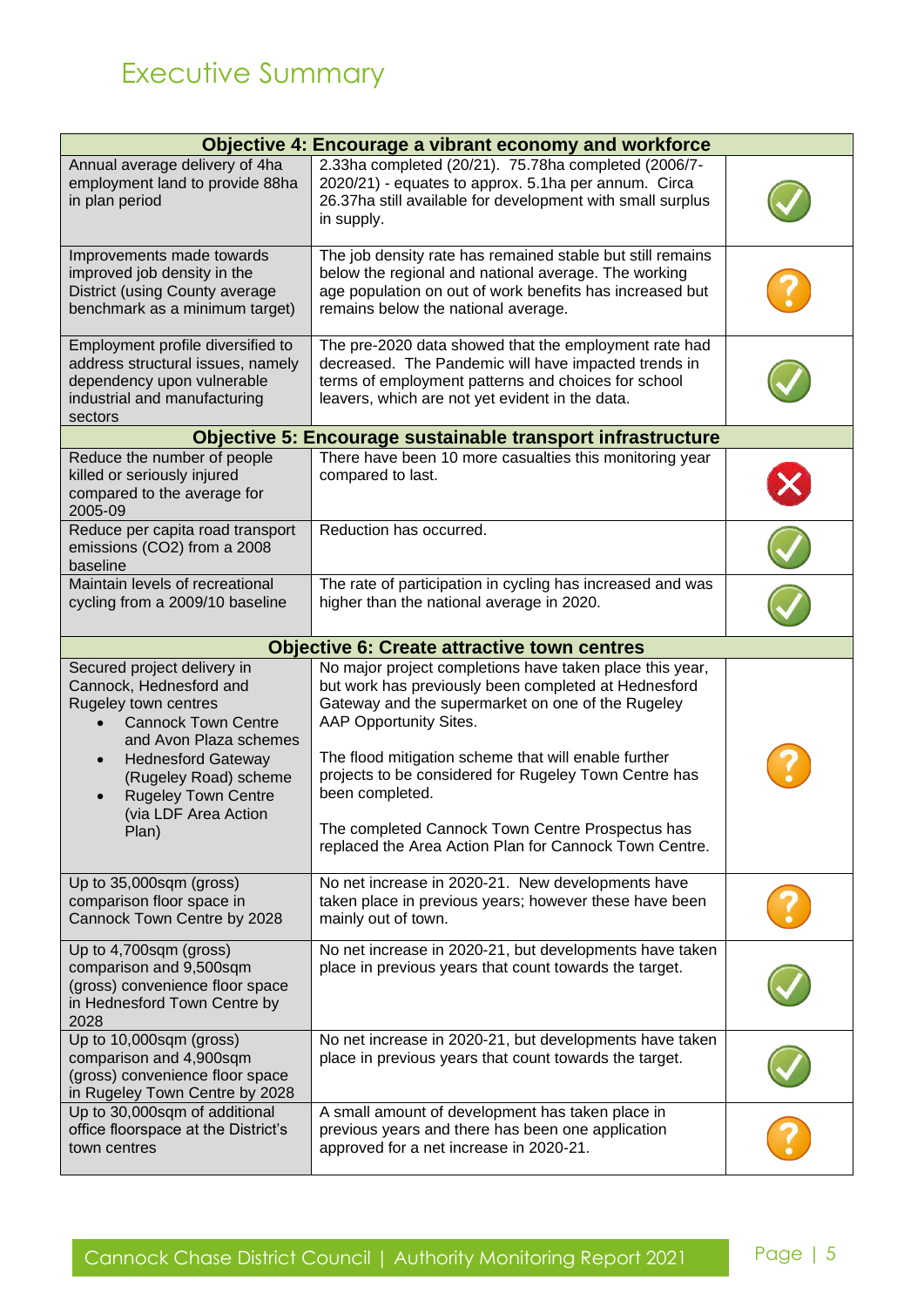# Executive Summary

| <b>Objective 7: Provide well managed and appreciated environments</b>                                                                                                                                                                                                                                |                                                                                                                                                                                                                                                                                                                                                   |  |  |  |  |  |
|------------------------------------------------------------------------------------------------------------------------------------------------------------------------------------------------------------------------------------------------------------------------------------------------------|---------------------------------------------------------------------------------------------------------------------------------------------------------------------------------------------------------------------------------------------------------------------------------------------------------------------------------------------------|--|--|--|--|--|
| No net loss in biodiversity or<br>decline in condition over the plan<br>period                                                                                                                                                                                                                       | The % of SSSIs/SACs in favourable condition has<br>declined. All 6 Green Flag Awards have been<br>maintained.                                                                                                                                                                                                                                     |  |  |  |  |  |
| Delivery of regional and local<br><b>Biodiversity and Geodiversity</b><br>Action Plan targets assisted                                                                                                                                                                                               | At Council owned local wildlife sites, 6 are receiving<br>positive management.                                                                                                                                                                                                                                                                    |  |  |  |  |  |
| Deficiencies addressed in existing<br>levels of provision of natural<br>green spaces and enhance<br>quality; including the % of people<br>within 300 metres of a natural<br>accessible green space 2ha in<br>size and assist delivery of the<br>SAC Mitigation and<br><b>Implementation Strategy</b> | SAC governance structures for mitigation operational.<br>SAC Project Officer and Visitor Engagement Officer are in<br>post. Mitigation measures (as set out in the Partnerships'<br><b>Strategic Access Management and Monitoring Measures</b><br>(SAMMM)) schedule underway.                                                                     |  |  |  |  |  |
| 100% of conservation areas have<br>up-to-date appraisals and<br>management plans in place and<br>no decline in the condition of<br>designated areas over the plan<br>period with progress towards<br>enhancement of areas previously<br>designated as 'At Risk'                                      | All appraisals and management plans are completed. No<br>heritage assets at risk in the District.                                                                                                                                                                                                                                                 |  |  |  |  |  |
| The creation and maintenance of<br>an up-to-date Local List of historic<br>buildings                                                                                                                                                                                                                 | The Design SPD was adopted in April 2016 and sets out<br>the process for establishing a Local List. Several local<br>surveys have been completed to produce candidate lists<br>of historic buildings as part of Neighbourhood Plan work.                                                                                                          |  |  |  |  |  |
| <b>Objective 8: Support a greener future</b>                                                                                                                                                                                                                                                         |                                                                                                                                                                                                                                                                                                                                                   |  |  |  |  |  |
| National and local per capita<br>carbon emission reductions<br>through development location<br>and design                                                                                                                                                                                            | Reduction in per capita emissions.                                                                                                                                                                                                                                                                                                                |  |  |  |  |  |
| Contributions made towards<br>national targets for renewable<br>and low carbon energy<br>generation                                                                                                                                                                                                  | There were no renewable energy scheme applications<br>received in 2020/21. Existing schemes in District still<br>operational.                                                                                                                                                                                                                     |  |  |  |  |  |
| Contributions made to the<br>achievement of the Staffordshire<br>and Stoke-on-Trent Joint Waste<br>Management Strategy target of<br>'zero waste to landfill' by 2020                                                                                                                                 | There has been a slight decline in the levels of waste<br>recycled and a slight increase in residual waste per<br>household.                                                                                                                                                                                                                      |  |  |  |  |  |
| Number of planning applications<br>granted contrary to Environmental<br>Agency advice on grounds of<br>flood risk and pollution hazards<br>minimised                                                                                                                                                 | There have been no sustained objections to any planning<br>permissions granted contrary to Environment Agency<br>advice.                                                                                                                                                                                                                          |  |  |  |  |  |
| Reduction in levels of pollution,<br>particularly air quality hotspots<br>(including the AQMA at<br>Bridgtown) and water quality risks<br>(as per the Water Framework<br>Directive)                                                                                                                  | The Air Quality hot spots within the District all show<br>continued improvement in meeting emission objectives.<br>There is a mixed picture in relation to the quality of the<br>Districts main waterbodies. There are currently no sites<br>identified as 'contaminated land' within the district but<br>further investigations may be required. |  |  |  |  |  |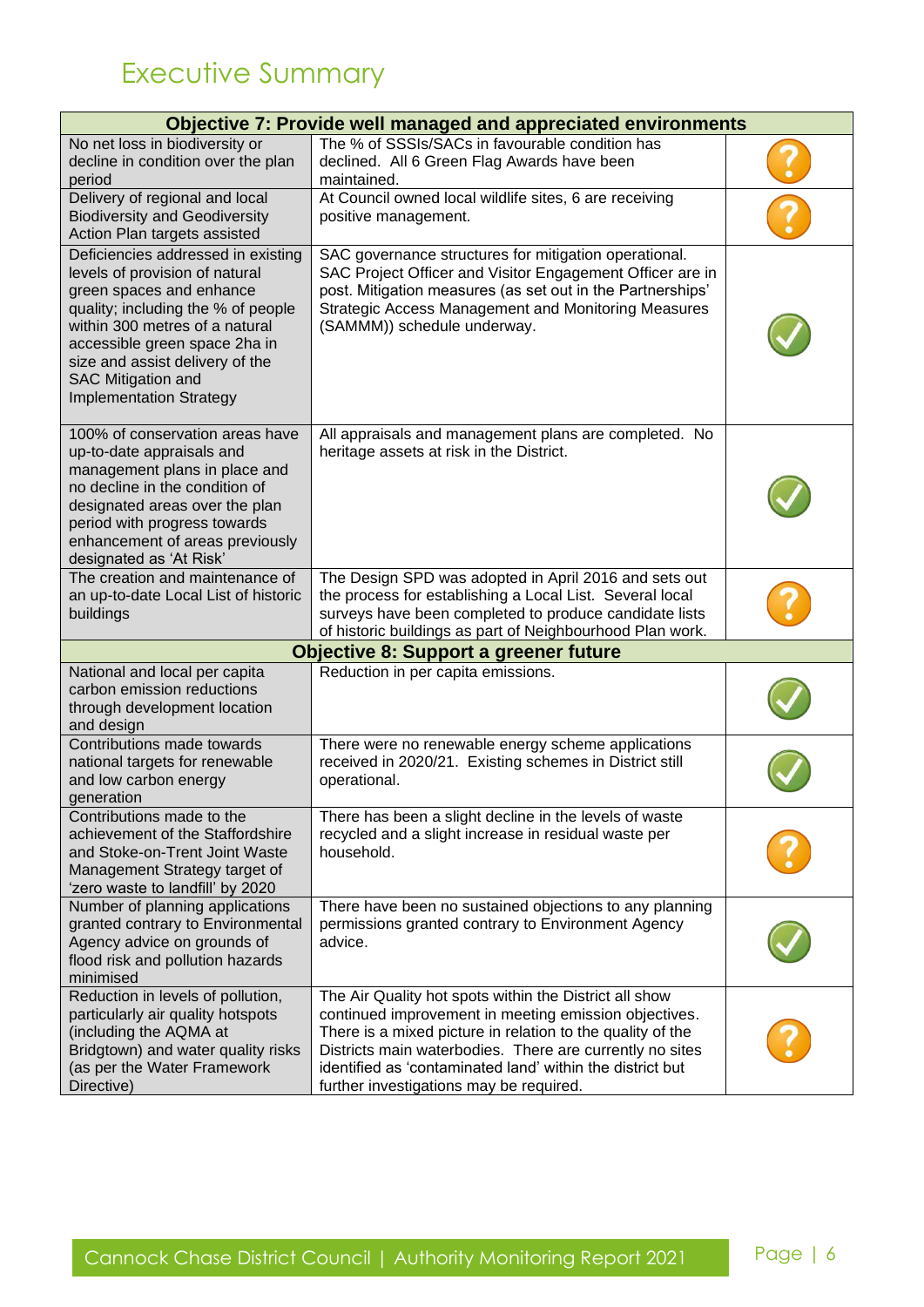| <b>RUGELEY TOWN CENTRE AREA ACTION PLAN</b>                                   |                                                                                                                                                                                                    |  |  |  |  |
|-------------------------------------------------------------------------------|----------------------------------------------------------------------------------------------------------------------------------------------------------------------------------------------------|--|--|--|--|
| <b>Shopping Policy Area</b>                                                   |                                                                                                                                                                                                    |  |  |  |  |
| New retail development                                                        | No new retail developments have been completed on the<br>opportunity sites in 2019/21.                                                                                                             |  |  |  |  |
| Sustainable energy supply                                                     | There are no new recorded sustainable energy schemes.                                                                                                                                              |  |  |  |  |
| Crime and fear of crime                                                       | Crime rates have risen for serious crimes, but fallen for<br>acquisitive crime while Anti-social behaviour rates remain<br>stable.                                                                 |  |  |  |  |
|                                                                               | <b>Movement and Access Policy Area</b>                                                                                                                                                             |  |  |  |  |
| Public car parking                                                            | Provision of public car parking within Rugeley has<br>remained static since previous improvements.                                                                                                 |  |  |  |  |
| <b>Public Transport</b>                                                       | Work has been completed to enable more frequent train<br>services to serve Rugeley Town Station. Bus Services<br>continue to link Rugeley to local areas, but subsidised<br>routes remain at risk. |  |  |  |  |
| Cycle parking facilities                                                      | Cycle stands are already in place at Tesco supermarket,<br>but further facilities await development of other<br>opportunity sites.                                                                 |  |  |  |  |
| Pedestrian/cycling routes                                                     | Work has already been undertaken on some routes and<br>future development will provide further opportunities for<br>new routes.                                                                    |  |  |  |  |
|                                                                               | <b>Community, Leisure and the Arts Policy Area</b>                                                                                                                                                 |  |  |  |  |
| New or enhanced leisure,<br>recreational, community or<br>cultural facilities | Rugeley Leisure Centre is the first trust-run facility to<br>achieve Quest Stretch. The ATP extension at Rugeley<br>Leisure Centre was granted planning permission in 2015.                        |  |  |  |  |
| Public art                                                                    | Rugeley Miners Memorial has been installed. There are<br>no further art installations planned at present but future<br>opportunities remain on other opportunity sites.                            |  |  |  |  |
|                                                                               | <b>Conservation and the Built Environment Policy Area</b>                                                                                                                                          |  |  |  |  |
| Urban public space                                                            | Works have previously been completed on improved<br>pedestrian spaces within the Town Centre.                                                                                                      |  |  |  |  |
| <b>Built heritage</b>                                                         | Work has previously been undertaken to improve historic<br>shop fronts and Leathermill Lane canal bridge.                                                                                          |  |  |  |  |
| Canal site environment                                                        | Work has been undertaken to improve access to the canal<br>at Leathermill Lane bridge and further improvements are<br>planned to improve the canal towpath to areas outside of<br>the Town Centre. |  |  |  |  |
| Canal basin                                                                   | There is still an aspiration to improve facilities/accessibility<br>for canal boaters in Rugeley.                                                                                                  |  |  |  |  |
| Flood risk                                                                    | The Environment Agency has completed the flood storage<br>area, which will enable further development within the<br>Area Action Plan boundary.                                                     |  |  |  |  |
| <b>Housing Policy Area</b>                                                    |                                                                                                                                                                                                    |  |  |  |  |
| Additional housing around the<br>town centre fringes                          | There has been a net gain of two additional dwellings and<br>2 H.M.O.s within the AAP boundary.                                                                                                    |  |  |  |  |
| Affordable housing                                                            | There are no affordable housing completions for the<br>current monitoring year. Aelfgar site is progressing.                                                                                       |  |  |  |  |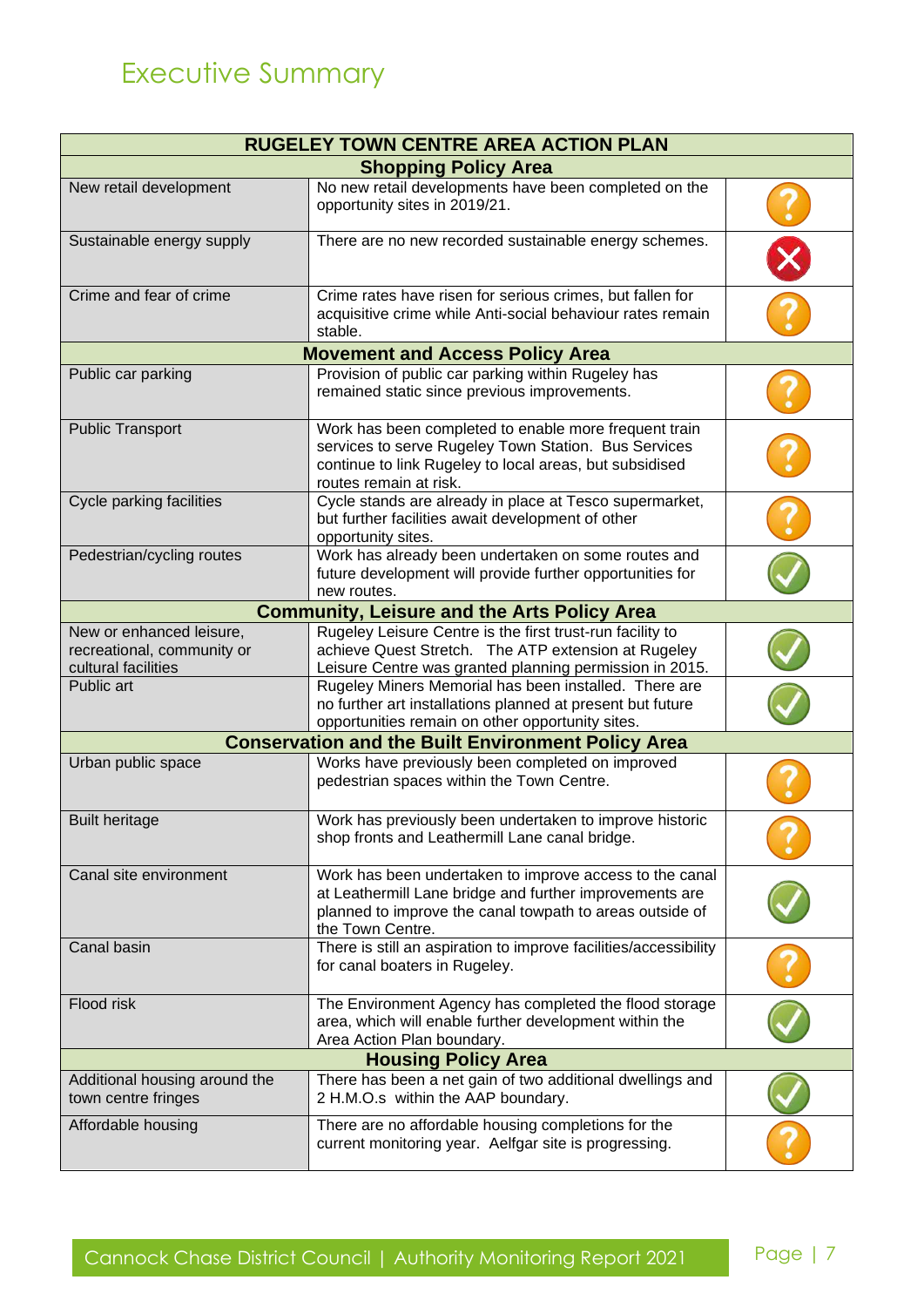#### **Other key findings for the AMR are:**

**Local Development Scheme:** The Local Plan (Part 1) was adopted in June 2014. Work commenced on the Local Plan Review as planned in February 2018; with the consultation on 'Issues and Options' being undertaken in May-July 2019 and the consultation on Preferred Options underway in March-April 2021.

The Local Plan Review will take into account changes in Government planning policy and the requirement to ensure that existing adopted planning policies remain up to date through a review of the existing adopted Local Plan (Part 1).

**Neighbourhood Plans:** There are five designated Neighbourhood Areas within the District, with the Rugeley Neighbourhood Area being designated within this monitoring year. Hednesford Neighbourhood Plan was made (adopted) on 28<sup>th</sup> November 2018 and now forms part of the development plan for the District. No neighbourhood plans have been made (adopted) in this monitoring year.

**Duty to Cooperate:** The Council has engaged on several strategic issues with key partners alongside the adoption of the Local Plan (Part 1) and as part of work for the Local Plan Review. Duty to Cooperate activities have also been undertaken in relation to neighbouring local authority's plans.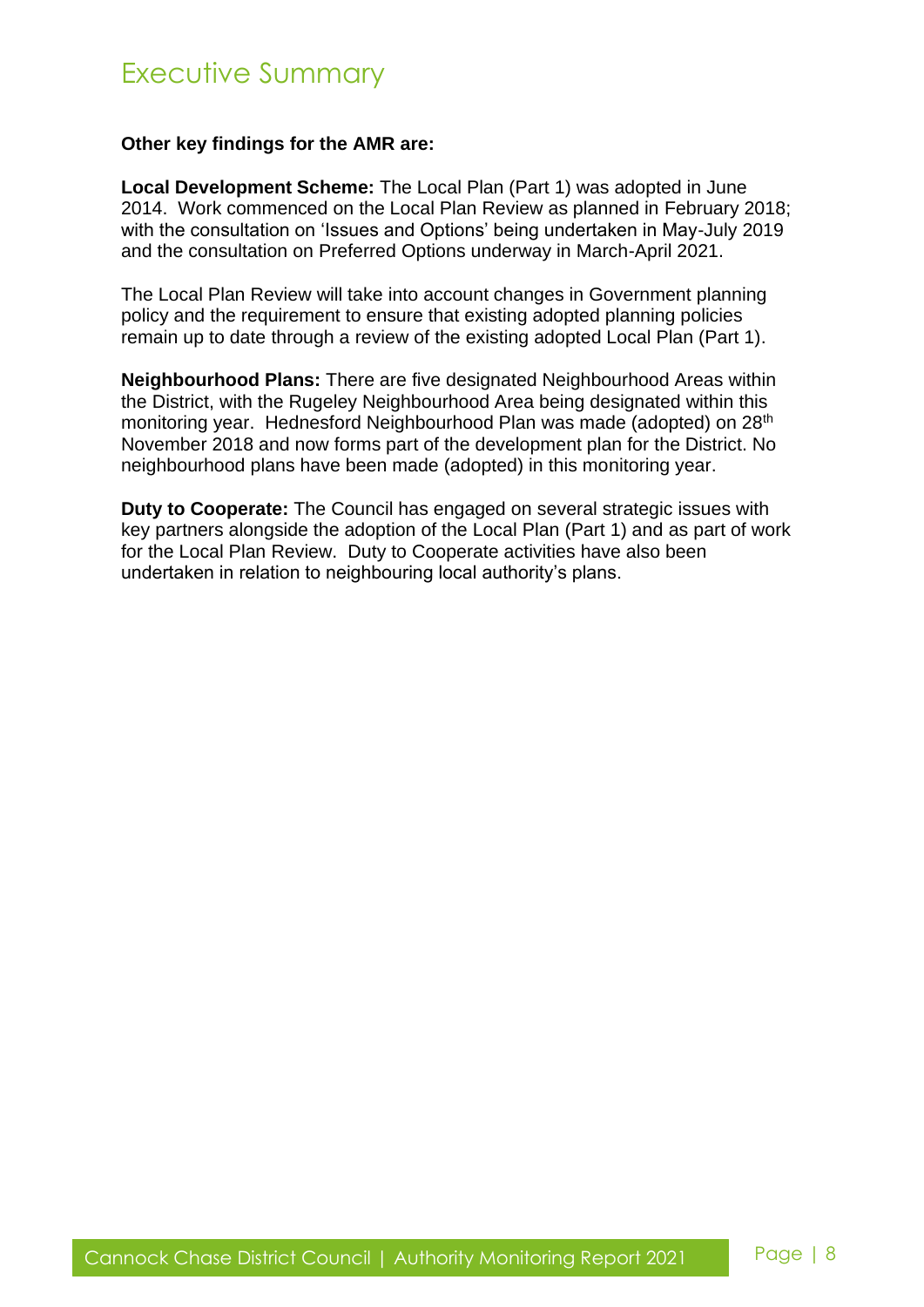### 1. Introduction

The Planning and Compulsory Purchase Act (2004) as amended by the Localism Act (2011) requires local planning authorities to publish monitoring information at least annually on their Local Plan. The Town and Country Planning Regulations (Local Planning) (England) (2012) specify that the authority's monitoring report should:

- Monitor the preparation of Cannock Chase's development plan (including supplementary planning documents) against timetables in the Local Development Scheme (Section 2);
- Provide details of any Neighbourhood Development Orders or Neighbourhood Development Plans (Section 2);
- Report on the progress of Local Plan policies, including the delivery of new dwellings (Section 3);
- Report on Community Infrastructure Levy (CIL) receipts and expenditure (Section 4); and
- Report actions taken under the Duty to Co-operate (Section 5).

The Self Building and Custom Housebuilding Act 2015 (as amended) places a duty on public authorities to keep a register of individuals and associations who wish to acquire serviced plots of land for self-build and custom housebuilding projects and to have regard to those registers when carrying out planning functions. The National Planning Practice Guidance (Paragraph 012 Reference ID: 57-012-20210508, 08/02/2021) states that "Relevant authorities are encouraged to publish in their Authority Monitoring Report and the self and custom build section of their website, headline data on the demand for self-build and custom housebuilding revealed by their register and other sources…" Self build monitoring information has therefore been incorporated into this report.

This Authority Monitoring Report (AMR) is for the Local Plan (Part 1) adopted in June 2014. It reports on the key required areas as outlined above and provides an assessment of the progress of all the Local Plan (Part 1) policies, for both the Core Strategy and the Rugeley Town Centre Area Action Plan.

The AMR draws upon the 'Monitoring' sections of the Local Plan (Part 1) for both the Core Strategy and the Rugeley Town Centre Area Action Plan. The Core Strategy monitoring is based around the 8 Objectives of the plan which each link to a number of key policies within the plan e.g. Objective 8 Support a Greener Future links to Policy CP16 Climate Change and Sustainable Resource Use. Under each Objective there are a series of outcomes to monitor progress against. Indicators are used to assess whether or not these outcomes are being achieved. <sup>1</sup> Data is provided for each indicator with associated commentary on the results and trends and an assessment of whether or not the outcome is being achieved is then is provided. By assessing whether or not the outcomes for each Objective are being achieved, the Council is then able to assess if the corresponding plan policies are being implemented effectively (see Figure 1 below).

 $1$  Since the adoption of the Local Plan (Part 1) a number of indicators have required review given that some are no longer monitored by the relevant reporting body. There has also been some streamlining of indicators to ensure more effective monitoring. This is clearly set out in Section 3.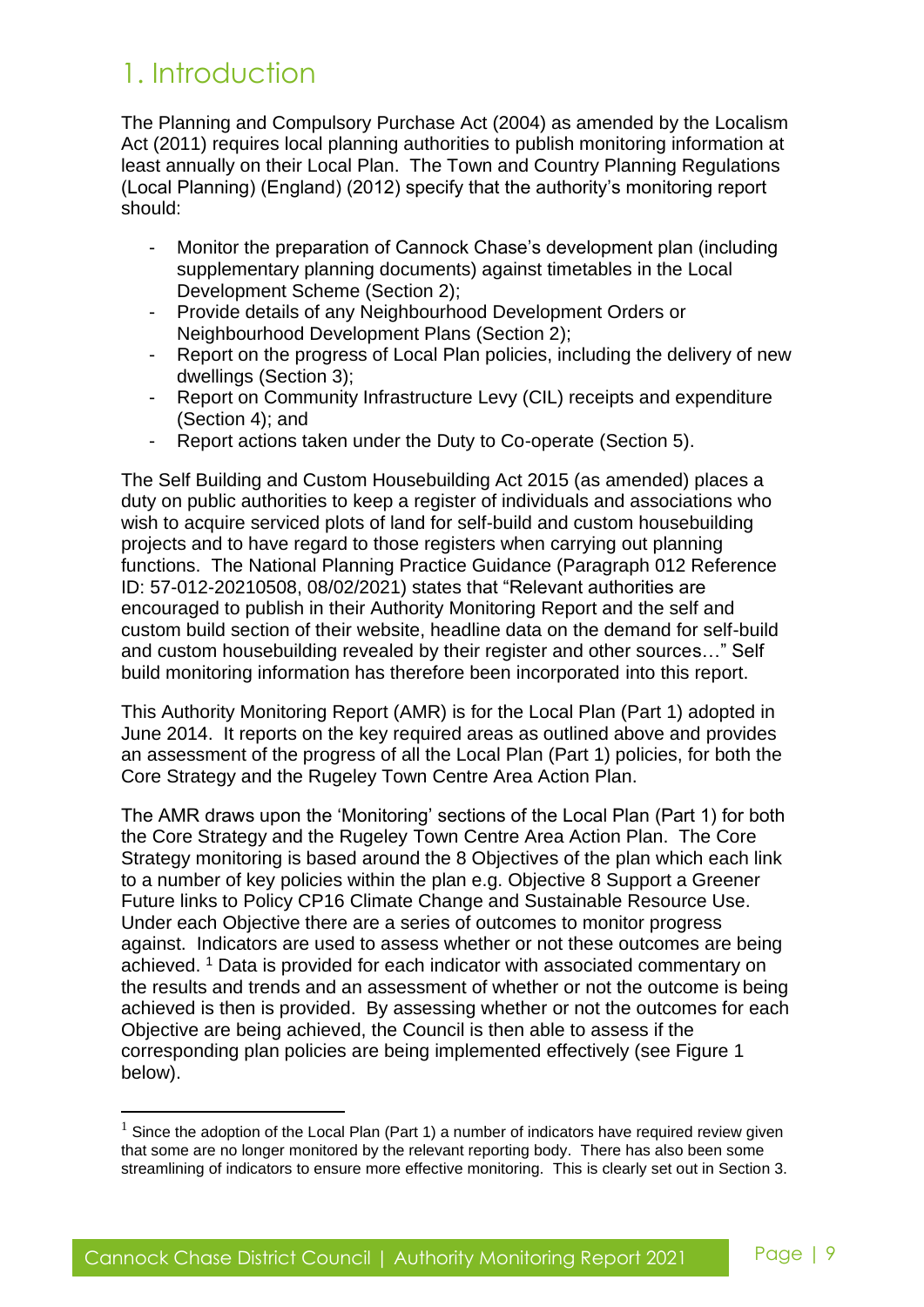# 1. Introduction



*Figure 1. Monitoring of Core Strategy Policies.*

The Rugeley Town Centre AAP is also based around the monitoring of key outcomes, but these are directly related to the Policy Areas.

One of the key aims of the planning system is having the ability to adapt, add or review policies where there is a change in local circumstances. In order to achieve this, it is necessary to regularly monitor the policies in place to see how effectively they are performing in terms of achieving the desired outcomes. Monitoring therefore allows the Council to establish what is happening now and likely to happen in the future and to make any necessary changes to policies and plans where required.

This AMR reports for the period 1st April 2020 - 31st March 2021.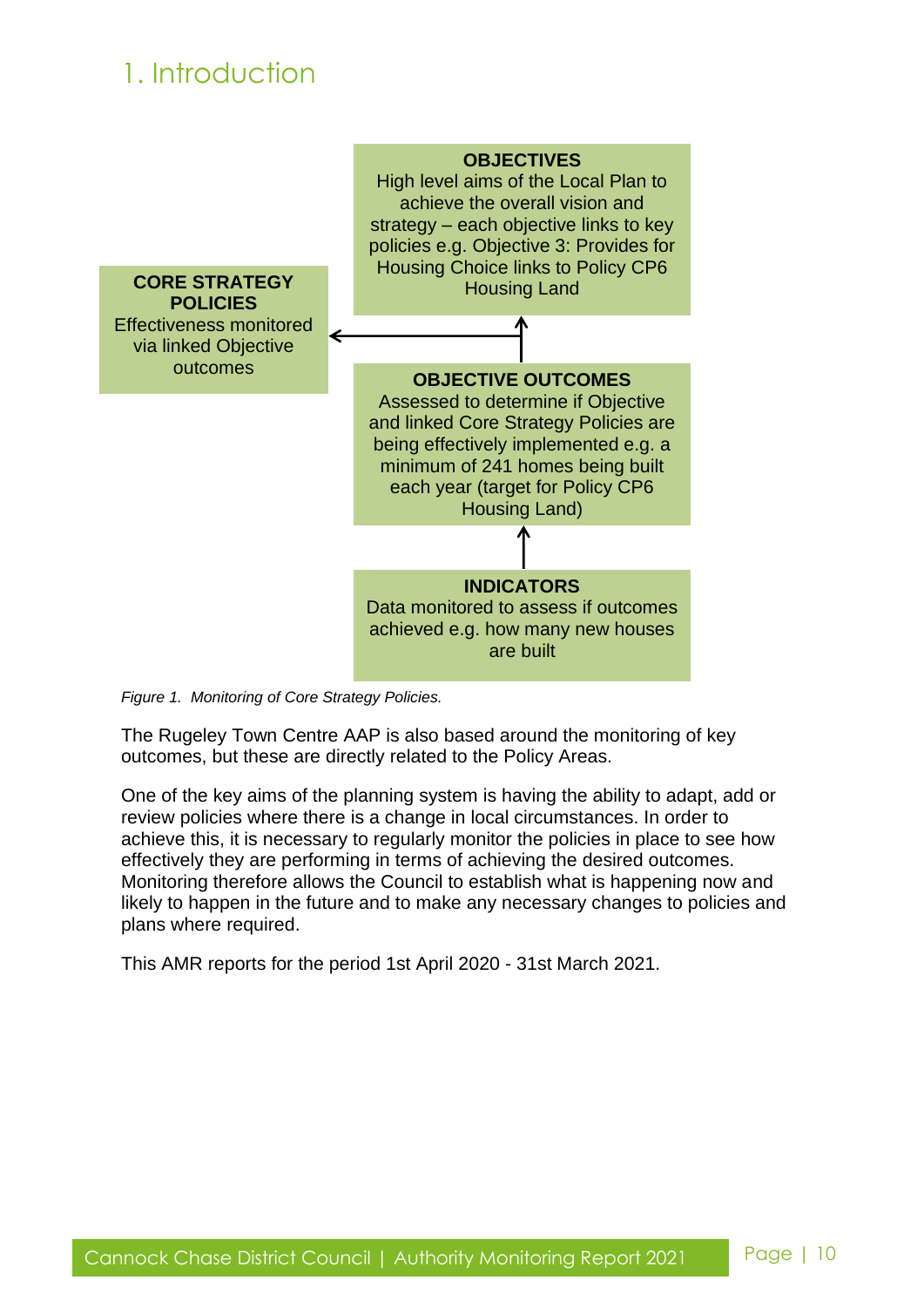# 2. Local Development Scheme Update and Neighbourhood Plans

This section provides a summary of the progress of the Council's development plan documents against the timescales set out in the Local Development Scheme. It also provides an update on the progress of other planning documents including Neighbourhood Plans.

#### **Development Plan Documents**

The Cannock Chase Local Plan (Part 1) was adopted on 11<sup>Th</sup> June 2014. It incorporates the Core Strategy and the Rugeley Town Centre Area Action Plan. The table below sets out the timescales for the production of Development Plan Documents as set out in the Local Development Scheme, which was revised on 6<sup>th</sup> November 2019.

#### **New Local Plan (Local Plan review)**

**Adoption Target 2022:** A full timetable for the production of the Local Plan can be seen in Table 1.

**Coverage:** Cannock Chase District

**Conformity:** The document will be produced in conformity with the NPPF.

**Scope:** The new Local Plan will replace the adopted Local Plan (Part 1) and previously intended Local Plan (Part 2). It will set the context for delivering growth; set out and describe a spatial strategy; present strategic and detailed planning policies to manage change; will allocate and safeguard land for different types of development; and establish a monitoring framework.

| <b>Document</b>      | <b>Preparation Stage</b>                            | <b>LDS Target Date</b> |
|----------------------|-----------------------------------------------------|------------------------|
| <b>New</b>           | <b>Issues &amp; Options consultation</b>            | May/June/July          |
| Local<br><b>Plan</b> |                                                     | 2019                   |
|                      | <b>Preferred Option Consultation (non-statutory</b> | July/August 2020       |
|                      | stage)                                              |                        |
|                      | Pre-Submission (Regulation 19) consultation         | February 2021          |
|                      | Submission                                          | August 2021            |
|                      | <b>Examination in Public</b>                        | November 2021          |
|                      | Adoption                                            | <b>July 2022</b>       |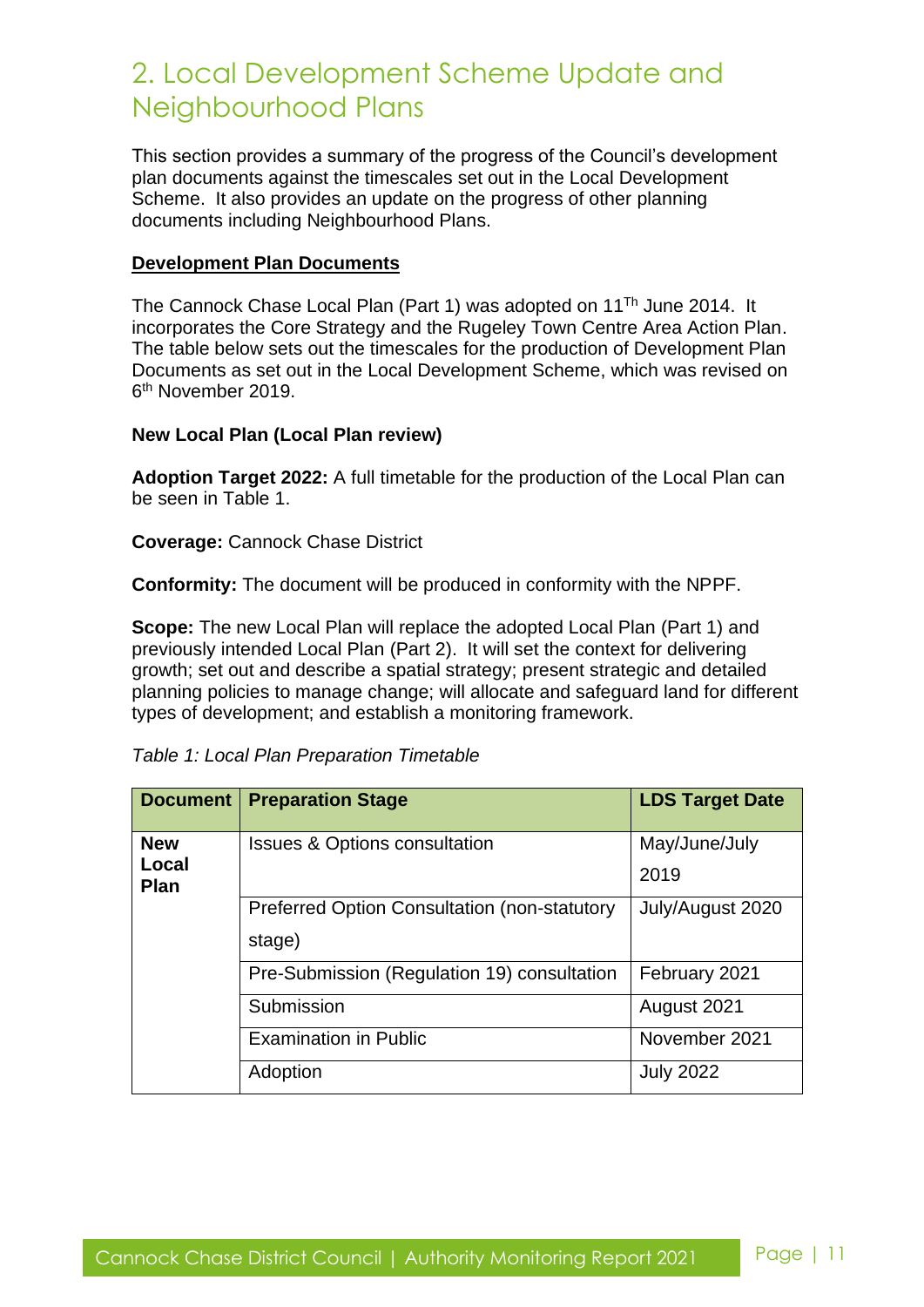# 2. Local Development Scheme Update and Neighbourhood Plans

**Neighbourhood Plans:** There have been five Neighbourhood Areas designated within the District:

- Brereton and Ravenhill Parish 17.01.2013
- Hednesford Town Council 20.11.2014
- Norton Canes Parish 10.01.2018
- Cannock Wood Parish 06.06.2019
- Rugeley Town Council 09.06.2020

Brereton and Ravenhill Parish Council has previously commissioned a consultant to put together information for a draft Neighbourhood Plan and have carried out two rounds of public consultation on ideas for their plan to determine the issues of importance to the local community. The steering group continues to meet monthly to develop the content of the plan.

Hednesford Town Council was submitted for examination by an independent Examiner and the Hednesford Neighbourhood Plan was adopted at a Council meeting on 28th November 2019 and now forms part of the development plan for the District. The Neighbourhood Plan contains a number of policies for guiding the future development of the Hednesford Neighbourhood Area (the Hednesford Town Parish area).

Norton Canes Parish Council has designated their Neighbourhood Area and are currently writing a Neighbourhood Plan for their Parish.

Cannock Wood Parish Council has designated their Neighbourhood Area and are setting up a Committee in order to produce a Neighbourhood Plan.

Rugeley Town Council has designated their Neighbourhood Area and are setting up a Committee in order to produce a Neighbourhood Plan.

**Supplementary Planning Documents (SPD):** No SPDs have been adopted during the current monitoring year.

#### **Summary**

The Preferred Options consultation on the New Local Plan is taking place at the end of the monitoring year as planned.

There have been no Neighbourhood Plans made (adopted) and one new Neighbourhood Area designated within the monitoring year.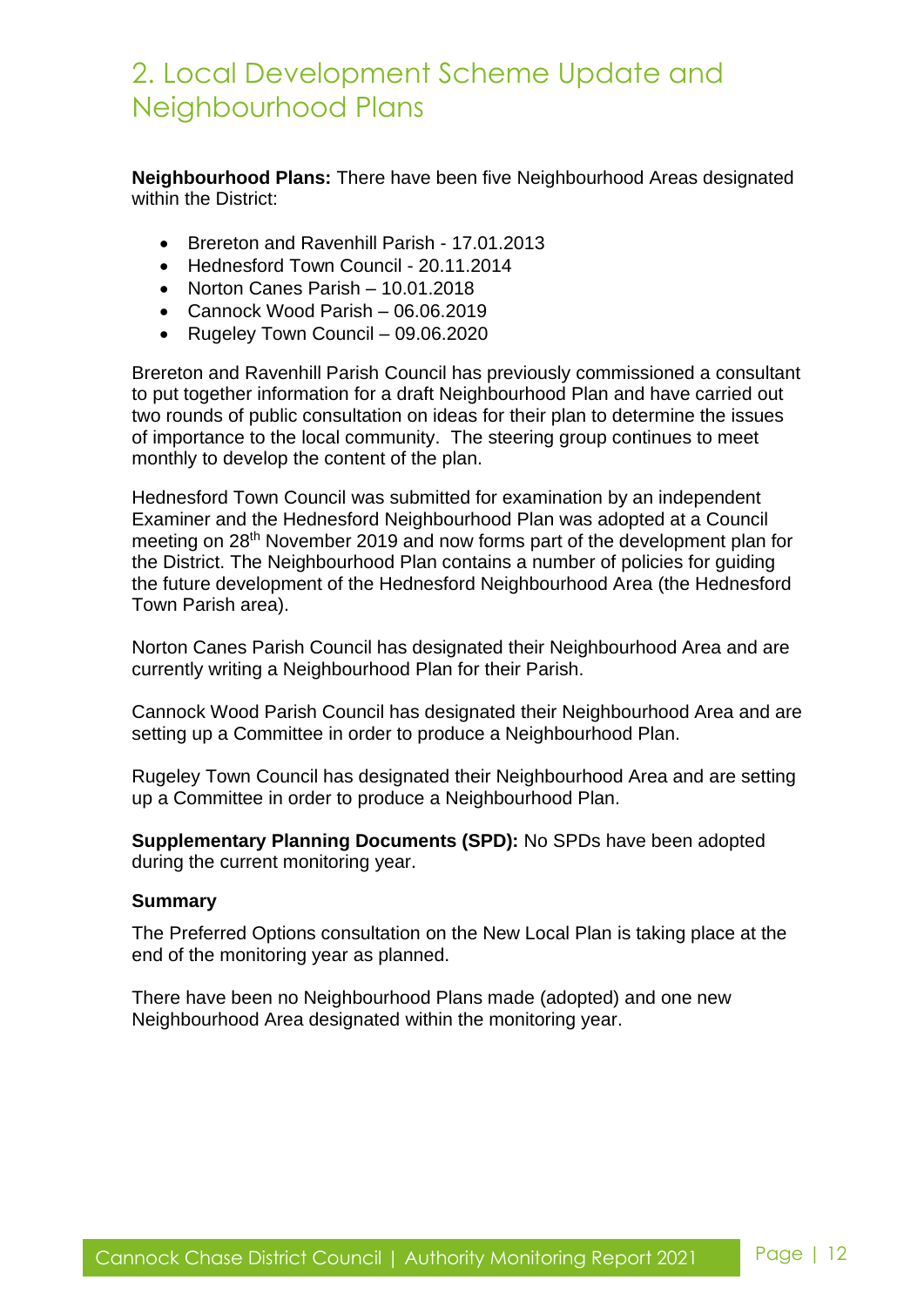# 3. Cannock Chase Local Plan (Part 1) 2014 Monitoring

This section provides an assessment of the degree to which the Local Plan (Part 1) outcomes are being achieved, based upon data from the set indicators. Trends are considered and based upon the data each outcome is given a rating as detailed below:

| Positive Trend: outcome being achieved or on track to being achieved/improvement<br>observed. |
|-----------------------------------------------------------------------------------------------|
| Neutral Trend: uncertain - some/limited progress or no decline.                               |
| Negative Trend: outcome not being achieved/decline observed.                                  |

The Core Strategy part of the Local Plan (2014) is reported upon first, followed by the Rugeley Town Centre Area Action Plan. A summary of how this relates to the Local Plan (Part 1) policies progress is provided at the end of the section.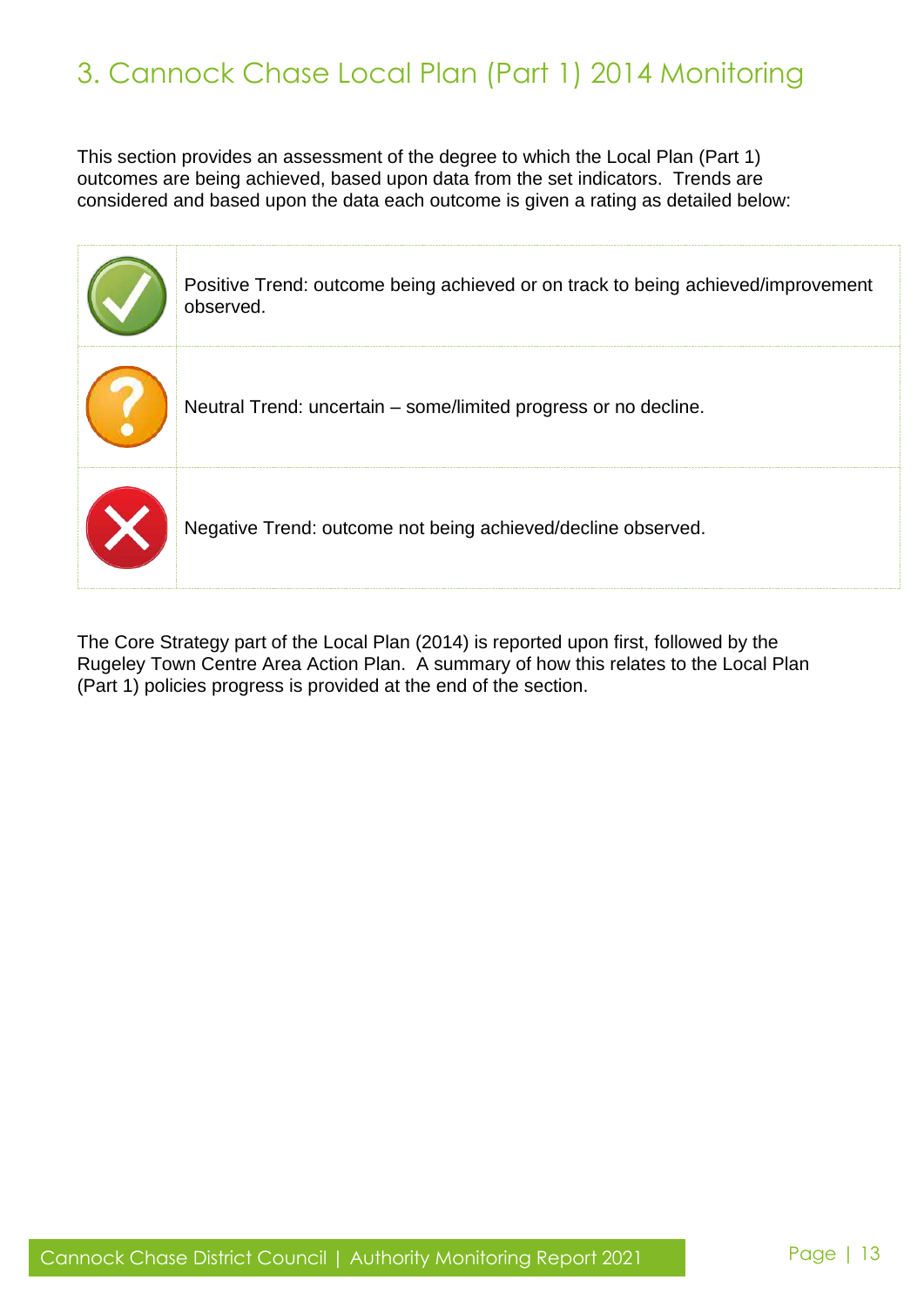### 3. Cannock Chase Local Plan (Part 1) 2014 Monitoring Objective 1: Promote pride in attractive, safe local communities

| Outcome 1                                            | New Developments well designed and maintained                                                |  |  |  |  |
|------------------------------------------------------|----------------------------------------------------------------------------------------------|--|--|--|--|
| Target/Indicator                                     | Numbers of Parish Plans, Neighbourhood Plans, Design<br>п<br><b>Statements prepared</b>      |  |  |  |  |
| Data & Comment                                       |                                                                                              |  |  |  |  |
|                                                      | 1 Neighbourhood Plan has been 'made' (adopted) to date. 4 Neighbourhood Plans in production: |  |  |  |  |
|                                                      | Brereton and Ravenhill Parish, Norton Canes Parish, Cannock Wood Parish and Rugeley Town.    |  |  |  |  |
| Source: Planning Policy, CCDC 2021                   |                                                                                              |  |  |  |  |
|                                                      |                                                                                              |  |  |  |  |
|                                                      |                                                                                              |  |  |  |  |
|                                                      |                                                                                              |  |  |  |  |
| <b>Outcome 2</b>                                     | Community and neighbourhood planning aspirations being addressed                             |  |  |  |  |
| Target/Indicator                                     | <b>Numbers of Assets of Community Value</b><br>$\blacksquare$                                |  |  |  |  |
| Data & Comment                                       |                                                                                              |  |  |  |  |
| 2 Assets of Community Value are currently registered |                                                                                              |  |  |  |  |
| The Plaza, Horsefair                                 |                                                                                              |  |  |  |  |
| Hazelslade Inn                                       |                                                                                              |  |  |  |  |
| Source: Democratic Services, CCDC 2021               |                                                                                              |  |  |  |  |
|                                                      |                                                                                              |  |  |  |  |

| Outcome 3        |                          | Low/falling levels of crime and antisocial behaviour |                |         |             |               |  |
|------------------|--------------------------|------------------------------------------------------|----------------|---------|-------------|---------------|--|
| Target/Indicator |                          | Levels of serious violent and acquisitive crime.     |                |         |             |               |  |
| Data & Comment   |                          |                                                      |                |         |             |               |  |
|                  |                          | 2016/17                                              | 2017/18        | 2018/19 | 2019/20     | 2020/21       |  |
|                  | <b>Acquisitive Crime</b> | 1613 $\bigwedge$                                     | $1324\text{V}$ | 1427个   | 1246 $\vee$ | $549\sqrt{ }$ |  |

| <b>Acquisitive Crime</b>     | 1613 $\blacktriangle$ | $1324\text{V}$   | 1427个          | $1246\text{V}$ | $549\sqrt{ }$ |
|------------------------------|-----------------------|------------------|----------------|----------------|---------------|
| Violent & Sexual<br>Crime    | 2189 $\uparrow$       | 2546 $\uparrow$  | 2520 $\vee$    | 2225           | 2407个         |
| <b>Anti-Social Behaviour</b> | 3079J                 | 3100 $\bigwedge$ | $2938\text{V}$ | $2388\text{V}$ | <b>2500个</b>  |

*Source: Police UK 2021*

Data shows that there has been an increase in crime and anti-social behaviour over the past year. Acquisitive crime has seen a significant decrease, however this is more than likely a result of the COVID-19 pandemic, with most retail being closed.

**Trend**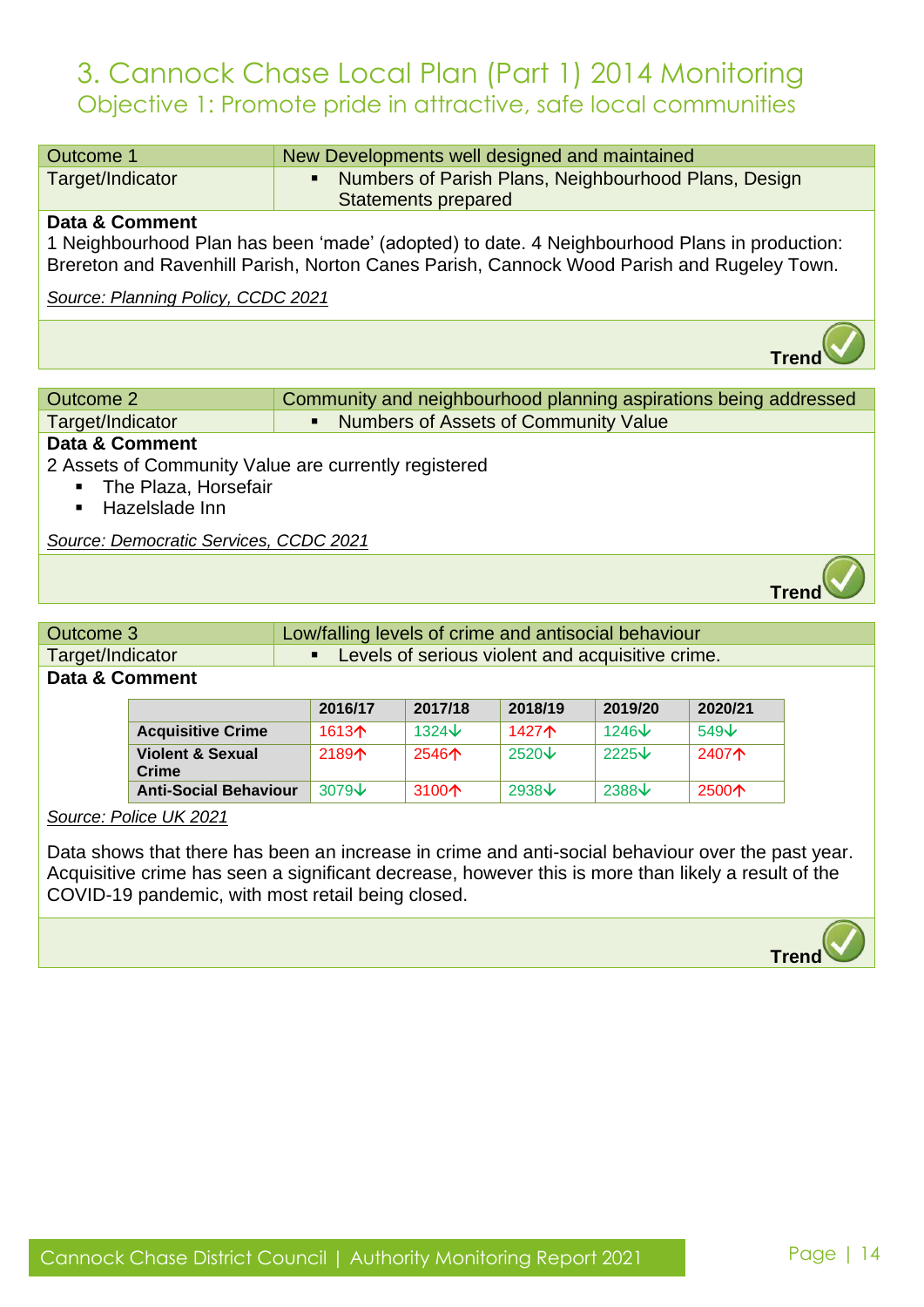| Outcome 1        | Community facilities retained and/or improved in line with Policy CP5 |
|------------------|-----------------------------------------------------------------------|
| Target/Indicator | • Usage of Leisure Centres                                            |
|                  | Improvements to facilities in monitoring year                         |

#### **Data & Comment**

Use of leisure and cultural facilities has been impacted from periods of temporary closure and reduced patronage due to the pandemic and closures at Rugeley Leisure centre for upgrading facilities.

Inspiring healthy lifestyles, which runs leisure and culture services on behalf of Cannock Chase District Council, was awarded £342k as part of the Government's £1.57 billion Culture Recovery Fund (CRF) to help face the challenges of the coronavirus pandemic and ensure a sustainable future for these services. The grant will be used to support the Museum of Cannock Chase, Prince of Wales Theatre and the Arts Development programme run by Inspiring healthy lifestyles.

The swimming pool at Rugeley Leisure Centre is to receive £1.25m investment into its facilities including new filtration and heating systems, new hot water and energy system, restoration to pool structure and new tiling throughout. The £1.25m investment also includes a state of the art, outdoor 3G artificial grass pitch, with low energy LED floodlights; carpark extension with electric vehicle charging points. The work is due to be completed in late 2021.

*Source: Cannock Chase Council 2021*



| Outcome 2        | Open space targets being met |
|------------------|------------------------------|
| Target/Indicator | • Open spaces created/lost   |
| Data & Comment   |                              |

Open space targets have previously been derived from the Open Space Assessment 2009 based on an assessment of all the Districts open spaces as at 2009 to provide targets for quantity, quality and accessibility of open spaces across the District.

Work has been commissioned jointly between the Planning and Landscaping Services to update the 2009 evidence base in order to support the work on the Local Plan Review. The work being undertaken will provide an up to date assessment of the Open Spaces and future needs within the District.

*Source: Planning Policy/Landscaping Services, CCDC 2021*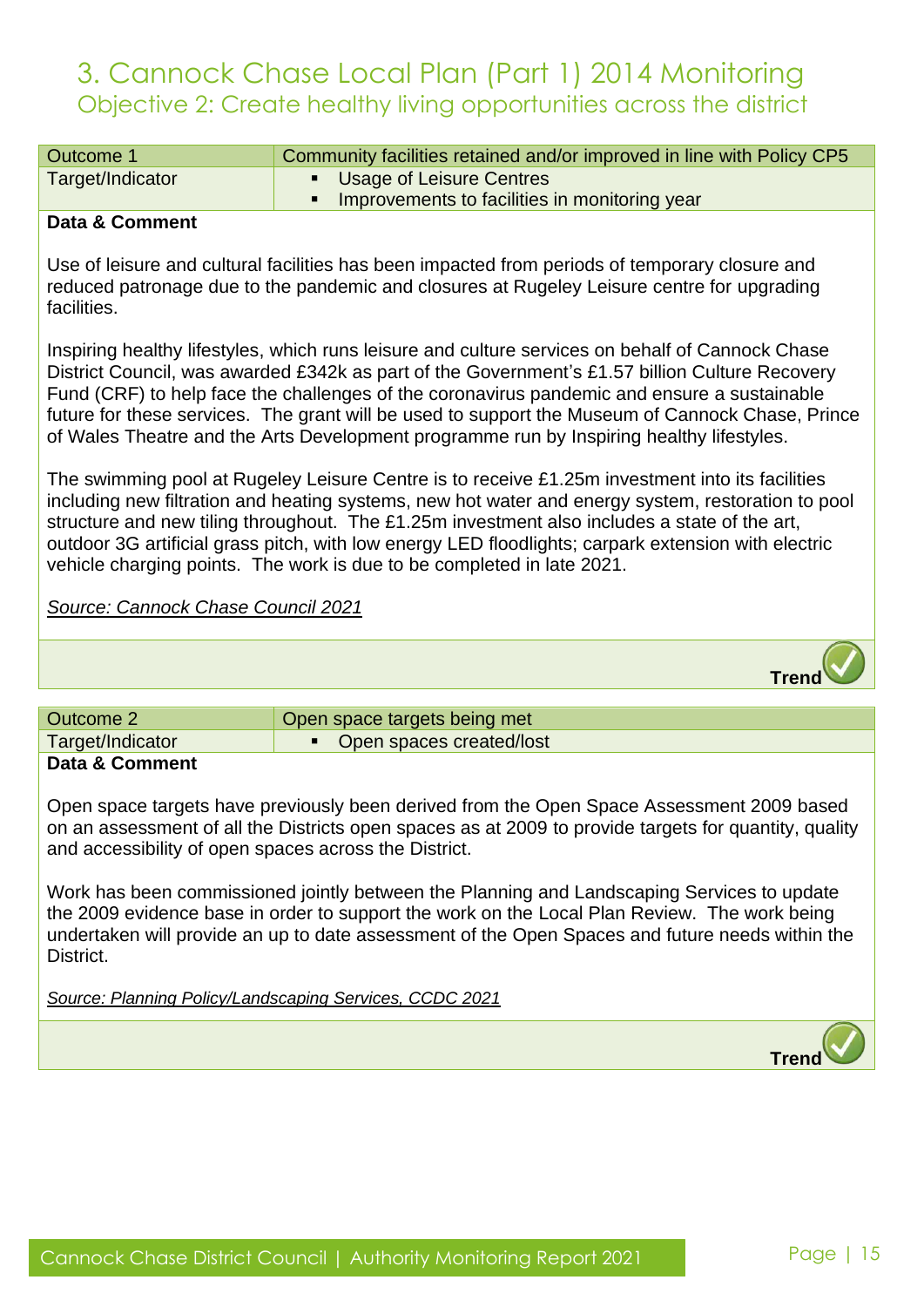

Cannock Chase District is within the top five of all local authorities in England and Wales for journeys for work by car/van/taxi/motorcycle. 82% of people make journeys to work via these modes compared to 64% nationally. 5% of people make journeys via public transport (16% nationally) whilst 10% make journeys via walking/cycling (14% nationally)

*Source: 2011 Census* 

#### Staffordshire County – Satisfaction Survey

| <b>Indicator</b>           | <b>Staffordshire County</b> | <b>National Highways &amp; Transport</b><br>Average |
|----------------------------|-----------------------------|-----------------------------------------------------|
| <b>Accessibility</b>       | 68%                         | 70%                                                 |
| <b>Public Transport</b>    | 57%                         | 61%                                                 |
| <b>Walking/Cycling</b>     | 53%                         | 53%                                                 |
| <b>Tackling Congestion</b> | 44%                         | 57%                                                 |
| <b>Road Safety</b>         | 54%                         | 54%                                                 |
| <b>Highway Maintenance</b> | 45%                         | 45%                                                 |

*N.B. The above scores represent Staffordshire County's % satisfaction score (based on weighted data)*

*Source: National Highways & Transport Survey 2019*

Since April 2016 Staffordshire County Council has reduced funding for subsidised bus routes across Staffordshire, with further reductions during 2017/18. This had led to service cuts within Cannock Chase, including the withdrawal of most Sunday and late evening services. The main bus operator within the District changed in January 2021, with a review of services and changes to some routes/timetables. There has recently been additional investment in commercial bus services that serve the new Designer Outlet and adjacent business/retail areas, due to new developments and potential for increased patronage of services in the Cannock area.

The Chase Line electrification between Walsall and Rugeley and line speed upgrade was completed in 2018-19 to enable the re-introduction of an electric two train per hour off-peak service from Rugeley-Birmingham. The longer, 4 coach trains offer higher capacity, faster/quieter journeys and are more environmentally friendly. Some services continue beyond Birmingham New Street station to provide direct services to Birmingham International (NEC/Airport). A major upgrade of Cannock Station is currently being proposed as part of the West Midlands Stations Alliance, supported by the WMCA, the LEPs, West Midlands Trains and West Midlands Rail. The McArthur Glenn Designer Outlet West Midlands is expected to increase demand for rail travel to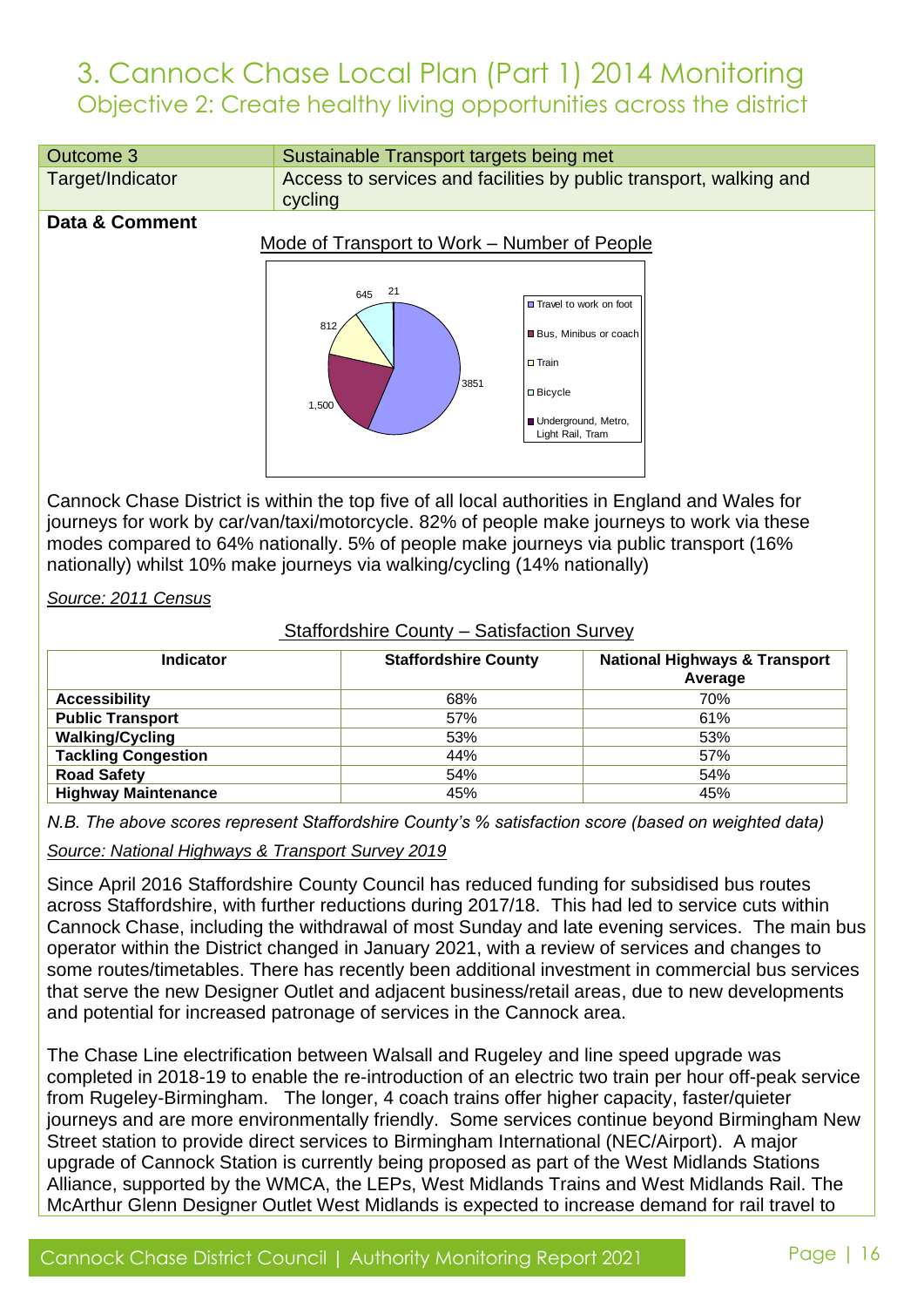Cannock Station. A stakeholder consultation has also been carried out to consider potential future improvements for Rugeley Town Station and the neighbouring Rugeley Trent Valley Station (in Lichfield District).

The 2020/21 passenger figures for Chase Line stations show a significant drop due to the Covid Pandemic and work from home guidance.

| <b>Station</b>      | <b>Visits</b> |
|---------------------|---------------|
| Cannock             | 61.164        |
| Hednesford          | 47.819        |
| <b>Rugeley Town</b> | 39,653        |

*Source: West Midlands Trains, 2021*

#### Rail Customer Satisfaction Survey

|                                                | Spring 2019 | Spring 2020         |
|------------------------------------------------|-------------|---------------------|
| Overall satisfaction with journey              | 84%         | 80% $\downarrow$    |
| Overall satisfaction with station              | 84%         | 78%↓                |
| Overall satisfaction with train                | 77%         | 75%↓                |
| Provision of information at station            | 91%         | $86\%$ $\downarrow$ |
| Course: Wort Midlande Deil Cuptomer Cup (2000) |             |                     |

*Source: West Midlands Rail Customer Survey 2020*

There have been reductions in bus services over the last few years, but a review of services by the new bus operator and new investment as a result of new developments in the District may help to reverse the recent declines in usage of some services. A large amount of investment has taken place in rail infrastructure and further station improvements are planned. The Census analysis suggests that the Districts residents are more likely to travel to work via non-public transport means. Levels of walking and cycling to work in line with national average.



| Outcome 4        | Improved health/longevity of residents                        |
|------------------|---------------------------------------------------------------|
| Target/Indicator | • Adult participation in sport and active recreation          |
|                  | Mortality rate from all circulatory diseases at ages under 75 |
|                  |                                                               |

#### **Data & Comment**

#### Sport & Activity Levels 2018/19

|                      | Inactive (<30 minutes a<br>week)              | Fairly Active (30-149<br>minutes a week) | Active (150+ minutes a week) |
|----------------------|-----------------------------------------------|------------------------------------------|------------------------------|
| <b>Cannock Chase</b> | $26.6\%$ $\vee$                               | 14.9% $\uparrow$                         | 58.6% $\uparrow$             |
| <b>Staffordshire</b> | $26.4\%$ $\vee$                               | 13.6% $\uparrow$                         | $60\%$ $\uparrow$            |
| <b>England</b>       | 24.8% $\downarrow$                            | $12\%$ $\downarrow$                      | 63.2% $\uparrow$             |
|                      | Course Creek England, Astro Lives Curren 0040 |                                          |                              |

*Source: Sport England, Active Lives Survey 2019*

#### Sport & Activity Levels 2019/20

|                      | Inactive (< 30 minutes a<br>week)               | Fairly Active (30-149<br>minutes a week) | Active (150+ minutes a week) |
|----------------------|-------------------------------------------------|------------------------------------------|------------------------------|
| <b>Cannock Chase</b> | $28.7\%$                                        | 14.2% $\downarrow$                       | $57\%$ $\vee$                |
| <b>Staffordshire</b> | $26.3\% \star$                                  | $12.5\%$ $\downarrow$                    | 61.2% $\uparrow$             |
| <b>England</b>       | 24.6% $\downarrow$                              | 12.2% $\uparrow$                         | 63.3% $\uparrow$             |
|                      | Source: Sport England, Active Lives Survey 2020 |                                          |                              |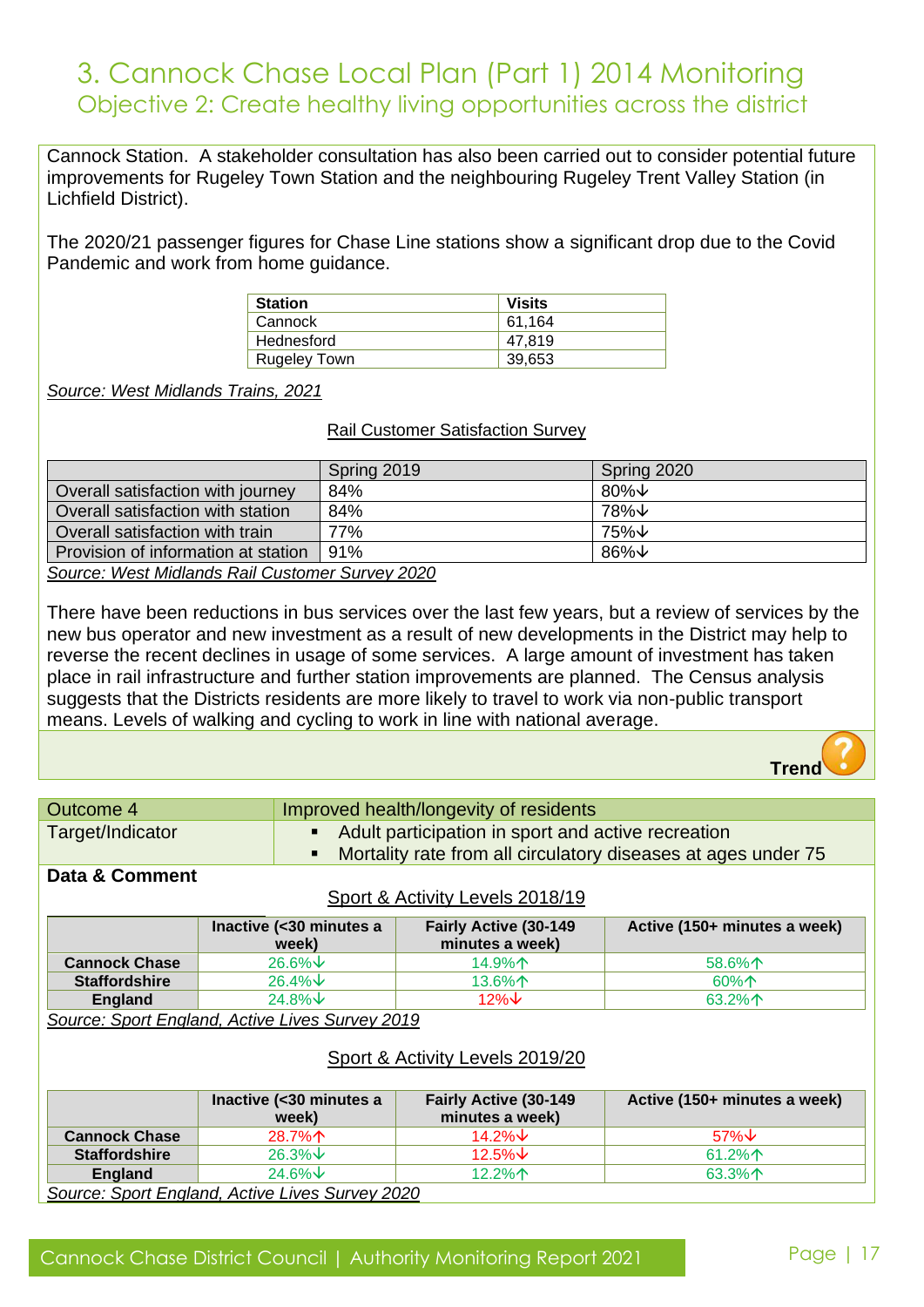| Sport & Activity Levels 2020/21                                                                                                                                                                                                                                                                                                                                                            |  |                                                                    |                                                              |                       |                              |                  |
|--------------------------------------------------------------------------------------------------------------------------------------------------------------------------------------------------------------------------------------------------------------------------------------------------------------------------------------------------------------------------------------------|--|--------------------------------------------------------------------|--------------------------------------------------------------|-----------------------|------------------------------|------------------|
|                                                                                                                                                                                                                                                                                                                                                                                            |  |                                                                    | Inactive (<30 minutes a                                      | Fairly Active (30-149 | Active (150+ minutes a week) |                  |
|                                                                                                                                                                                                                                                                                                                                                                                            |  |                                                                    | week)                                                        | minutes a week)       |                              |                  |
| <b>Cannock Chase</b>                                                                                                                                                                                                                                                                                                                                                                       |  |                                                                    | 33%个                                                         | $9.3\%$ $\sqrt{ }$    | 57.6%个                       |                  |
| <b>Staffordshire</b>                                                                                                                                                                                                                                                                                                                                                                       |  |                                                                    | 29.2%个                                                       | $11\%$ $\vee$         | 59.3%↓                       |                  |
| <b>England</b>                                                                                                                                                                                                                                                                                                                                                                             |  |                                                                    | $27.5\%$ $\sqrt{ }$                                          | 11.6%↓                | 60.9%↓                       |                  |
|                                                                                                                                                                                                                                                                                                                                                                                            |  |                                                                    | Source: Sport England, Active Lives Survey 2021              |                       |                              |                  |
|                                                                                                                                                                                                                                                                                                                                                                                            |  |                                                                    |                                                              |                       |                              |                  |
|                                                                                                                                                                                                                                                                                                                                                                                            |  |                                                                    |                                                              | <b>Cannock Chase</b>  | <b>England</b>               |                  |
| Under 75                                                                                                                                                                                                                                                                                                                                                                                   |  | 2016/18                                                            |                                                              | 82个                   | $71.7\text{V}$               | <b>Mortality</b> |
| Rates:                                                                                                                                                                                                                                                                                                                                                                                     |  | 2017/19                                                            |                                                              | 76.1↓                 | $70.4\text{V}$               |                  |
|                                                                                                                                                                                                                                                                                                                                                                                            |  |                                                                    | Cardiovascular diseases including heart diseases and strokes |                       |                              |                  |
| Public Health England: Local Authority Health Profiles 2021<br>Sport and activity levels in 2020/21 have shown both an increase for more active people and a<br>decrease in activity levels for others. Activity levels still remain below the County and National<br>average. Mortality rates from cardiovascular diseases have decreased but still remain above the<br>National average. |  |                                                                    |                                                              |                       |                              |                  |
|                                                                                                                                                                                                                                                                                                                                                                                            |  |                                                                    |                                                              |                       |                              | Trend            |
|                                                                                                                                                                                                                                                                                                                                                                                            |  |                                                                    |                                                              |                       |                              |                  |
| Outcome 5                                                                                                                                                                                                                                                                                                                                                                                  |  | Improved access to cultural/formal and informal leisure activities |                                                              |                       |                              |                  |
| Target/Indicator                                                                                                                                                                                                                                                                                                                                                                           |  | Visits to and usage of museums and galleries                       |                                                              |                       |                              |                  |

**■** Improvement to facilities

#### **Data & Comment**

Number of visits to and usage of museums and galleries

|                        | 2016/17 | 2017/18  | 2018/19             |
|------------------------|---------|----------|---------------------|
| <b>Prince of Wales</b> | 64.121  | 68.928个  | 72,534 <b>个</b>     |
| <b>Museum</b>          | 239,388 | 393.262个 | 46.474 $\downarrow$ |

#### *Source: Inspiring Healthy Lifestyles 2018-19 Annual Performance Review*

From 2016/17 to 2018/19 visitor numbers increased continuously at the theatre and declined at the Museum after an initial increase. The Covid pandemic is likely to have reduced visitor numbers to both the Prince of Wales Theatre and Museum, due to capacity restrictions and enforced closures during the year. Ongoing improvements to facilities are continuing in order to retain existing users and attract new custom, with plans for investment in the theatre as part of planned Cannock Town Centre improvements proposed in a bid for Levelling Up Funding.

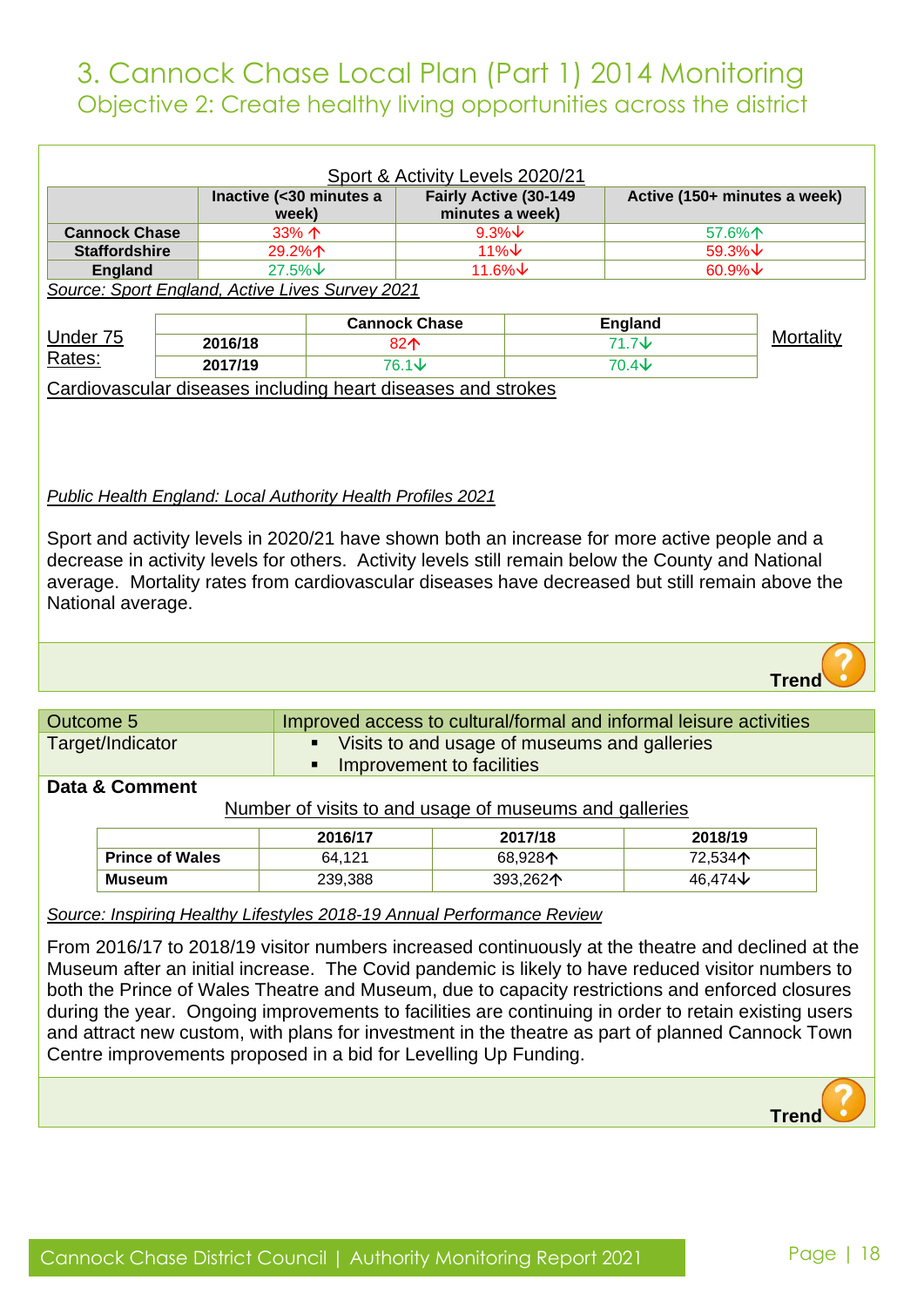Outcome 6 **Improved sense of wellbeing** 

Target/Indicator **Target**/Indicator **Target** Improved sense of wellbeing

#### **Data & Comment**

The ONS Measuring National Wellbeing survey asked members of the public the following questions:

- Overall, how satisfied are you with your life nowadays?
- Overall, to what extent do you feel things you do in your life are worthwhile?
- Overall, how happy did you feel yesterday?
- Overall, how anxious did you feel yesterday?

Participants gave a rating from 0-10. 0 being not at all and 10 being completely.

|                          | 2019/20              |                | 2020/21              |                            |
|--------------------------|----------------------|----------------|----------------------|----------------------------|
|                          | <b>Cannock Chase</b> | <b>England</b> | <b>Cannock Chase</b> | England                    |
| <b>Life Satisfaction</b> | $8^$                 |                | 7.11 $\downarrow$    | $7.38 \text{ } \downarrow$ |
| Worthwhile               | $8.3+$               | 7.9            | $7.07 \downarrow$    | 7.71 $\downarrow$          |
| <b>Happy</b>             | 7.7个                 | 7.5个           | 6.66 $\sqrt$         | 7.31 $\downarrow$          |
| <b>Anxious</b>           | $3.4^$               | $3.1^$         | $3.92 \uparrow$      | $3.31 \uparrow$            |

*Source: ONS Measuring National Wellbeing Survey, 2021*

Overall, these results indicate a general high level of wellbeing in Cannock Chase. The most recent survey shows a decline across life satisfaction, feelings of worthwhile and happiness and an increase in anxiety levels. This is likely to relate to restrictions on movement and social contact during the Covid Pandemic.



| Outcome 7        | Reduce health inequalities gap                                                                                                                                |
|------------------|---------------------------------------------------------------------------------------------------------------------------------------------------------------|
| Target/Indicator | Excess weight among school children in Reception<br>• Excess weight among primary school children in Year 6<br>■ Excess weight in adults<br>• Life Expectancy |
| $D = 1 - 0$      |                                                                                                                                                               |

#### **Data & Comment**

#### Excess Weight Among Primary School Children in Reception

|         | <b>Cannock Chase</b> | <b>West Midlands</b> | <b>England</b>   |
|---------|----------------------|----------------------|------------------|
| 2017/18 | 26.4% $\sqrt{ }$     | 23.4% $\downarrow$   | 22.4% $\sqrt{ }$ |
| 2018/19 | 24.7% $\vee$         | $23.8\%$             | $22.6\%$         |
| 2019/20 | 25.7% $\uparrow$     | 24.6%个               | 23%个             |

#### Excess Weight Among Primary School Children in Year 6

|         | <b>Cannock Chase</b> ∖ | <b>West Midlands</b> | England          |
|---------|------------------------|----------------------|------------------|
| 2017/18 | 37.1% $\uparrow$       | 37.1%                | 34.3% ^          |
| 2018/19 | $37\%$ $\vee$          | 37.5% $\Lambda$      | 34.3%            |
| 2019/20 | 33.9% $\downarrow$     | 38.2% $\Lambda$      | 35.2% $\uparrow$ |

#### Excess Weight in Adults

|                      | 2015/16                       | 2016/17          | 2018/19          | 2019/20          |
|----------------------|-------------------------------|------------------|------------------|------------------|
| <b>Cannock Chase</b> | $67.7\%$ $\sqrt{ }$           | 69.9% $\uparrow$ | 70%个             | $68.5\%$ $\vee$  |
| <b>England</b>       | $61.3\%$ $\sqrt{\phantom{0}}$ | 61.3%            | 62.3% $\uparrow$ | 62.8% $\uparrow$ |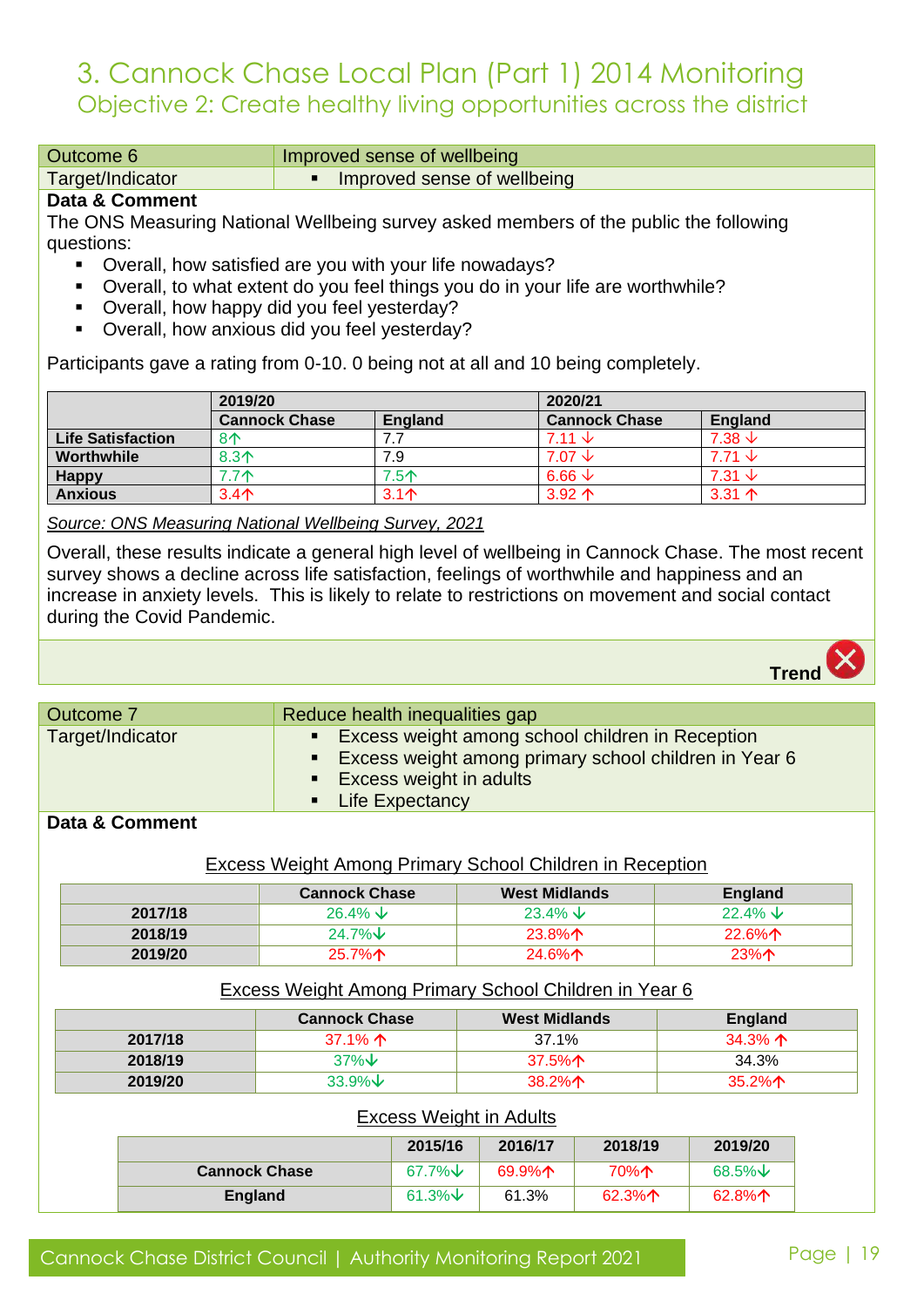| Life Expectancy (at birth)                                               |                                |                 |                      |                |                                |                |
|--------------------------------------------------------------------------|--------------------------------|-----------------|----------------------|----------------|--------------------------------|----------------|
|                                                                          | 2016-18                        |                 | 2017-19              |                |                                | 2018-20        |
|                                                                          | <b>Cannock</b><br><b>Chase</b> | <b>England</b>  | <b>Cannock Chase</b> | <b>England</b> | <b>Cannock</b><br><b>Chase</b> | <b>England</b> |
| <b>Male</b>                                                              | 79 个                           | 79.6            | $78.6 \text{ J}$     | <b>79.8个</b>   | $78.4\text{V}$                 | $79.4\text{V}$ |
| Female                                                                   | 82.4个                          | 83.2 $\uparrow$ | 82.7个                | 83.4个          | 82.6 $\downarrow$              | $83.1\text{V}$ |
| Source: Public Health England, Public Health Outcome Framework Tool 2021 |                                |                 |                      |                |                                |                |

The figures show that obesity in children and adults has decreased in Cannock Chase District when compared to the national averages. Excess weight in reception aged children has shown a slight increase. Life expectancy rates remain broadly in line with national rates, which have declined due to illness connected to the Covid Pandemic and also the resulting impact on other non-related illnesses.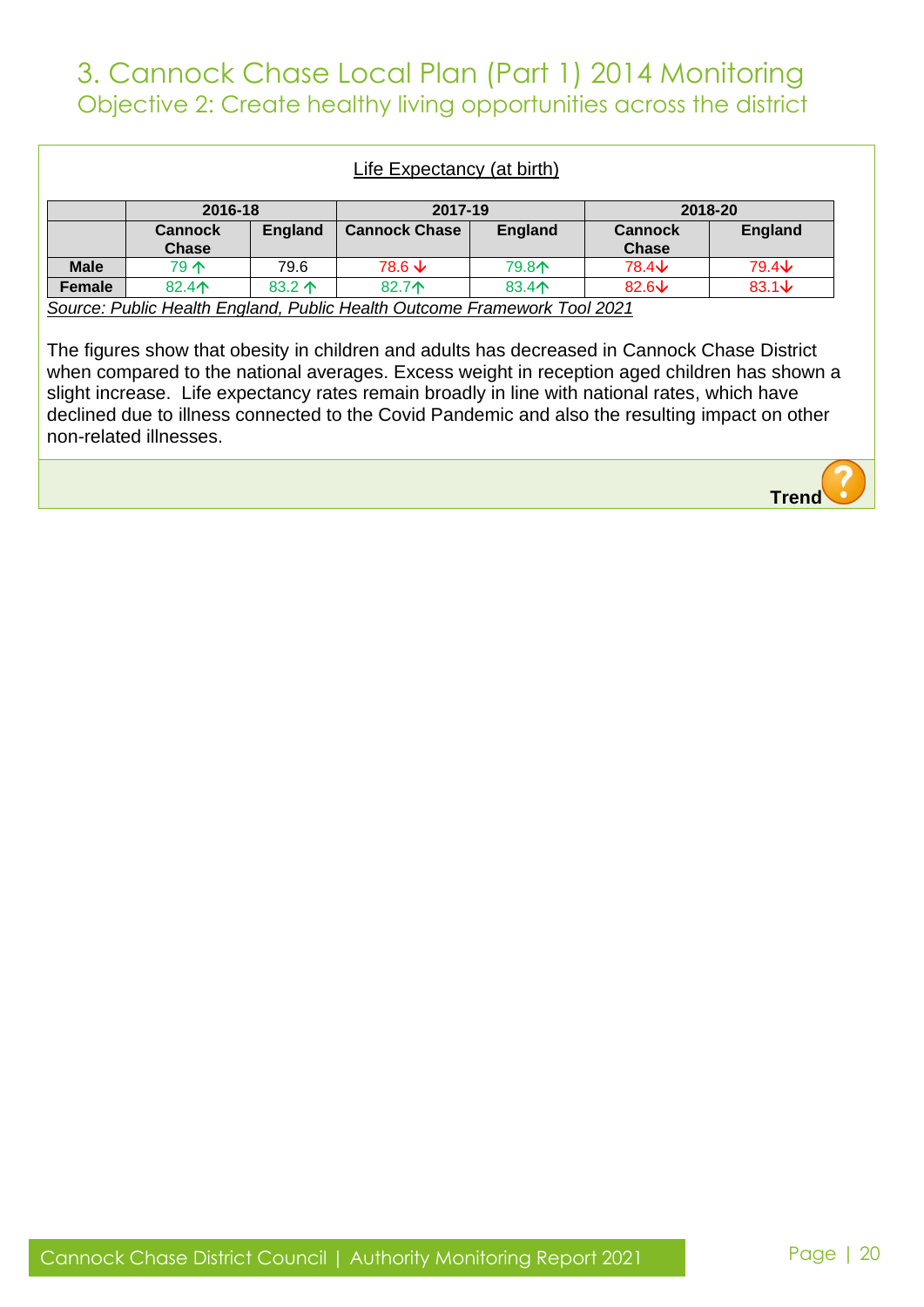### 3. Cannock Chase Local Plan (Part 1) 2014 Monitoring Objective 3: Provide for housing choice

| Outcome 1        | Average of 241 houses delivered each year (net) to provide 5,300 in                                                                                                                                                                                    |
|------------------|--------------------------------------------------------------------------------------------------------------------------------------------------------------------------------------------------------------------------------------------------------|
|                  | the plan period                                                                                                                                                                                                                                        |
| Target/Indicator | • Net additional dwellings - in previous years<br>• Net additional dwellings - for the reporting year<br>• Gross additional dwellings - for the reporting year (including<br>dwellings demolished for the reporting year)<br>• Managed delivery target |

#### **Data & Comment**

#### **Net additional dwellings - in previous years**

4,787 dwellings (2006/7 – 2020/21)

**Net additional dwellings – for the reporting year**  319 dwellings

#### **Gross additional dwellings – for the reporting year**

321 dwellings | 2 demolitions

#### **Managed delivery target**

73 dwellings per annum

#### *Source: CCDC SHLAA 2021 and Building Control Records*

The trend for housing delivery is on track for the plan period and there is no shortfall in delivery as at 2020/21.



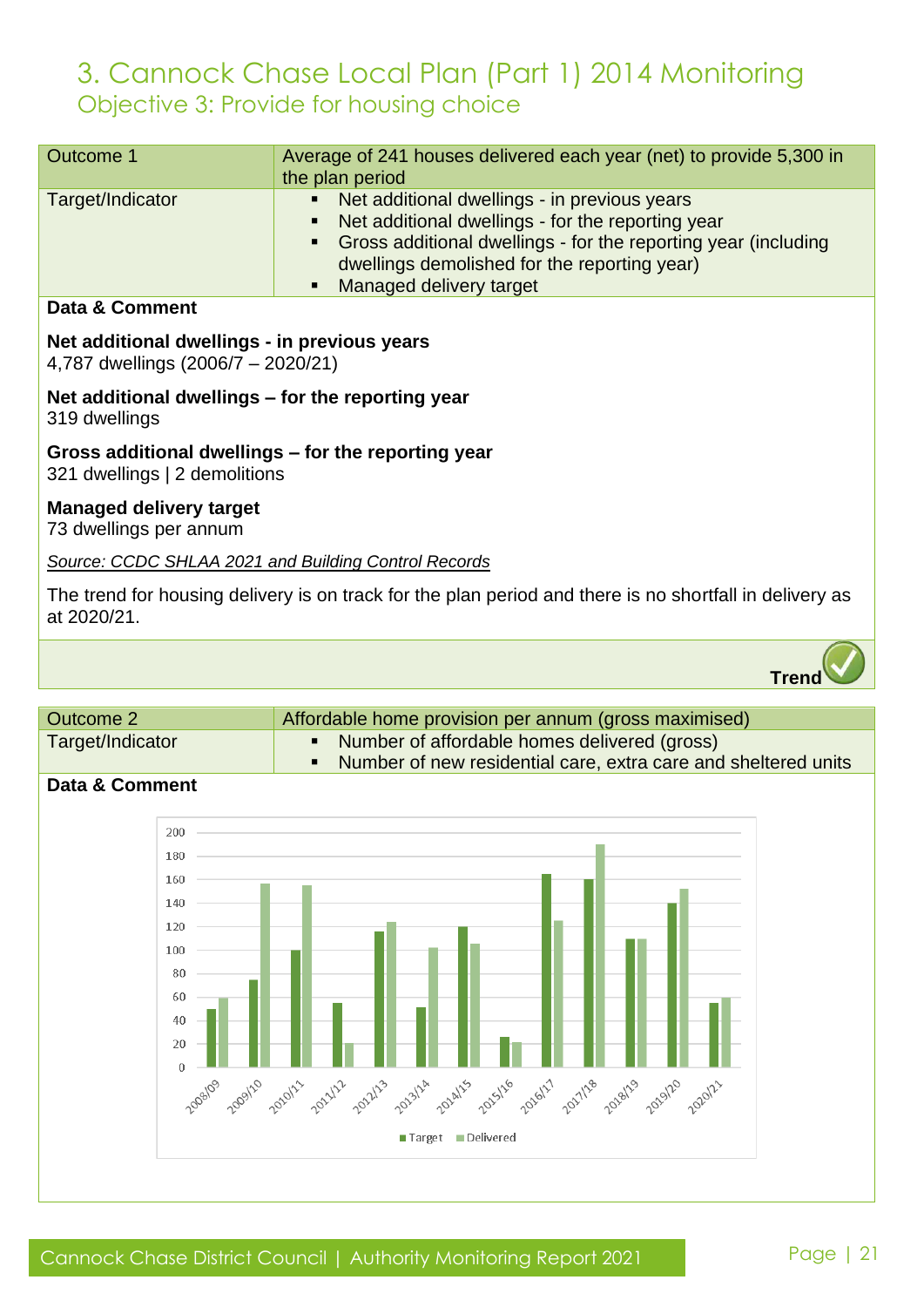### 3. Cannock Chase Local Plan (Part 1) 2014 Monitoring Objective 3: Provide for housing choice

The Affordable Housing target for 2020/21 was 55 units. 60 have been delivered.

*Source: Housing Strategy CCDC, 2021*

#### **Number of new residential care, extra care and sheltered units**

There have been no new residential care, extra care and sheltered units developed this monitoring year.

*Source: Housing Strategy, CCDC 2021*

**Number of affordable housing units secured via Section 106 agreements**  The Council has secured 97 units in 2020/21.

*Source Housing Strategy, CCDC 2021*

60 affordable units have been delivered this year meaning the annual target was achieved.

| Outcome 3        | 5 year supply of deliverable housing sites (plus 5%)                             |
|------------------|----------------------------------------------------------------------------------|
| Target/Indicator | Net additional dwellings – in future years including the '5 year<br>land supply' |
|                  |                                                                                  |

#### **Data & Comment**

1,218 net dwellings are expected to be delivered within the next five years 2021/22 – 2025/26. This equates to 4.3 years of supply (including a 5% buffer as required by national policy).

1,813 dwellings are expected to be delivered over the remainder of the plan period (2021/22- 2027/28). This equates to an oversupply of around 1,054 dwellings over the plan period.

#### *Source: CCDC SHLAA 2021*

The targets for housing delivery are being met in this monitoring year. The delivery of housing is ahead of the trajectory forecast in the Local Plan. The lack of a 5 year supply is due to the Local Plan being over 5 years old and thus the annual housing target is calculated using the Governments standard methodology.

|                             |                |                                                                | Tren |
|-----------------------------|----------------|----------------------------------------------------------------|------|
|                             |                |                                                                |      |
| Outcome 4                   |                | 5 year supply of pitches for Gypsies and Travellers            |      |
| Target/Indicator            |                | Net additional pitches (Gypsy and Traveller)<br>$\blacksquare$ |      |
|                             |                | The Traveller Caravan Count<br>$\blacksquare$                  |      |
| Data & Comment              |                |                                                                |      |
|                             |                | Net additional pitches (Gypsy and Traveller)                   |      |
| 2006-2015                   | 2              |                                                                |      |
| 2015-2016                   | 0              |                                                                |      |
| 2016-2017                   | 0              |                                                                |      |
| 2017-2018                   | 0              |                                                                |      |
| 2018-2019                   | $\overline{0}$ |                                                                |      |
| 2019-2020                   | $\Omega$       |                                                                |      |
| 2020-2021                   | 9              |                                                                |      |
| Source: Planning CCDC, 2021 |                |                                                                |      |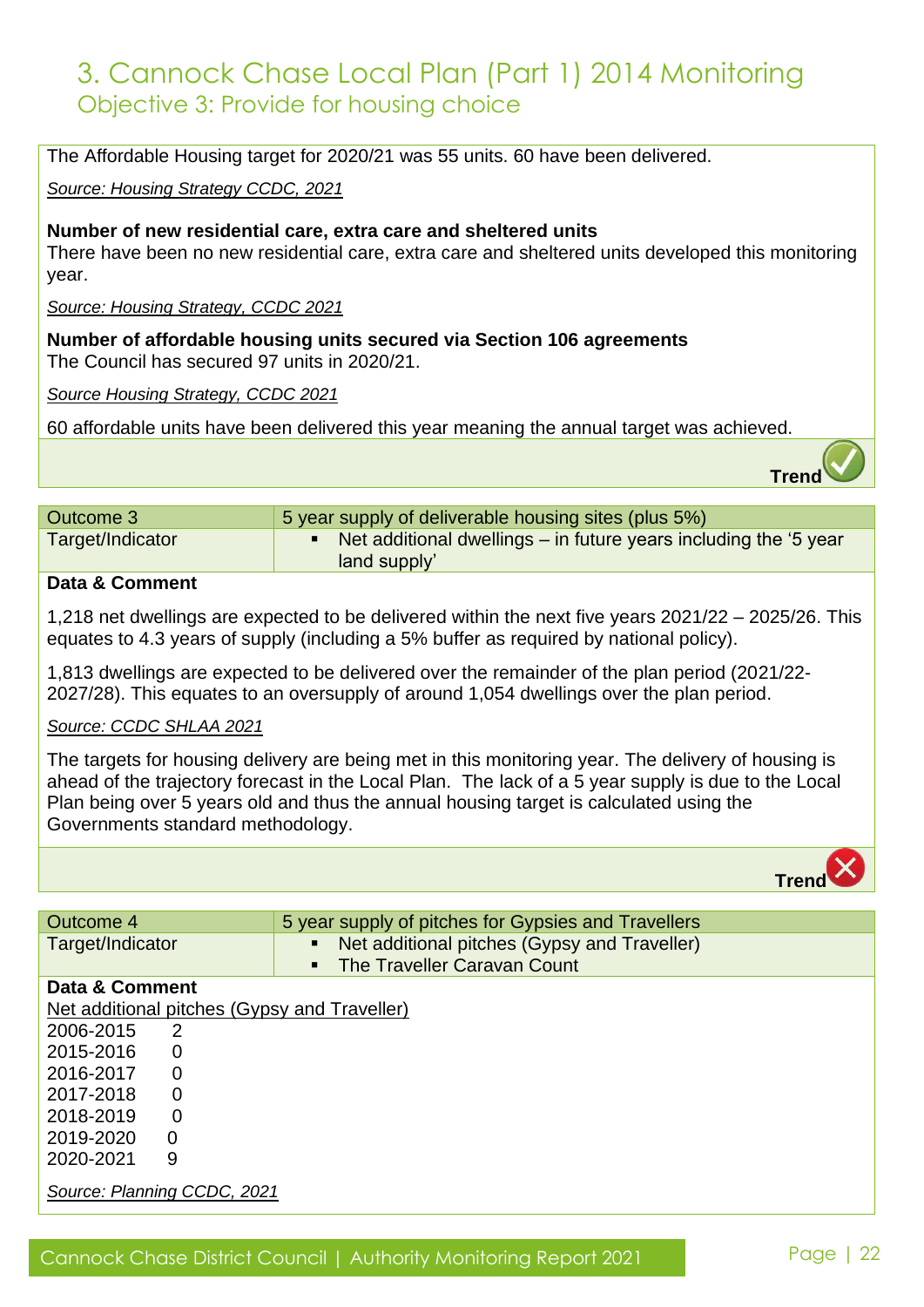### 3. Cannock Chase Local Plan (Part 1) 2014 Monitoring Objective 3: Provide for housing choice

#### The Traveller Caravan Count

| <b>Count Date</b> | <b>Caravans</b>  | <b>Count Date</b> | <b>Caravans</b>  |
|-------------------|------------------|-------------------|------------------|
| January 2015      | 41               | July 2015         | 38               |
| January 2016      | 37               | <b>July 2016</b>  | 39               |
| January 2017      | 37               | <b>July 2017</b>  | 59               |
| January 2018      | 38               | <b>July 2018</b>  | 21               |
| January 2019      | 20               | <b>July 2019</b>  | 21               |
| January 2020      | 41               | <b>July 2020</b>  | Survey postponed |
| January 2021      | Survey postponed |                   |                  |

#### *Source: GOV.UK, Traveller Caravan Count 2021*

There have been 9 additional pitches permitted in this monitoring year. 11 pitches have been provided since the start of the plan period. (2 granted 2009 – CH/09/0137; 5 CH/20/305 in February 2021; 4 CH/20/198 in September 2020). There is no five-year supply in place. The Local Plan Review will seek to progress the issues further. The last two caravan counts have been postponed due to the Covid Pandemic.



#### Other Local Indicators

New home categorised by number of bedrooms

Cannock Chase Council aims to meet the housing requirements of the District through the provision of a range of dwelling sizes, types, densities and tenures. In terms of housing size, of the gross completions in 2021/22, dwelling sizes and types are reflective of previous years. The provision of housing sizes is concentrated in the 2, 3 and 4 bed categories, while flats are concentrated in the 1 and 2 bed category. 3 and 4 bed houses remain the most prominent house type in this monitoring period for completions.

*Source: Cannock Chase Council Planning & Building Control Records (April 2020 – March 2021)*

New and converted dwellings – on previously developed land 34% of new and converted dwellings were built on previously developed land in 2020-21. *Source: Cannock Chase Council Planning & Building Control Records (April 2020 – March 2021)*

#### Self Build Register

The Council has a statutory duty to maintain a register of people who register an interest in building their own self-build home within Cannock Chase District. All the requests were received from individual applicants and none from organisations during the current monitoring year. All the applications received were for single dwellings in a mix of locations. The number of plots completed exceeds the number of people on the register.

As some of the applicants are resident in other Council area's they may have registered an interest with more than one Council.

| <b>Monitoring Year</b>                                                          | No. of Self Build Applicants | <b>Self Build Plots Completed</b> |
|---------------------------------------------------------------------------------|------------------------------|-----------------------------------|
| 01/04/2016 - 30/10/2016                                                         |                              |                                   |
| $31/10/2016 - 30/10/2017$                                                       | 5                            |                                   |
| 31/10/2017 - 30/10/2018                                                         |                              | 15                                |
| 31/10/2018 - 30/10/2019                                                         |                              | 10                                |
| 31/10/2019 - 30/10/2020                                                         |                              | 6                                 |
| Totals                                                                          | 16                           |                                   |
| Source: Cannock Chase Council Self Build Register and CIL Register (March 2021) |                              |                                   |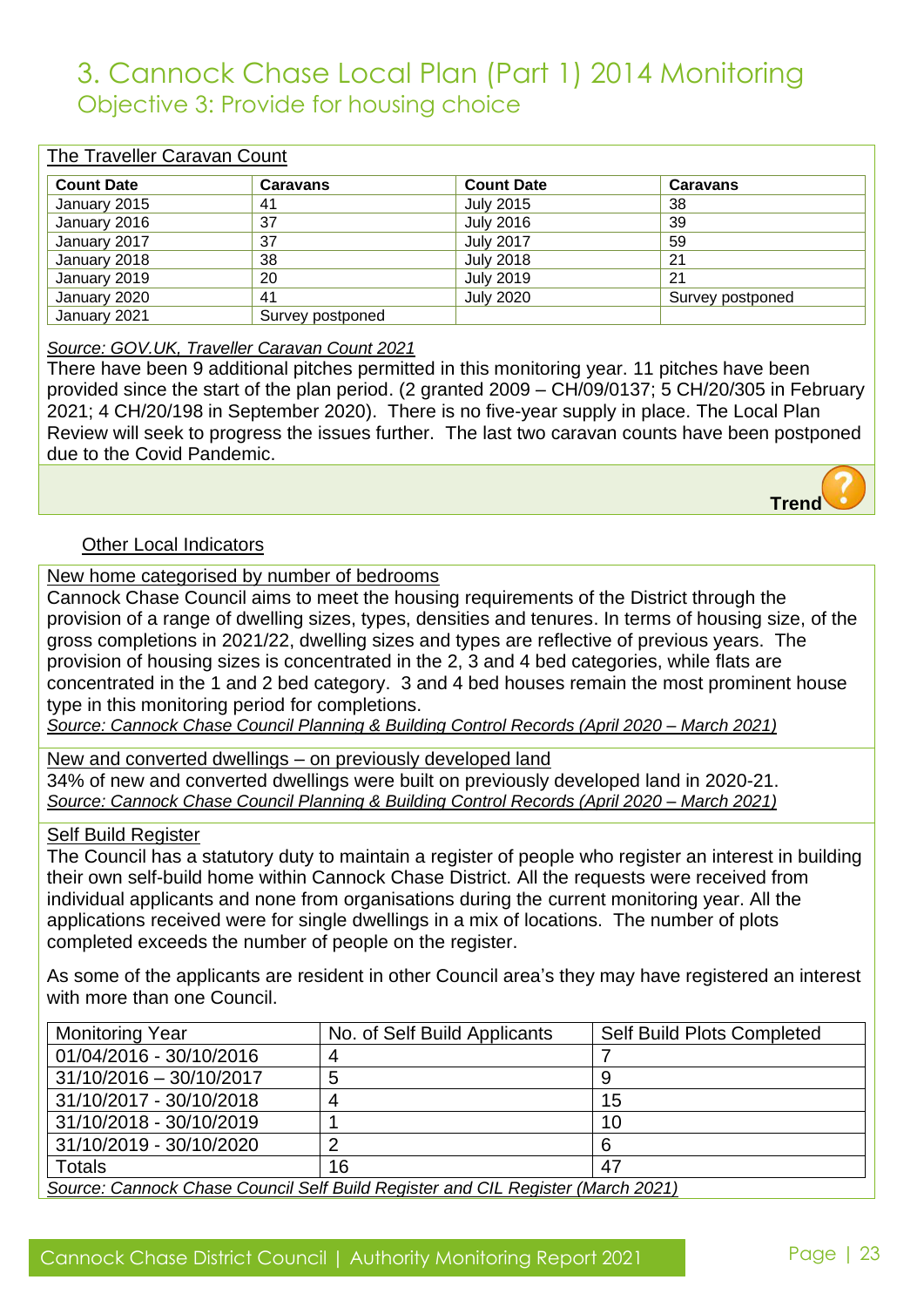| Outcome 1        | Annual average delivery of 4ha employment land to provide 88ha in<br>the plan period                                                                                                                  |
|------------------|-------------------------------------------------------------------------------------------------------------------------------------------------------------------------------------------------------|
| Target/Indicator | • Total amount and type of completed employment floor space<br>Total amount of employment floors pace on previously<br>developed land – by type<br><b>Employment land available</b><br>$\blacksquare$ |
| Data & Commont   |                                                                                                                                                                                                       |

#### **Data & Comment**

Total amount and type of completed employment floor space 270,736sqm completed (gross 2006/7-2019/21) 7,634sqm completed (gross 2020/21) 2.33ha completed 2020/21 75.78ha completed (gross 2006/7-2020/1) – 5.1ha per annum on average

Total completions (2006/7-2020/21 by type)

 $E(q) - 10%$ B2- 2% B8- 12% E(g)/B8- 26% E(g)/B2- 6% B2/B8- 3% E(g)/B2/B8- 33% Other- 8%

14.72ha (19%) redeveloped from industry (2006/7-2021)

*Source CCDC ELAA 2020/21*

The delivery rate for overall completions is still achieving the requirement set out in the Local Plan (Part 1). There is currently a surplus of 14.15 hectares of land available for employment use for the remainder of the plan period and there is currently 26.37ha of available employment land. The land available is relatively flexible in its potential use, with the majority being available for mixed B1/B2/B8 uses or B1/B2 uses.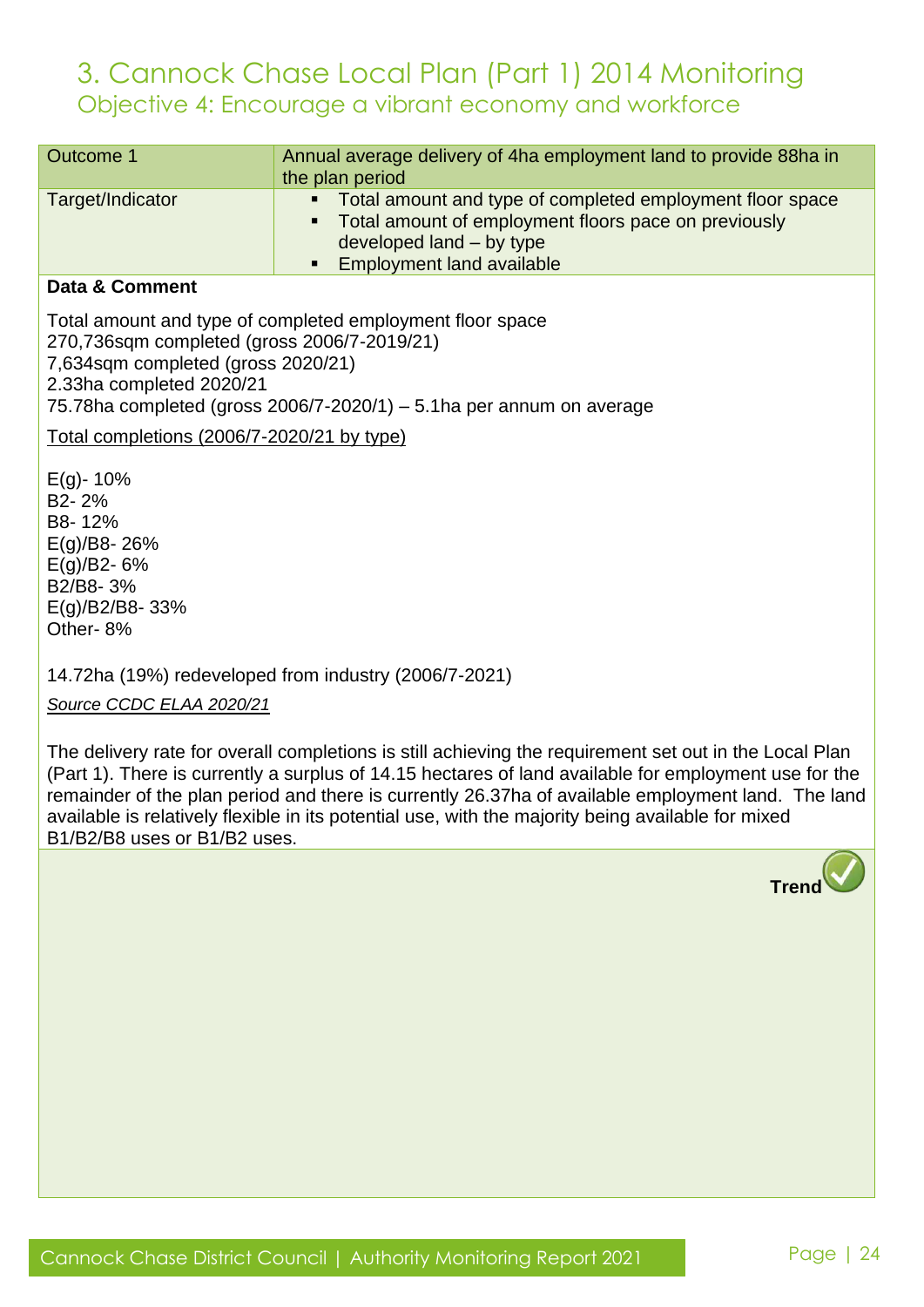| <b>Outcome 2</b>                                   |                      | Improvements made towards improved job density in the District<br>(using County average benchmark as minimum target) |                      |  |
|----------------------------------------------------|----------------------|----------------------------------------------------------------------------------------------------------------------|----------------------|--|
| Target/Indicator                                   | ٠                    | Job density rate<br>Working age population on out of work benefits                                                   |                      |  |
| Data & Comment                                     |                      |                                                                                                                      |                      |  |
|                                                    |                      | <b>Job Density</b>                                                                                                   |                      |  |
|                                                    | <b>Cannock Chase</b> | <b>West Midlands</b>                                                                                                 | <b>Great Britain</b> |  |
| 2012                                               | 0.66                 | 0.75                                                                                                                 | 0.78                 |  |
| 2013                                               | 0.66                 | $0.76+$                                                                                                              | $0.79+$              |  |
| 2014                                               | $0.65\text{V}$       | $0.78+$                                                                                                              | $0.82$ 个             |  |
| 2015                                               | $0.70+$              | $0.78+$                                                                                                              | $0.83+$              |  |
| 2016                                               | $0.72+$              | $0.79\sqrt{ }$                                                                                                       | $0.84+$              |  |
| 2017                                               | $0.74+$              | $0.82$ 个                                                                                                             | $0.86+$              |  |
| 2018                                               | $0.76+$              | $0.81\text{V}$                                                                                                       | 0.86                 |  |
| 2019                                               | 0.76                 | $0.82$ 个                                                                                                             | $0.87+$              |  |
| Working Age Population on Out of Work Benefits (%) |                      |                                                                                                                      |                      |  |
|                                                    | <b>Cannock Chase</b> | <b>West Midlands</b>                                                                                                 | <b>Great Britain</b> |  |
| <b>March-2011</b>                                  | 3.8                  | 4.6                                                                                                                  | 3.7                  |  |
| <b>March-2012</b>                                  | 3.8                  | $4.8+$                                                                                                               | 4 <sub>1</sub>       |  |
| <b>March-2013</b>                                  | $3.5\sqrt{ }$        | $4.6\text{V}$                                                                                                        | $3.8\text{V}$        |  |

**March-2014** 2.3  $\sqrt{2.3}$  2.3  $\sqrt{3.5}$  2.9  $\sqrt{2.9}$ **March-2015** 1.3  $\sqrt{2.4\sqrt{2}}$  2.4  $\sqrt{2.4\sqrt{2}}$  2.4 **March-2016** 1.3 2.3 2.3 2.3 2.3 2.3 2.4 **March-2017** 1.4个 2.4个 2.4个 2个 **March-2018** 1.5 2.6 2.1 **March-2019** 1.7 1.7 A **March-2020** 2.6 1 2.6 1 3.9 1 3.9 1 3.1 1 3.1 1 3.1 1 3.1 1 3.1 1 3.1 1 3.1 1 3.1 1 3.1 1 3.1 1 3.1 1 3.1 1 3.1 1 3.1 1 3.1 1 3.1 1 3.1 1 3.1 1 3.1 1 3.1 1 3.1 1 3.1 1 3.1 1 3.1 1 3.1 1 3.1 1 3.1 1 3.1 1 3.1 1 3.1 1 3.1 1 **March-2021** 5.4 **6.4 <b>6.4 6.4 <b>6.4 6.4 6.4 6.4 6.4 6.4 6.4 6.4 6.4 6.4 6.4 6.4 6.4 6.4 6.4 6.4 6.4 6.4 6.4 6.4 6.4 6.4 6.4 6.4 6.4 6.4 6.4 6.4 6.4 6.4 6.4 6.** 

#### *Source: NOMIS – Local Authority Profile 2021*

The job density rate has remained the same but remains below the regional and national average. The working age population on out of work benefits has significantly increased across all areas as a result of the COVID-19 pandemic, although the Cannock increase remains lower than the national and West Midlands average.

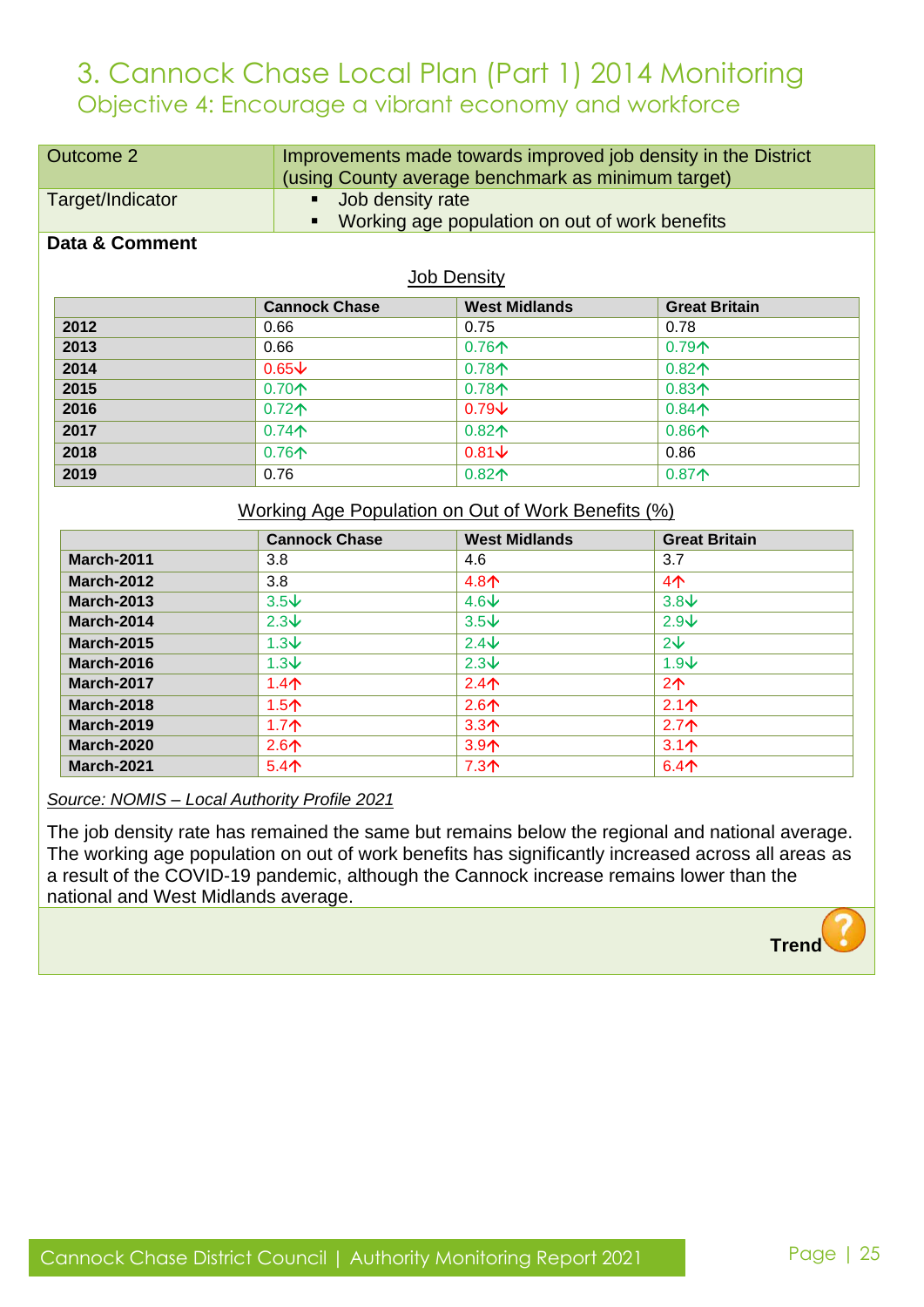| Outcome 3        | Employment profile diversified to address structural issues, namely<br>dependency upon vulnerable industrial and manufacturing sectors.                                                                                                                                                                                                                                                                                                                                                               |
|------------------|-------------------------------------------------------------------------------------------------------------------------------------------------------------------------------------------------------------------------------------------------------------------------------------------------------------------------------------------------------------------------------------------------------------------------------------------------------------------------------------------------------|
| Target/Indicator | EDP2 Increase/decrease in the employment rate of the Districts<br>$\blacksquare$ .<br>residents<br>• New business registration rate<br>Employment by industry sector<br>$\blacksquare$<br>EDP1 Reduce youth unemployment (18-24 age group) to the<br>$\blacksquare$ .<br>County rate by 2017<br>Intended and actual destinations of young people on leaving<br>$\blacksquare$ .<br>school; numbers with an offer of a place in learning; current<br>activity of young people resident in the LA area. |

#### **Data & Comment**

#### Percentage of Working Age Population in Employment

|         | <b>Cannock Chase</b> | <b>West Midlands</b> | <b>Great Britain</b> |
|---------|----------------------|----------------------|----------------------|
| 2010/11 | 77.6%                | 67.4%                | 70.2%                |
| 2011/12 | 67.3% $\downarrow$   | 67.4%                | $70\%$ $\vee$        |
| 2012/13 | 71.5%个               | 68.3%个               | 70.8%个               |
| 2013/14 | 69.2% $\downarrow$   | 69.2%个               | 71.5%个               |
| 2014/15 | 74.1%个               | 70.2%个               | 72.7%个               |
| 2015/16 | 74.8%个               | 70.4%个               | 73.7%个               |
| 2016/17 | 79.5%个               | 71.4%个               | 74.2%个               |
| 2017/18 | 78.8%↓               | 72.7%个               | 75%个                 |
| 2018/19 | $75.7\%$ $\sqrt{ }$  | 73.8%个               | 75.4%个               |
| 2019/20 | 86.1%个               | 78.5%个               | 79.4%个               |
| 2020/21 | 86.5%个               | 78.1%↓               | 78.7%↓               |

#### Youth Unemployment Rates (aged 18-24)

|                      | March-<br>2016 | March-<br>2017 | March-<br>2018  | March-<br>2019     | March-<br>2020  | March $-$<br>2021 |
|----------------------|----------------|----------------|-----------------|--------------------|-----------------|-------------------|
| <b>Cannock Chase</b> | $2.3\%$        | $2.7\%$        | $2.8\%$ 个       | 2.9%               | 5%              | 10%个              |
| <b>West Midlands</b> | 3.4%           | $3.5\%$ 个      | 3.6% $\uparrow$ | $4.3\%$ $\uparrow$ | 5.3% $\uparrow$ | 10.1% $\uparrow$  |
| <b>Great Britain</b> | 3%             | $2.9\% \star$  | 3%              | 3.6% $\uparrow$    | 4.2% $\uparrow$ | 9.1%              |

#### Cannock Chase Business Counts

|                    | 2014 | 2015  | 2016  | 2017  | 2018           | 2019  | 2020              | 2021              |
|--------------------|------|-------|-------|-------|----------------|-------|-------------------|-------------------|
| <b>Enterprises</b> | 3105 | 3220个 | 3280个 | 3400个 | $3385\text{V}$ | 3385  | 3430 $\downarrow$ | 3405 $\downarrow$ |
| Local Units        | 3755 | 3880个 | 3930个 | 4065个 | 4055↓          | 4065个 | 4135个             | 4110 $\vee$       |

*Local Unit – an individual site (e.g. factory or shop) in an enterprise*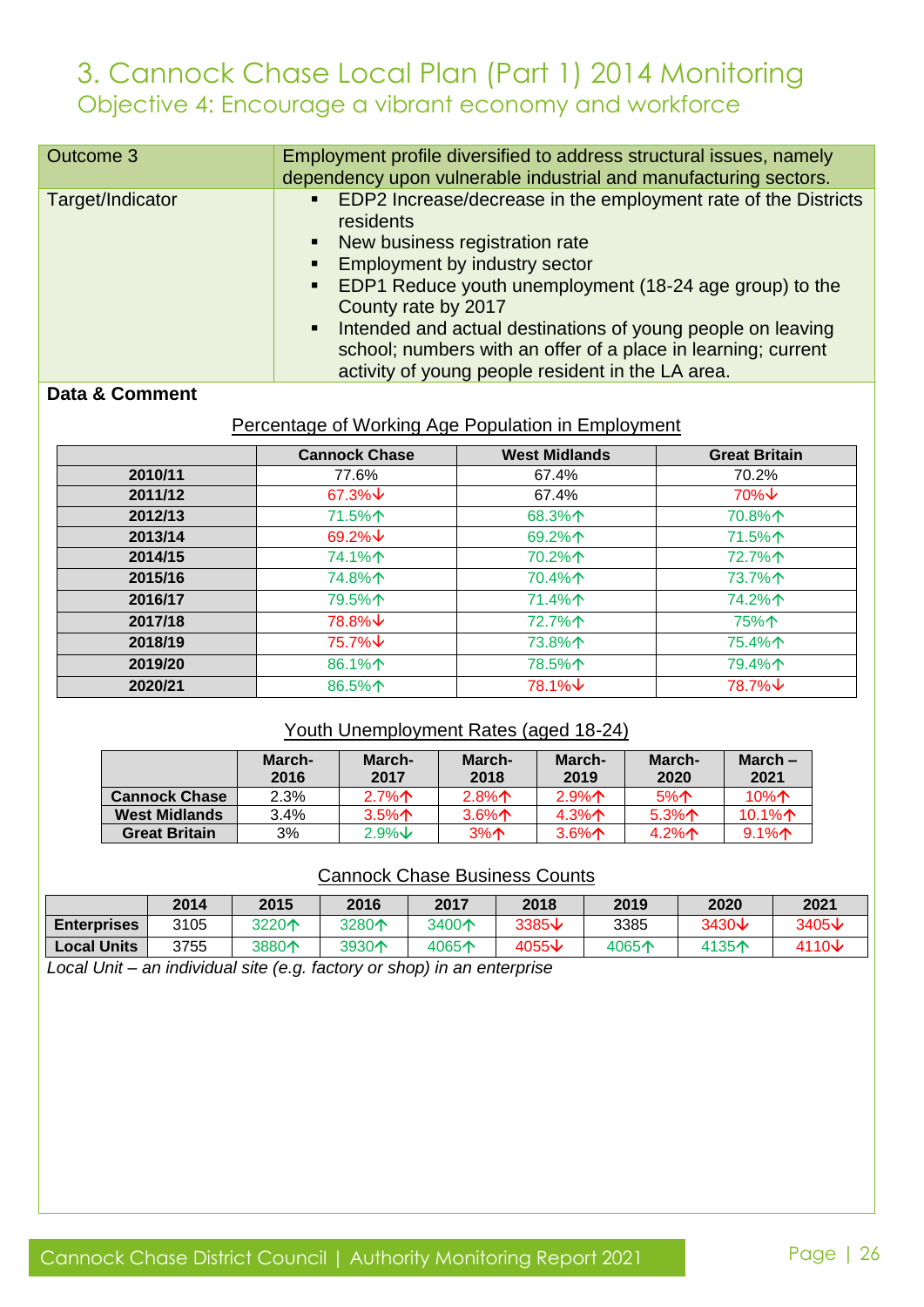|                                                                                                                           |         | Jobs by SOC Major Group |         |         |         |         |
|---------------------------------------------------------------------------------------------------------------------------|---------|-------------------------|---------|---------|---------|---------|
| <b>Sector</b>                                                                                                             | 2015/16 | 2016/17                 | 2017/18 | 2018/19 | 2019/20 | 2020/21 |
| Group 1-3 (Managers,<br>Directors, Senior Officials,<br>Professional Occupants,<br>Associate Professional &<br>Technical) | 41.5%   | 40.1%                   | 38.6%   | 41.1%   | 47.2%   | 33.6%   |
| Group 4-5 (Admin &<br>Secretarial, Skilled Trade<br>Occupations)                                                          | 21%     | 26.8%                   | 23%     | 20.1%   | 23.3%   | 31.6%   |
| Group 6-7 (Caring, Leisure &<br>Other Service Occupations &<br>Sales & Customer Service)                                  | 20.3%   | 18.1%                   | 16.7%   | 13.1%   | 15.3%   | 12.7%   |
| Group 8-9 (Process Plant &<br>Machine Operatives &<br><b>Elementary Occupations)</b>                                      | 17.1%   | 15%                     | 21.7%   | 25.7%   | 14.1%   | 22.1%   |



#### Destinations of young people on leaving school in Staffordshire County

| <b>Key Stage 4</b>                              | 2016/17 | 2017/18 | 2018/19 |
|-------------------------------------------------|---------|---------|---------|
| Any Educational/Employment/Training Destination | 96%     | 95%     | 90%     |
|                                                 |         |         |         |
| Of which: Apprenticeships                       | 7%      | 7%      | 7%      |
|                                                 |         |         |         |
| Any sustained education destination             | 85%     | 85%     | 78%     |
| Further education college or other FE provider  | 42%     | 45%     | 77%     |
| <b>School sixth form</b>                        | 39%     | 39%     | 22%     |
| Sixth form college                              | 3%      | $1\%$   | $1\%$   |
| Other education destinations                    | $1\%$   | $1\%$   | $1\%$   |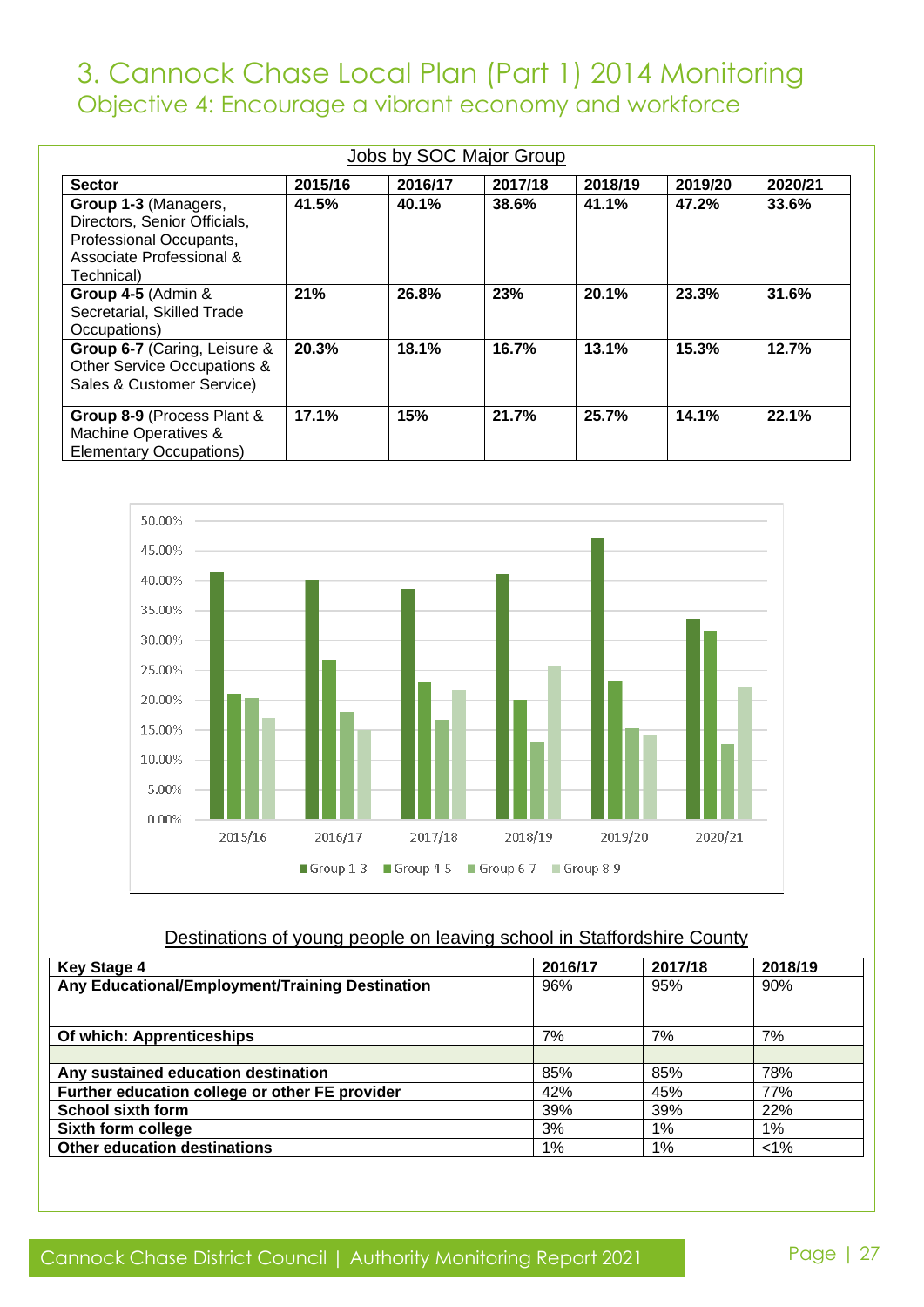| <b>Key Stage 5</b>                                        | 2015/16 | 2016/17 | 2017/18 |
|-----------------------------------------------------------|---------|---------|---------|
| Overall sustained education and/or employment destination | 92%     | 93%     | 92%     |
| Of which: Apprenticeships                                 | 9%      | 10%     | 12%     |
|                                                           |         |         |         |
| Any sustained education destination                       | 71%     | 64%     | 59%     |
| Further education college or other FE provider            | 9%      | 4%      | 4%      |
| UK higher education institution                           | 58%     | 57%     | 51%     |
| Top third of HEIs                                         | 17%     | 14%     |         |
| <b>Oxford or Cambridge</b>                                |         |         |         |
| <b>Russell Group</b>                                      | 12%     | 10%     |         |
| Other higher education institutions or providers          | 41%     | 43%     |         |
| Other education destinations                              | 3%      | 3%      | 4%      |

*Source: Department of Education, October 2019*

The pre-2020 data above showed that the employment rate had decreased but remained higher than both the regional and national average. Youth unemployment had increased, however remained under the national average. There had been an increase in local units in the District. There had also been a rise in SOC major group 1-3 occupations to remain the largest percentage of employment in the area. There had been a decline in school leavers entering into further education after both Key stage 4 and 5.

The Covid Pandemic will have impacted the trends shown above in terms of both employment patterns and choices for school leavers. Once new data becomes available this will show if any changes are temporary due to disruption to school schedules from the pandemic or longer-term permanent trends due to lifestyle changes.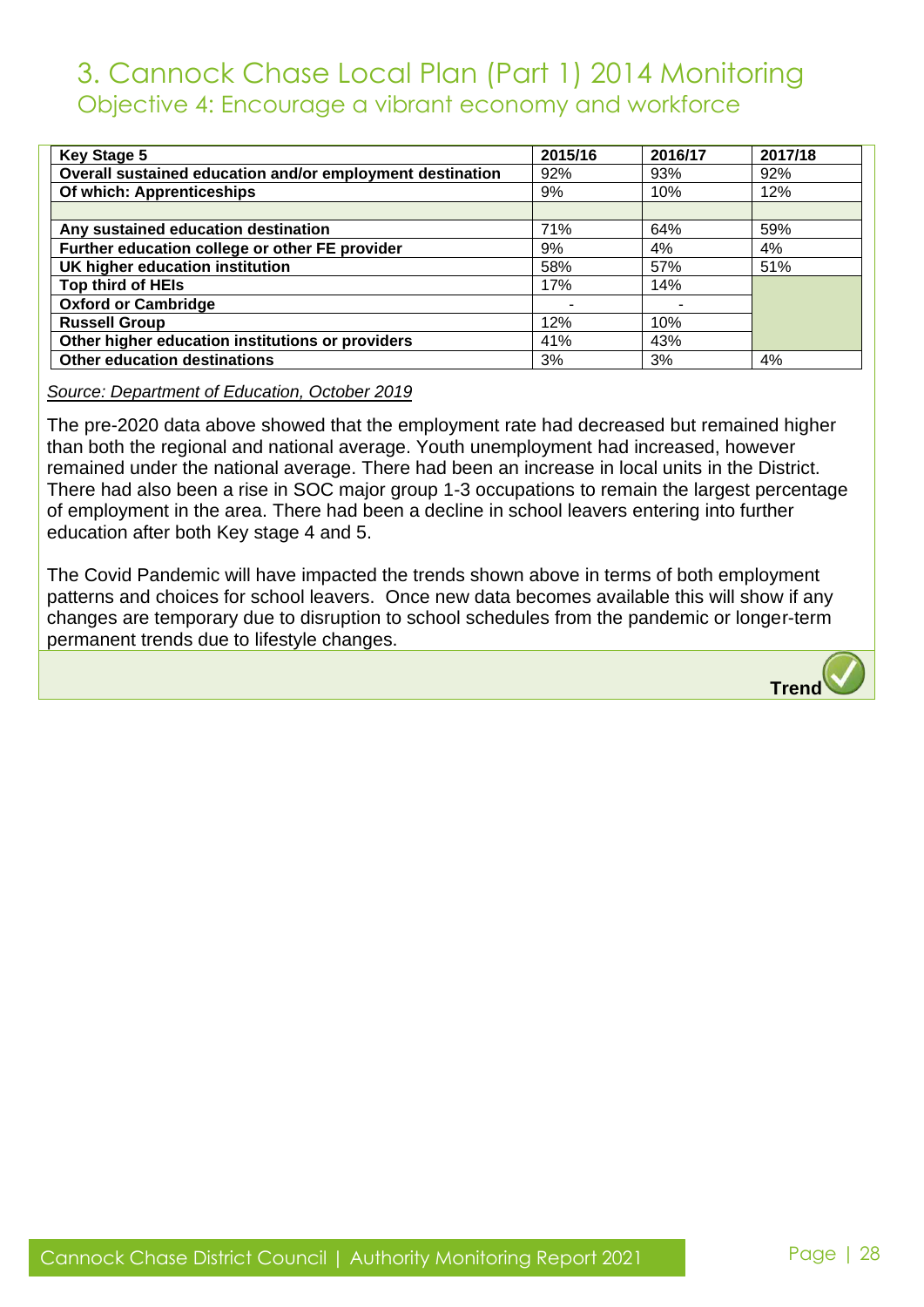#### Other Local Indicators

### Employment Land Losses

The following applications involve the loss of employment land and have been approved in the monitoring year.

| <b>Site</b>                                                                   | <b>Proposal</b>                                                                                                                                                                                                                                     | <b>Application</b><br><b>Ref</b> | <b>Approved</b> | <b>Site Size</b><br>(approx.) |
|-------------------------------------------------------------------------------|-----------------------------------------------------------------------------------------------------------------------------------------------------------------------------------------------------------------------------------------------------|----------------------------------|-----------------|-------------------------------|
| 77 Old Fallow Road,<br>Cannock, WS11 5QL                                      | Demolition of existing<br>bungalow and vacant<br>industrial units,<br>erection of 11 houses<br>with associated<br>access, parking and<br>landscaping.                                                                                               | CH/20/208                        | 15/10/2020      | 2,5000 Sqm                    |
| 20-24 Anson Street,<br>Rugeley, WS15 2BA                                      | Prior Approval -<br>Change of Use from<br>Offices $(B1(a))$ to<br>Dwellinghouse (C3)                                                                                                                                                                | CH/20/304                        | 10/12/2020      | 1,300 Sqm                     |
| Albion works,<br>Gestamp Tallent,<br>Wolverhampton Road,<br>Cannock, WS11 1LY | Development in two<br>phases for the<br>demolition of five<br>existing buildings and<br>the partial demolition of<br>one building and<br>change of use of site to<br>car dealership<br>including repair and<br>maintenance and<br>associated works. | CH/20/058                        | 05/05/2020      | 14,040 Sqm                    |
| <b>Total Employment Land Lost</b>                                             |                                                                                                                                                                                                                                                     |                                  |                 | 17,840 Sqm                    |
| Source: CCDC Planning Application Records, 2021                               |                                                                                                                                                                                                                                                     |                                  |                 |                               |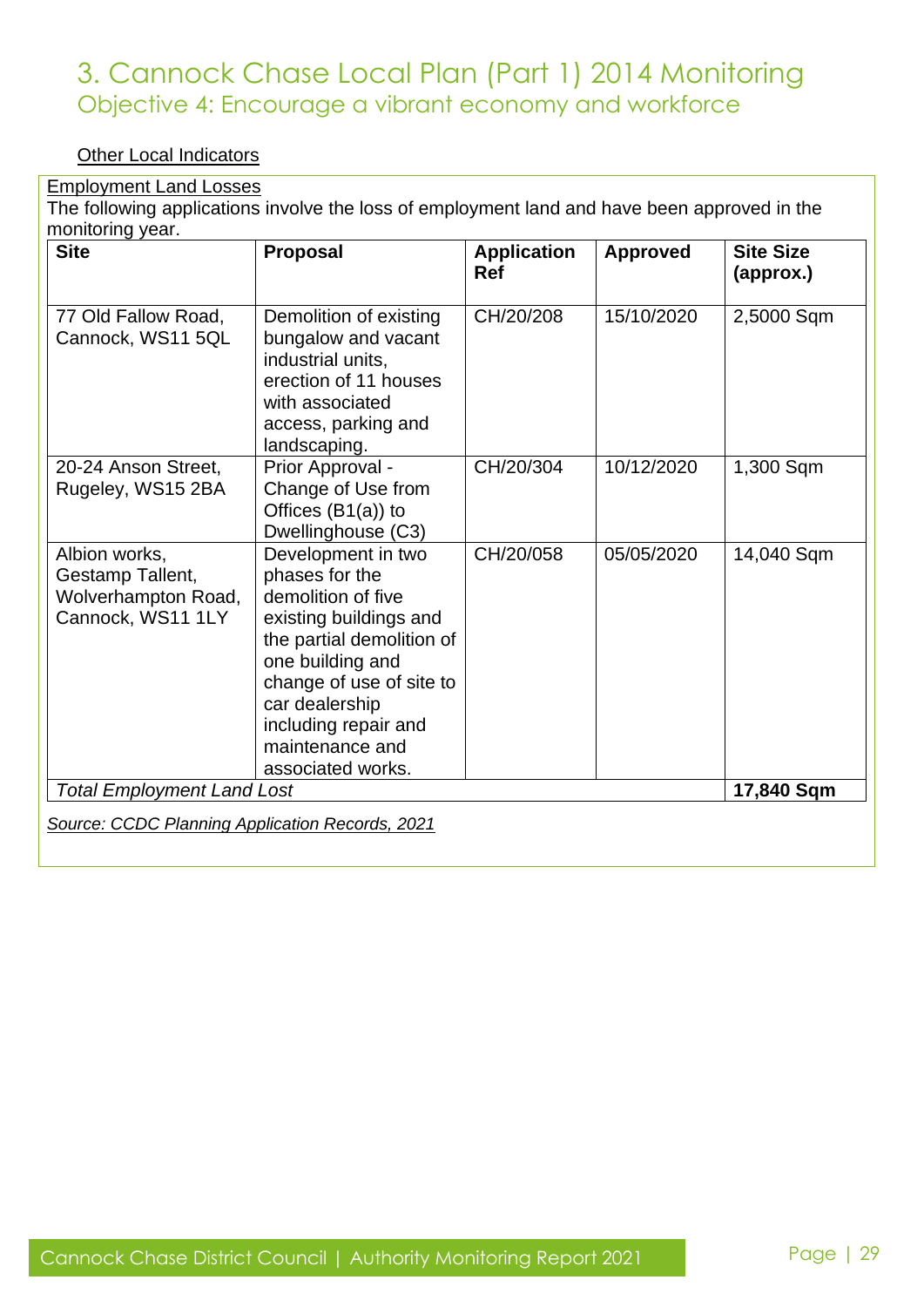### 3. Cannock Chase Local Plan (Part 1) 2014 Monitoring Objective 5: Encourage sustainable transport infrastructure

| <b>Outcome 1</b>                                                     |             |                                |                      |               |                  |                    |                            |                                     |               |                                                                                                                                                                                        |               |           |            |                                                                                                         |
|----------------------------------------------------------------------|-------------|--------------------------------|----------------------|---------------|------------------|--------------------|----------------------------|-------------------------------------|---------------|----------------------------------------------------------------------------------------------------------------------------------------------------------------------------------------|---------------|-----------|------------|---------------------------------------------------------------------------------------------------------|
|                                                                      |             |                                |                      |               |                  |                    | the average for 2007-2011. |                                     |               | Reduce the number of people killed or seriously injured compared to                                                                                                                    |               |           |            |                                                                                                         |
| Target/Indicator                                                     |             |                                |                      |               | ٠                |                    |                            | <b>Cannock Chase District roads</b> |               | Ongoing reduction in people killed and with serious injuries on                                                                                                                        |               |           |            |                                                                                                         |
| Data & Comment                                                       |             |                                |                      |               |                  |                    |                            |                                     |               |                                                                                                                                                                                        |               |           |            |                                                                                                         |
|                                                                      |             |                                |                      |               |                  |                    |                            |                                     |               | <b>KSI casualties in Cannock Chase District</b>                                                                                                                                        |               |           |            |                                                                                                         |
|                                                                      | 2008/       | 2009/                          | 2010/                |               | 2011/            | 2012/              | 2013/                      | 2014/                               | 2015          | 2016                                                                                                                                                                                   | 2017          | 2018      | 2019       |                                                                                                         |
|                                                                      | 09<br>19V   | 10<br>$22+$                    | 11<br>17V            |               | 12<br>32个        | 13<br>$13\sqrt{ }$ | 14<br>16个                  | 15<br>$20+$                         | /16<br>$30^$  | 117<br>22V                                                                                                                                                                             | /18<br>15V    | /19<br>15 | 120<br>25个 |                                                                                                         |
|                                                                      |             |                                |                      |               |                  |                    |                            |                                     |               |                                                                                                                                                                                        |               |           |            |                                                                                                         |
|                                                                      |             |                                |                      |               |                  |                    |                            |                                     |               | Source: Staffordshire County Council, Accident Investigation Technician, 2021                                                                                                          |               |           |            |                                                                                                         |
|                                                                      |             |                                |                      |               |                  |                    |                            |                                     |               | The figures above suggest an average rate of 19.8 for 2008 – 2014 and an average of 21.2 for<br>2014 – 2020. There have been 10 more casualties this monitoring year compared to last. |               |           |            |                                                                                                         |
|                                                                      |             |                                |                      |               |                  |                    |                            |                                     |               |                                                                                                                                                                                        |               |           |            | Trer                                                                                                    |
|                                                                      |             |                                |                      |               |                  |                    |                            |                                     |               |                                                                                                                                                                                        |               |           |            |                                                                                                         |
| <b>Outcome 2</b>                                                     |             |                                |                      |               | baseline         |                    |                            |                                     |               | Reduce per capita road transport emissions (CO2) from a 2008                                                                                                                           |               |           |            |                                                                                                         |
| Target/Indicator                                                     |             |                                |                      |               | $\blacksquare$   |                    | CO <sub>2</sub> emissions  |                                     |               |                                                                                                                                                                                        |               |           |            |                                                                                                         |
| Data & Comment                                                       |             |                                |                      |               |                  |                    |                            |                                     |               |                                                                                                                                                                                        |               |           |            |                                                                                                         |
|                                                                      |             |                                |                      |               |                  |                    |                            | CO2 Emissions - Tonnes per Capita   |               |                                                                                                                                                                                        |               |           |            |                                                                                                         |
| 2008                                                                 | 2009        |                                | 2010                 | 2011          | 2012             |                    | 2013                       | 2014                                | 2015          | 2016                                                                                                                                                                                   | 2017          | 2018      |            | 2019                                                                                                    |
| 5.5                                                                  | $5\sqrt{ }$ |                                | 5.3 <sub>1</sub>     | $4.7\text{V}$ | 4.9 <sub>1</sub> |                    | 4.9                        | $4.4\sqrt$                          | $4.3\sqrt{ }$ | $4.1\sqrt{ }$                                                                                                                                                                          | $3.9\text{V}$ | 3.9       |            | $3.6\text{V}$                                                                                           |
|                                                                      |             |                                |                      |               |                  |                    |                            |                                     |               |                                                                                                                                                                                        |               |           |            | Source: UK Authority and Regional Carbon Dioxide Emissions National Statistics 2005 to 2016, Department |
| for Business, Energy & Industrial Strategy, GOV.UK, June 2021        |             |                                |                      |               |                  |                    |                            |                                     |               |                                                                                                                                                                                        |               |           |            |                                                                                                         |
| Transport emissions have declined.                                   |             |                                |                      |               |                  |                    |                            |                                     |               |                                                                                                                                                                                        |               |           |            |                                                                                                         |
|                                                                      |             |                                |                      |               |                  |                    |                            |                                     |               |                                                                                                                                                                                        |               |           |            | <b>Trend</b>                                                                                            |
|                                                                      |             |                                |                      |               |                  |                    |                            |                                     |               |                                                                                                                                                                                        |               |           |            |                                                                                                         |
| <b>Outcome 3</b><br>Target/Indicator                                 |             |                                |                      |               | $\blacksquare$   |                    |                            | Levels of recreational cycling      |               | Maintain levels of recreational cycling from 2009/2010 baselines                                                                                                                       |               |           |            |                                                                                                         |
| Data & Comment                                                       |             |                                |                      |               |                  |                    |                            |                                     |               |                                                                                                                                                                                        |               |           |            |                                                                                                         |
|                                                                      |             |                                |                      |               |                  |                    |                            |                                     |               | Percentage of people (16+) participating in cycling for leisure at least once a week                                                                                                   |               |           |            |                                                                                                         |
|                                                                      |             |                                |                      |               |                  |                    |                            |                                     |               |                                                                                                                                                                                        |               |           |            |                                                                                                         |
|                                                                      |             |                                |                      |               | 2015/16          |                    | 2016/17                    | 2017/18                             |               | 2018/19                                                                                                                                                                                |               | 2019/20   |            |                                                                                                         |
|                                                                      |             | <b>Cannock</b><br><b>Chase</b> |                      |               | 6.7% $\uparrow$  |                    | $5.7\%$ $\forall$          | 8.7%个                               |               | $7.2\%$ $\vee$                                                                                                                                                                         |               | 7.5%个     |            |                                                                                                         |
|                                                                      |             |                                | <b>Staffordshire</b> |               | 7.6%个            |                    | 7.4%↓                      | 7.1%↓                               |               | 7.3%↓                                                                                                                                                                                  | 7.3%          |           |            |                                                                                                         |
|                                                                      |             | <b>England</b>                 |                      |               | 8%个              |                    | 8%                         | 7.7%↓                               |               | 7.6%↓                                                                                                                                                                                  |               | 8.5%个     |            |                                                                                                         |
| Source: Walking and Cycling Statistics, England, August 2020, GOV.UK |             |                                |                      |               |                  |                    |                            |                                     |               |                                                                                                                                                                                        |               |           |            |                                                                                                         |
|                                                                      |             |                                |                      |               |                  |                    |                            |                                     |               |                                                                                                                                                                                        |               |           |            | The rate of participation in cycling has increased and was higher than the national average in 2020.    |
|                                                                      |             |                                |                      |               |                  |                    |                            |                                     |               |                                                                                                                                                                                        |               |           | Trer       |                                                                                                         |
|                                                                      |             |                                |                      |               |                  |                    |                            |                                     |               |                                                                                                                                                                                        |               |           |            |                                                                                                         |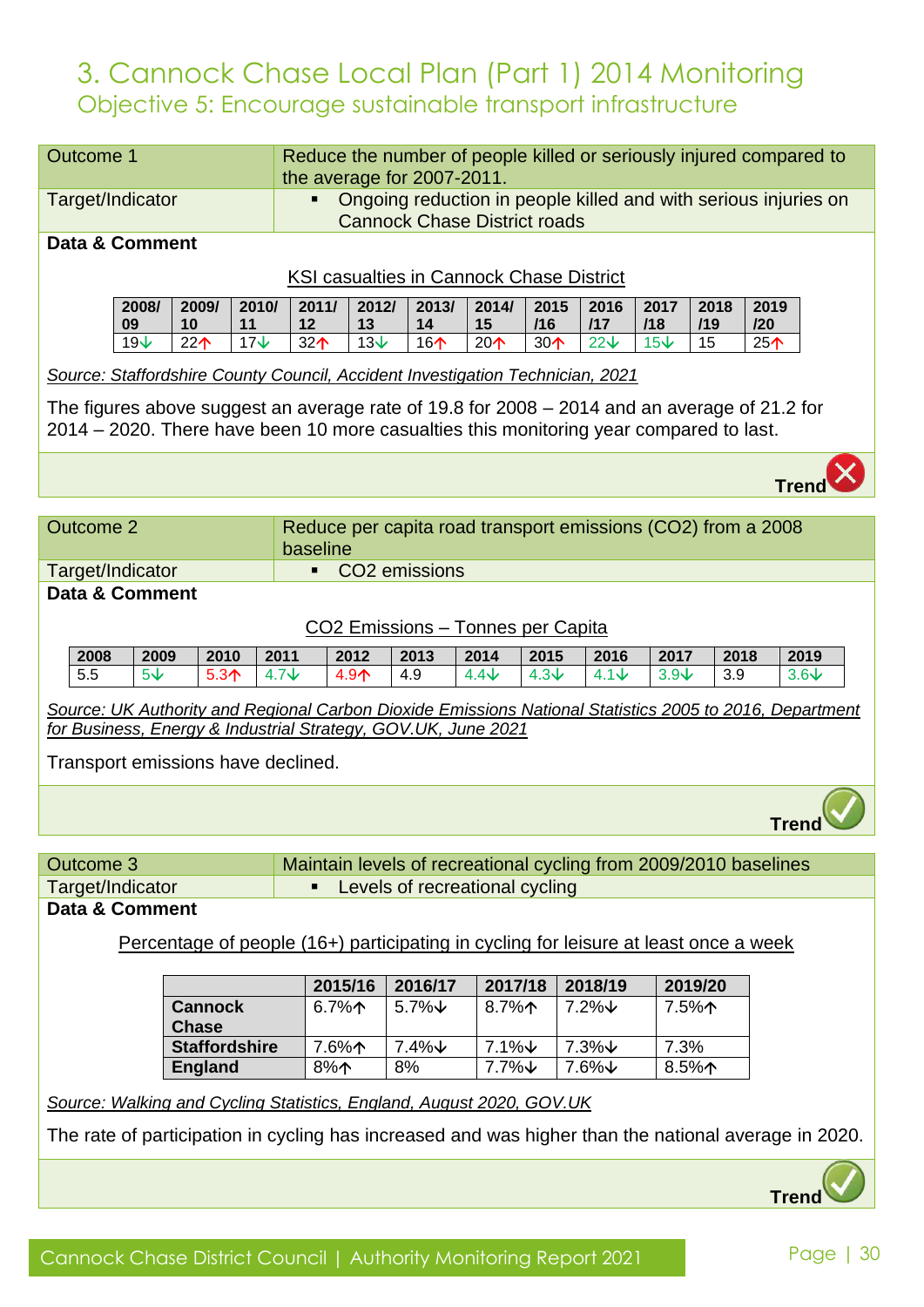### 3. Cannock Chase Local Plan (Part 1) 2014 Monitoring Objective 5: Encourage sustainable transport infrastructure

Other Local Indicators

#### Accessibility levels to key services

Accessibility levels within the County and levels of public satisfaction with the ease of access to services are both high. This is due in part to the high levels of car ownership and due to two-thirds of residents living within 350m of a bus stop which has a better than half-hourly weekday service (8am-6pm). However, there remains a significant number of residents who experience difficulty accessing services.

*Source: The National Highways & Transport Public Satisfaction Survey – 2015*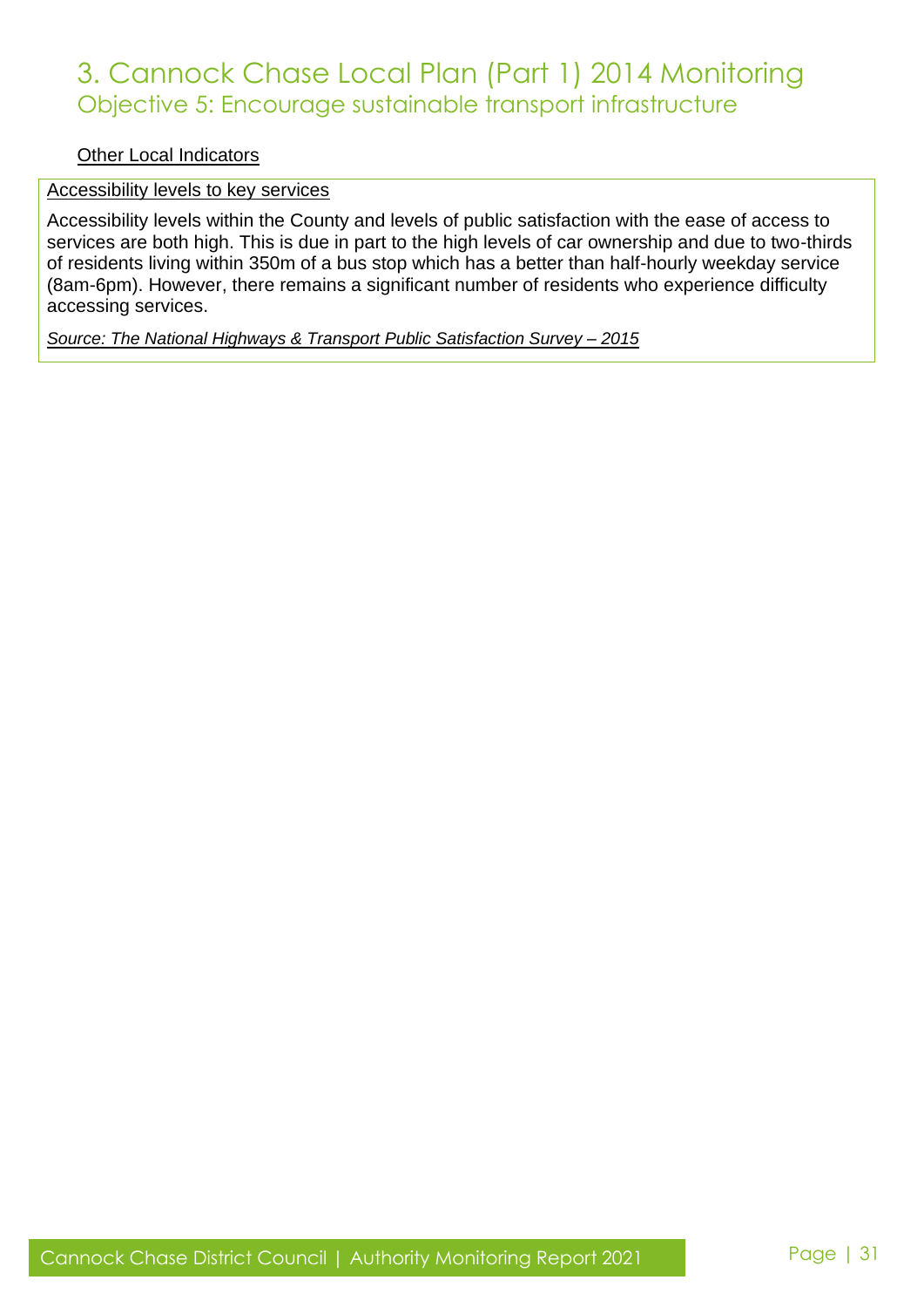### 3. Cannock Chase Local Plan (Part 1) 2014 Monitoring Objective 6: Create attractive town centres

| Outcome 1        | Secured project delivery in Cannock, Hednesford and Rugeley Town<br><b>Centres</b>                                                             |
|------------------|------------------------------------------------------------------------------------------------------------------------------------------------|
| Target/Indicator | • Cannock Town Centre and Avon Plaza schemes<br>• Hednesford Gateway (Rugeley Road) Scheme<br>• Rugeley Town Centre (via LDF Area Action Plan) |

#### **Data & Comment**

The formerly proposed Avon Plaza scheme in Cannock Town Centre has not been progressed and the site is currently used for public parking and retail uses. The existing cinema has been refurbished. The Area Action Plan for Cannock Town Centre was superseded by the Cannock Town Centre Prospectus in October 2019.

The Hednesford Gateway scheme is fully complete and in active retail use.

Rugeley Town Centre – No further progress to date on Area Action Plan sites. The Rugeley Flood Alleviation Scheme has been completed to reduce the risk of flooding to the development sites, which will enable the redevelopment proposals for key sites to be taken forward.

*Source: Cannock Chase Council Planning & Building Control records (April 2020 – March 2021)*

**Trend**

| Outcome 2        | Up to 35,000sqm (gross) comparison floor space in Cannock Town<br>Centre by 2028.      |
|------------------|----------------------------------------------------------------------------------------|
| Target/Indicator | • Net town centre floor space<br>• New retail floor space – comparison and convenience |
| Data & Comment   |                                                                                        |

There has been no net increase in comparison and convenience floor space during the monitoring year in Cannock Town Centre.

However, there have been a number of out-of-town developments that have provided additional floorspace in previous years and the McArthur Glen Designer Outlet village is almost complete.

The Cannock Town Centre Prospectus sets out potential sites for reinvigorating the Town Centre.

*Source: Cannock Chase Council Planning & Building Control records (April 2020 – March 2021)*

**Trend**

| Outcome 3        | Up to 4,700sqm (gross) comparison and 9,500sqm (gross)<br>convenience floor space Hednesford Town Centre by 2028. |
|------------------|-------------------------------------------------------------------------------------------------------------------|
| Target/Indicator | • Net town centre floor space<br>Net retail floor space – comparison and convenience                              |

#### **Data & Comment**

There has been no net increase in comparison and convenience floor space during the monitoring year in Hednesford Town Centre.

Two new retail led mixed use developments at either end of Market Street have ensured completions towards meeting these targets in previous years.

*Source: Cannock Chase Council Planning & Building Control records (April 2020 – March 2021)*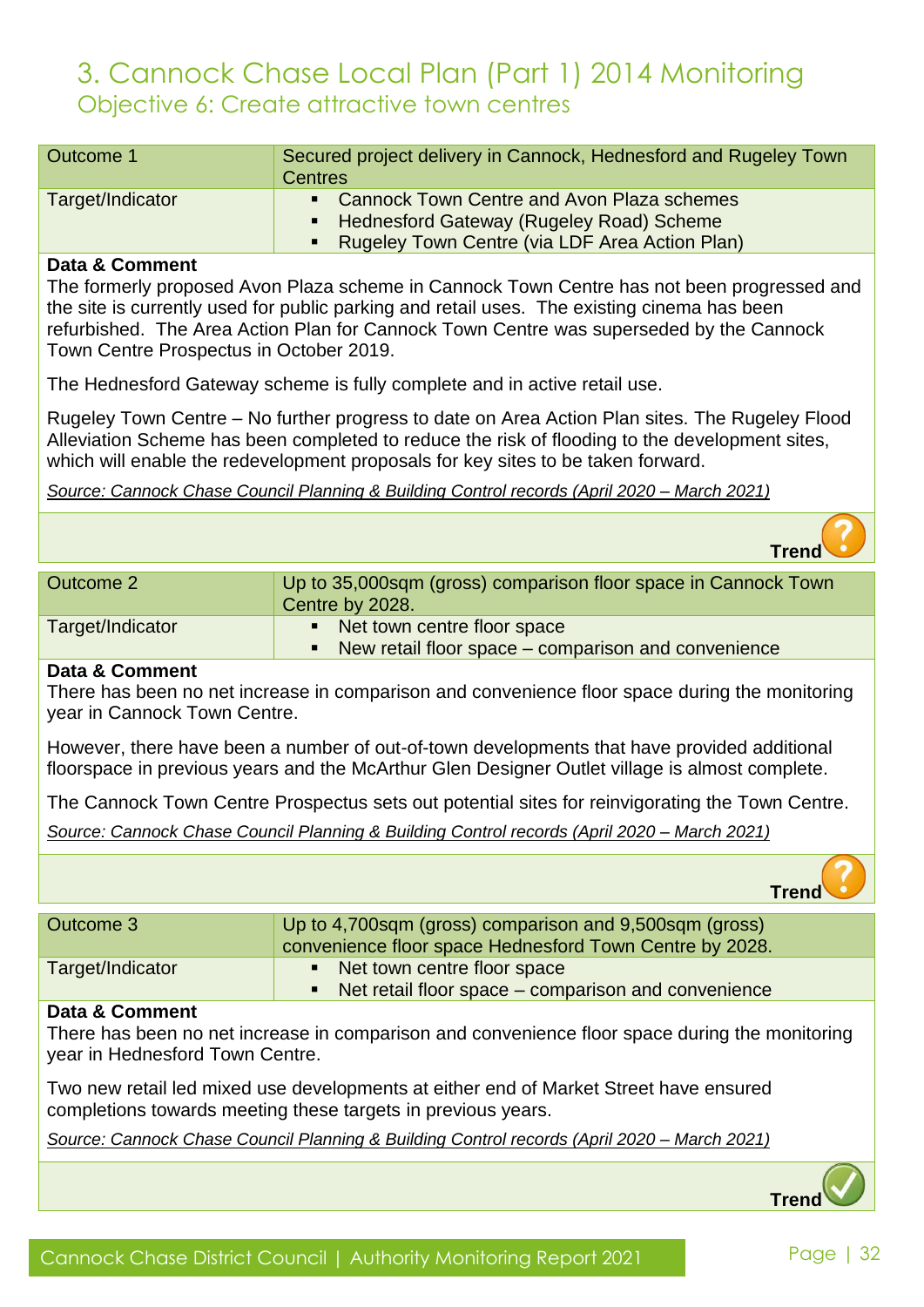### 3. Cannock Chase Local Plan (Part 1) 2014 Monitoring Objective 6: Create attractive town centres

| <b>Outcome 4</b>                                      | Up to 10,000sqm (gross) comparison and 4,900sqm (gross)                                          |
|-------------------------------------------------------|--------------------------------------------------------------------------------------------------|
|                                                       | convenience floor space in Rugeley Town Centre by 2028.                                          |
| Target/Indicator                                      | Net town centre floor space<br>$\blacksquare$                                                    |
|                                                       | Net retail floor space – comparison and convenience                                              |
| Data & Comment                                        |                                                                                                  |
| year in Rugeley Town Centre.                          | There has been no net increase in comparison and convenience floor space during the monitoring   |
| have made a contribution towards meeting this target. | Developments including the new supermarket on part of one of the Rugeley AAP Opportunity Sites   |
|                                                       | Source: Cannock Chase Council Planning & Building Control records (April 2020 - March 2021)      |
|                                                       |                                                                                                  |
| <b>Outcome 5</b>                                      | Up to 30,000sqm of additional office floor space at the Districts town                           |
|                                                       | centres                                                                                          |
| Target/Indicator                                      | Net town centre floor space<br>п.                                                                |
| Data & Comment                                        |                                                                                                  |
|                                                       |                                                                                                  |
|                                                       | There has been one application approved for a net increase in office floor space during the      |
|                                                       | monitoring year in town centres - planning application CH/21/0024 Change of use from shop (Class |
|                                                       | E) to Taxi Booking Office (Sui Generis) at Shop 10 Victorian New Hall, 81 High Green, Cannock,   |
| <b>WS11 1BN.</b>                                      |                                                                                                  |
|                                                       |                                                                                                  |
|                                                       | The market for town centre offices in Cannock remains challenging due to competition from larger |
|                                                       | neighbouring centres and on a smaller scale from office locations that are already established.  |
|                                                       | Source: Cannock Chase Council Planning & Building Control records (April 2020 - March 2021)      |
|                                                       | Tren                                                                                             |
| <b>Other Local Indicators</b>                         |                                                                                                  |
|                                                       | Total number of vacant town centre units                                                         |

| <b>Town Centre</b> | <b>Total Units</b> | <b>Vacant Units</b> | <b>Vacancy Rate</b> |
|--------------------|--------------------|---------------------|---------------------|
| <b>July 2020</b>   |                    |                     |                     |
| <b>Cannock</b>     | 128                | 19                  | 14.8                |
| <b>Rugeley</b>     | 126                | 4                   | 3.2                 |
| <b>Hednesford</b>  | 93                 |                     | 7.5                 |
| <b>Combined</b>    | 347                | 30                  | 8.6                 |
| <b>April 2021</b>  |                    |                     |                     |
| <b>Cannock</b>     | 128                | 33                  | 25.8                |
| <b>Rugeley</b>     | 126                |                     | 5.6                 |
| <b>Hednesford</b>  | 93                 | 4                   | 4.3                 |
| <b>Combined</b>    | 347                | 44                  | 12.7                |

The Council aim to achieve a reduction in the number of vacant ground-floor retail units in the District's principal town centre shopping streets. The table above shows that there has been an increase in the overall vacancy rate for the District as well as for Cannock and Rugeley, while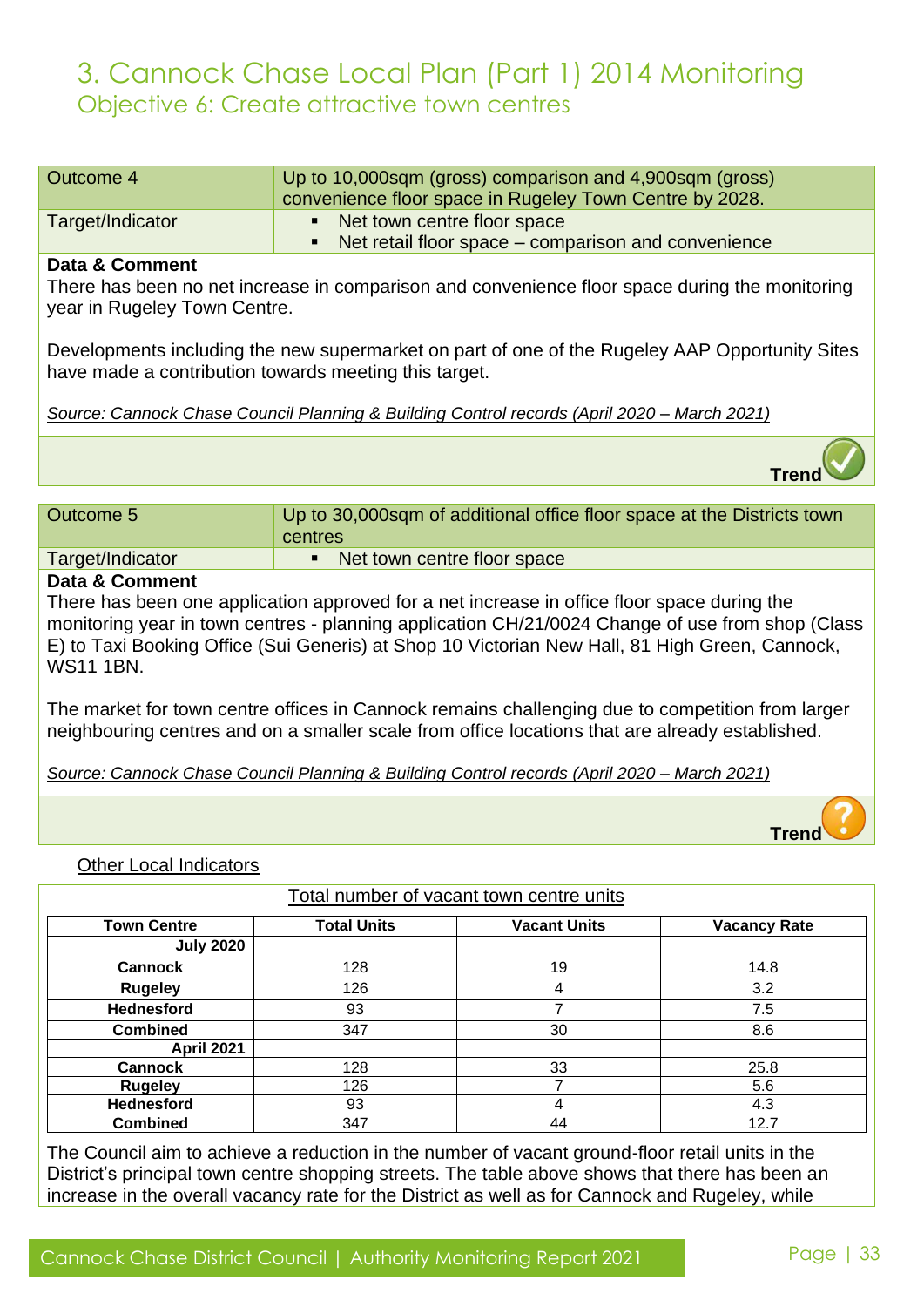### 3. Cannock Chase Local Plan (Part 1) 2014 Monitoring Objective 6: Create attractive town centres

Hednesford has a reduced number of vacant units. This is as a result of continued loss of major retail chains from the larger centres and the ongoing impact of the Coronavirus Pandemic on trade.

*Source: CCDC Planning ¼ Vacancy Surveys (Note: No survey was carried out in January 2020 for a direct comparison due to Coronavirus restrictions on retail opening arrangements).*

Amount of floor space for 'town centre uses' (A1, A2, B1a and D2) within and outside town centres

There has been no additional floor space created for town centre uses during the monitoring year within the town centres. The new McArthur Glen Designer Outlet West Midlands is due to open on the 12/04/2021 in Cannock.

The following additional floor space has been created outside of the town centres:

• Demolition of former public house and erection of new building for use as convenience store at The Ascot Tavern, Longford Road, Cannock

The following planning applications have been granted for Town Centre Uses:

- Storage container 20ft x 8ft to serve street food at the rear of the premises at The Arcade (Cannock) Ltd, 49, Mill Street, Cannock, WS11 ODR (Planning Application CH/20/071)
- Erection of retail unit (A1/A3 Use Class), reconfiguration of existing car park at Cannock Gateway Retail Park, Eastern Way, Cannock, WS11 8XR (Planning Application CH/20/040)
- Change of Use of the buildings and land to light industrial (B1) and the retention of the forklift truck store at Hill Farm, 84 Hayfield Hill, Cannock Wood, Rugeley, WS15 4RU (Planning Application CH/19/173)
- Change of use of first floor from dance studio/gym (D2) to provide 9no. Residential units (C3) and flexible A1/A2/B1/D1/D2 use at 27 Market Street, Rugeley, WS15 2BS (Planning Application CH/19/368)
- Increase floorspace for the sale of clothing & footwear at Linkway Retail Park, Watling Street, Cannock, WS11 1TD (Planning Application CH/20/085)
- Change of use of part of the house to hairdressing salon at 92A Brownhills Road, Norton Canes, Cannock, WS11 9SW (Planning Application CH/20/414)
- Erection of a restaurant/drive-thru (Use Class E/Sui Generis) including drive-thru lane, car park and associated landscaping at Land adjacent Tesco Food Store, Power Station Road, Rugeley, WS15 2HS (Planning Application CH/21/0026)
- Change of use of garage into small hairdressing salon at 29 Antsy Drive, Heath Hayes, Cannock, WS12 3TZ (Planning Application CH/21/0030)

*Source: Cannock Chase Council Planning & Building Control records (April 2020 – March 2021)*

#### Town Centre Rankings

Cannock Town Centre was ranked 508 (427 in 2015/16) against other town centres and retail parks for 2016/17. The data also shows that Rugeley was ranked 608 and Hednesford at 2815, which reflects their smaller settlement size on a national register of retail centres.

*Source: Venuescore 2016-17 (Javelin Group) & Cannock Chase Retail & Town Centre Uses Study (January 2021)*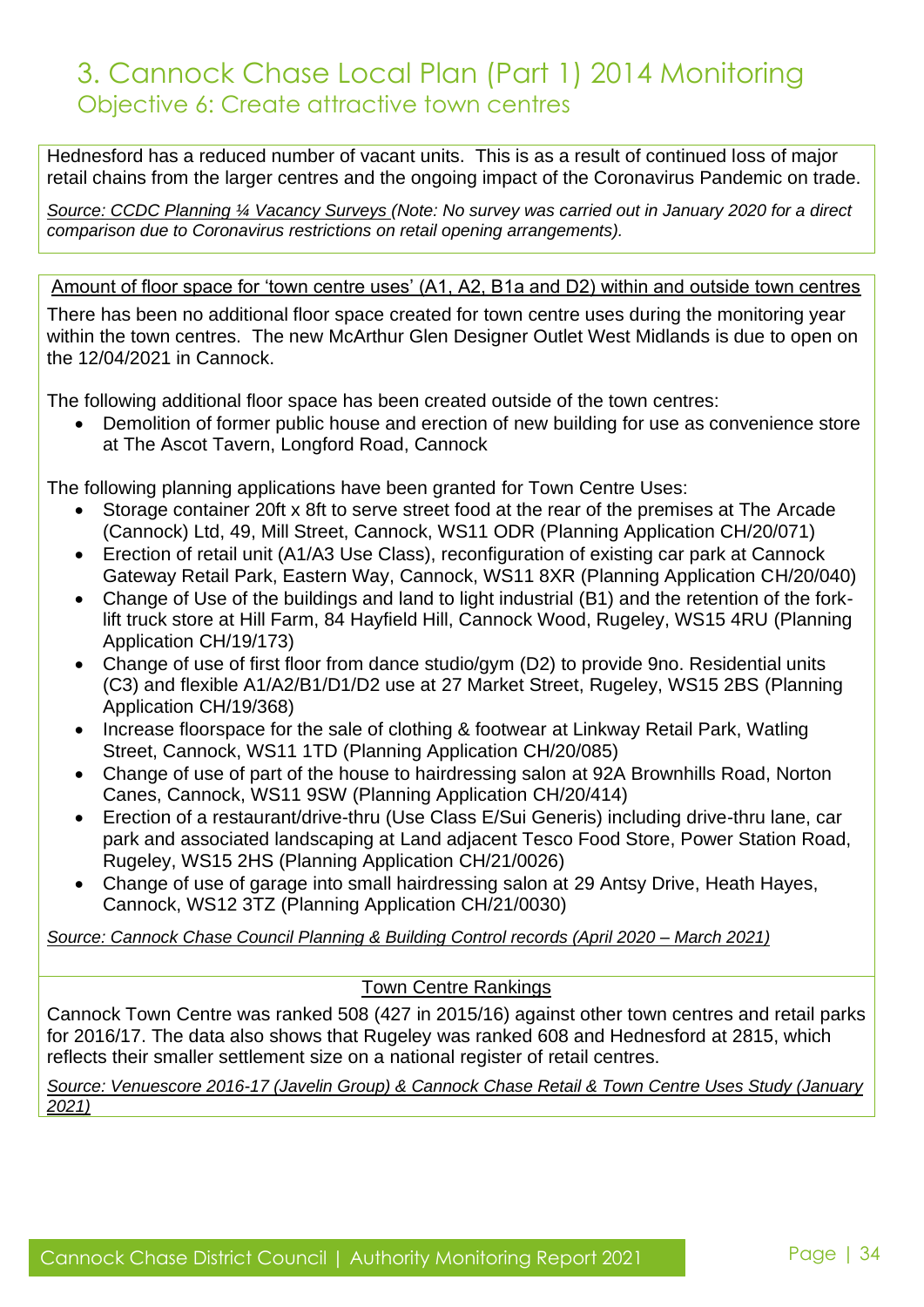| Outcome 1        | No net loss in biodiversity or decline in condition over the plan period                                                                                             |
|------------------|----------------------------------------------------------------------------------------------------------------------------------------------------------------------|
| Target/Indicator | • % of SSSIs and local wildlife sites in favourable condition<br>• Number of Green Flag Awards gained and maintained<br>• Change in areas of biodiversity importance |

#### **Data & Comment**

% of SSSI's (Sites of Special Scientific Interest) and local wildlife sites in favourable condition

|                                           | 2017/18 | 2018/19 | 2020/21      |
|-------------------------------------------|---------|---------|--------------|
| <b>Cannock Chase</b>                      | $5.4\%$ | $5.4\%$ | 1.07% $\vee$ |
| <b>Cannock Extension Canal</b>            | 41.1%   | 41.1%   | 41.1%        |
| <b>Chasewater and the Southern Staffs</b> | 3.81%   | 3.81%   | $3.81\%$     |
| <b>Coalfield Heaths</b>                   |         |         |              |

*Source: Natural England, 2021*

Number of Green Flag Awards gained and maintained

- 6 Green Flag Awards and 1 Green Heritage Award (2019/20)
	- Cannock Park
	- Ravenhill Park
	- Elmore Park
	- Castle Ring (plus Green Heritage Award)
	- Stile Cop Cemetery
	- Hednesford Park

#### *Source: Green Flag Award, 2021*

The percentage of SSSI sites in favourable condition in Cannock Chase has declined. All 6 Green Flag Awards have been maintained.

|                  | <b>Trend</b>                                                                                 |
|------------------|----------------------------------------------------------------------------------------------|
| Outcome 2        | Delivery of regional and local Biodiversity and Geodiversity Action<br>Plan targets assisted |
| Target/Indicator | Proportion of local sites where positive conservation<br>management is being achieved        |

#### **Data & Comment**

Proportion of local sites where positive conservation management is being achieved with up to date management plans: Mill Green & Hawks Green Valley Local Nature Reserve; Hazelslade; Castle Ring

Hednesford Brickworks – The site is managed by Groundwork Black Country on behalf of the Land Trust. Cannock Chase Council no longer manage this Nature Reserve, however new managers intend to implement the existing plan. Part of this Local Wildlife Site has been lost to development.

Red Lion Lane site has been partially lost due to improvement and remaining areas are receiving a reduced management output. There is no current management plan for this site.

Sites receiving no positive conservation management and with no current management plan are: Old Hednesford Park; Norton Road Pools (partially owned by CCDC); Etching Hill Local Geological Site – Private land so no Council led managed plan.

*Source: Countryside Services CCDC, 2021*

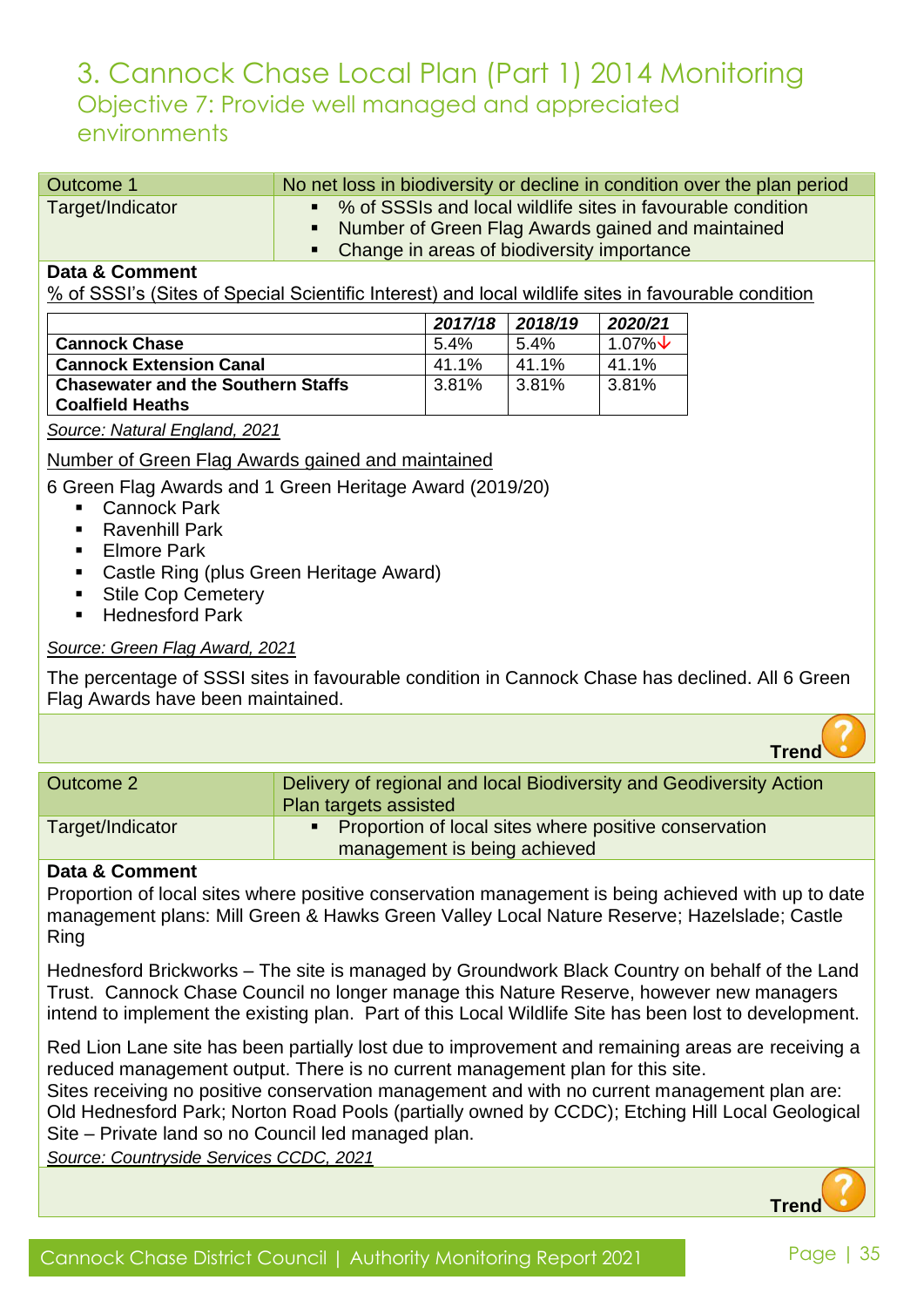| Outcome 3                 | Deficiencies addressed in existing levels of provision of natural green<br>spaces and enhance quality; including the % of people within 300<br>metres of a natural accessible green space 2ha in size and assist<br>delivery of the SAC Mitigation and Implementation Strategy. |
|---------------------------|---------------------------------------------------------------------------------------------------------------------------------------------------------------------------------------------------------------------------------------------------------------------------------|
| Target/Indicator          | Areas of additional green infrastructure delivered e.g. hectares<br>$\blacksquare$ .<br>of SANGS<br>• Cannock Chase SAC Mitigation Strategy Implementation<br><b>Progress</b>                                                                                                   |
| <b>Data &amp; Comment</b> |                                                                                                                                                                                                                                                                                 |

Areas of additional green infrastructure delivered

See above comments on Outcome 2 and Objective 2, Outcome 2.

Cannock Chase Special Area of Conservation (SAC) Mitigation Strategy Implementation Progress: SAC governance structures for mitigation operational. SAC Project Officer and Visitor Engagement Officer are in post. Mitigation measures (as set out in the Partnerships' Strategic Access Management and Monitoring Measures (SAMMM) schedule are underway.

*Source: Planning Policy CCDC, 2021*

|                  | <b>Trend</b>                                                                                                                                                                                                                                         |
|------------------|------------------------------------------------------------------------------------------------------------------------------------------------------------------------------------------------------------------------------------------------------|
| Outcome 4        | 100% of conservation areas have up to date appraisals and<br>management plans in place and no decline in the condition of<br>designated areas over the plan period with progress towards<br>enhancement of areas previously designated as 'At Risk'. |
| Target/Indicator | Number of conservation areas with up-to-date appraisals and<br>٠<br>management plans<br>Number and percentage of all heritage assets at risk<br>٠                                                                                                    |

#### **Data & Comment**

Number of conservation areas with up-to-date appraisals and management plans

| <b>Conservation Area</b>              | Appraisal             | <b>Management Plan SPD</b> |
|---------------------------------------|-----------------------|----------------------------|
| <b>Rugeley Town Centre</b>            | Adopted April 2012    | Adopted April 2014         |
| <b>Talbot Street/Lichfield Street</b> | Updated February 2019 | Adopted February 2019      |
| <b>Church Street</b>                  | Updated February 2019 | Adopted February 2019      |
| <b>Trent and Mersey Canal</b>         | Updated February 2019 | Adopted February 2019      |
| Main Road, Brereton                   | Adopted 2009          | Adopted April 2014         |
| <b>Bridgtown</b>                      | Adopted April 2014    | Adopted April 2014         |
| <b>Cannock Town Centre</b>            | Adopted April 2014    | Adopted April 2014         |
| Sheep Fair/Bow Street                 | Adopted Feb 2018      | Adopted Feb 2018           |
| Generic CA's Management Plan          | (Not required)        | Adopted April 2018         |

All appraisals and management plans are completed.

*Source: Planning Policy CCDC, 2021*

Number and percentage of all heritage assets at risk

There were no heritage assets at risk for Cannock Chase in 2020/21.

*Source: Historic England, Heritage at Risk Register, 2021*

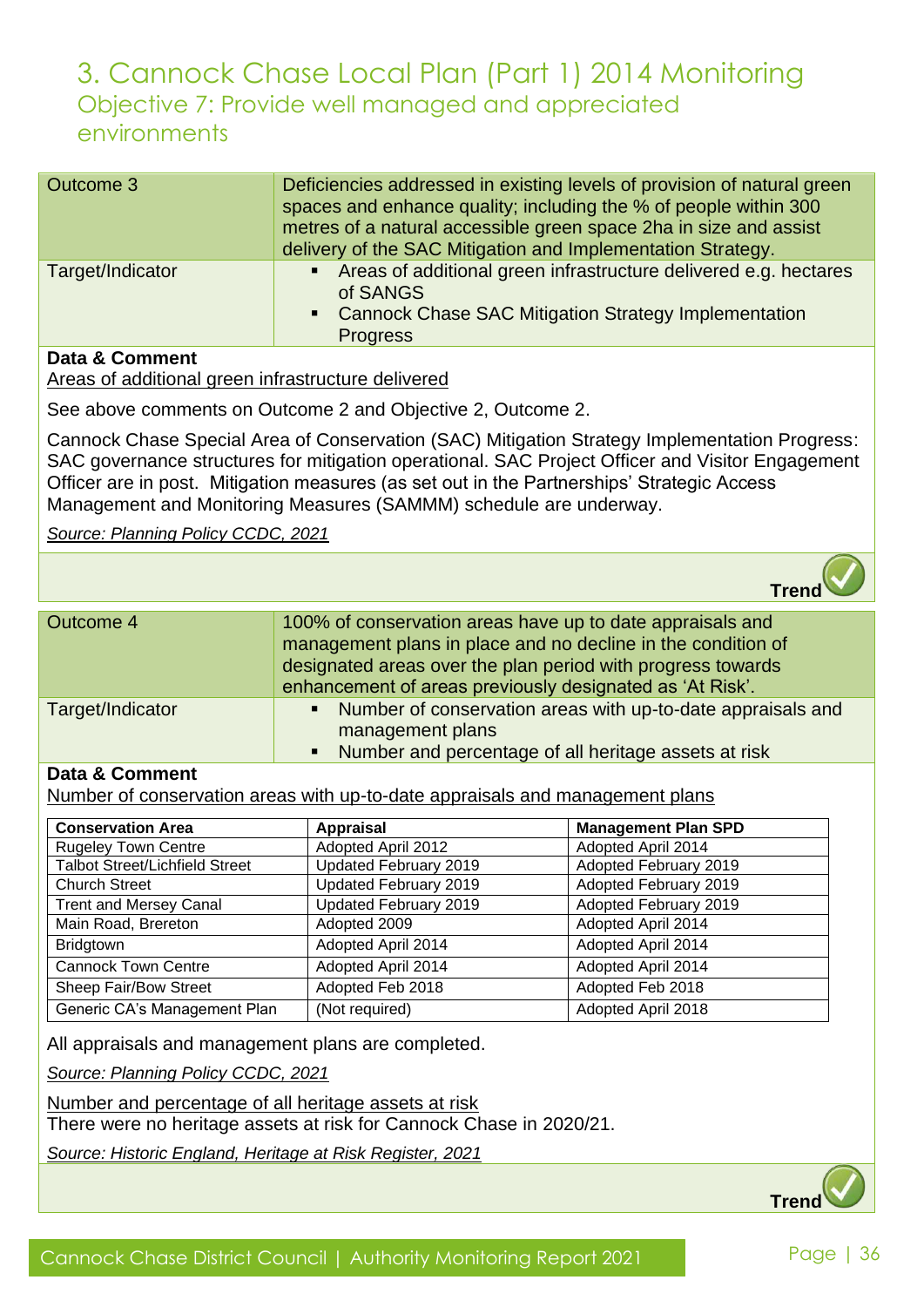| Outcome 5        | The creation and maintenance of an up-to-date Local List of historic<br>buildings.   |
|------------------|--------------------------------------------------------------------------------------|
| Target/Indicator | • The creation and maintenance of an up-to-date Local List of<br>historic buildings. |

#### **Data & Comment**

The Design SPD was adopted in April 2016 and sets out the process for establishing a Local List To support the Local Plan Review process a Cannock Chase Heritage Impact Assessment was completed in September 2020, which will help to provide context to Local Lists.

In addition, several Parish and Town Councils within Cannock Chase District are undertaking local surveys and producing their own lists of historic buildings as part of their Neighbourhood Plan work, which will provide lists of potential candidate buildings for the Local Lists. Hednesford Town Council have completed their list as they have an adopted Neighbourhood Plan.

*Source: Planning Policy CCDC, 2021*

Other Local Indicators

#### AONB Management Plan Progress

The AONB Management Plan is produced and monitored by the AONB Unit. A Separate monitoring report is available from AONB Unit. The current management plan covers the period April 2019 to March 2024.

#### *Source: AONB Management Plan*

#### Planning applications approved in the Green Belt

A number of applications were approved in this monitoring year:

| <b>Planning</b><br><b>Ref</b> | Proposal                                                                                                                                                                                                                                                            | <b>Location</b>                                                         |
|-------------------------------|---------------------------------------------------------------------------------------------------------------------------------------------------------------------------------------------------------------------------------------------------------------------|-------------------------------------------------------------------------|
| CH/20/108                     | Prior approval for a larger home<br>extension, single storey rear<br>extension (6m)                                                                                                                                                                                 | 7 New Hayes Park, Cannock Wood, WS12<br><b>OQJ (Rawnsley Ward)</b>      |
| CH/20/022                     | Conversion of existing barn into three<br>dwellings; demolition of two barns;<br>erection of car port; demolition of<br>existing dwelling and the erection of<br>two new dwellings, along with<br>parking, associated ground works<br>and hard and soft landscaping | Upper Birches Farm, Hednesford Road,<br>Rugeley, WS15 1JT (Hagley Ward) |
| CH/20/029                     | Erection of a stable building and                                                                                                                                                                                                                                   | Land Off Colliery Road, Brereton, Rugeley                               |
|                               | hardstanding (amended plans)                                                                                                                                                                                                                                        | (Brereton and Ravenhill Ward)                                           |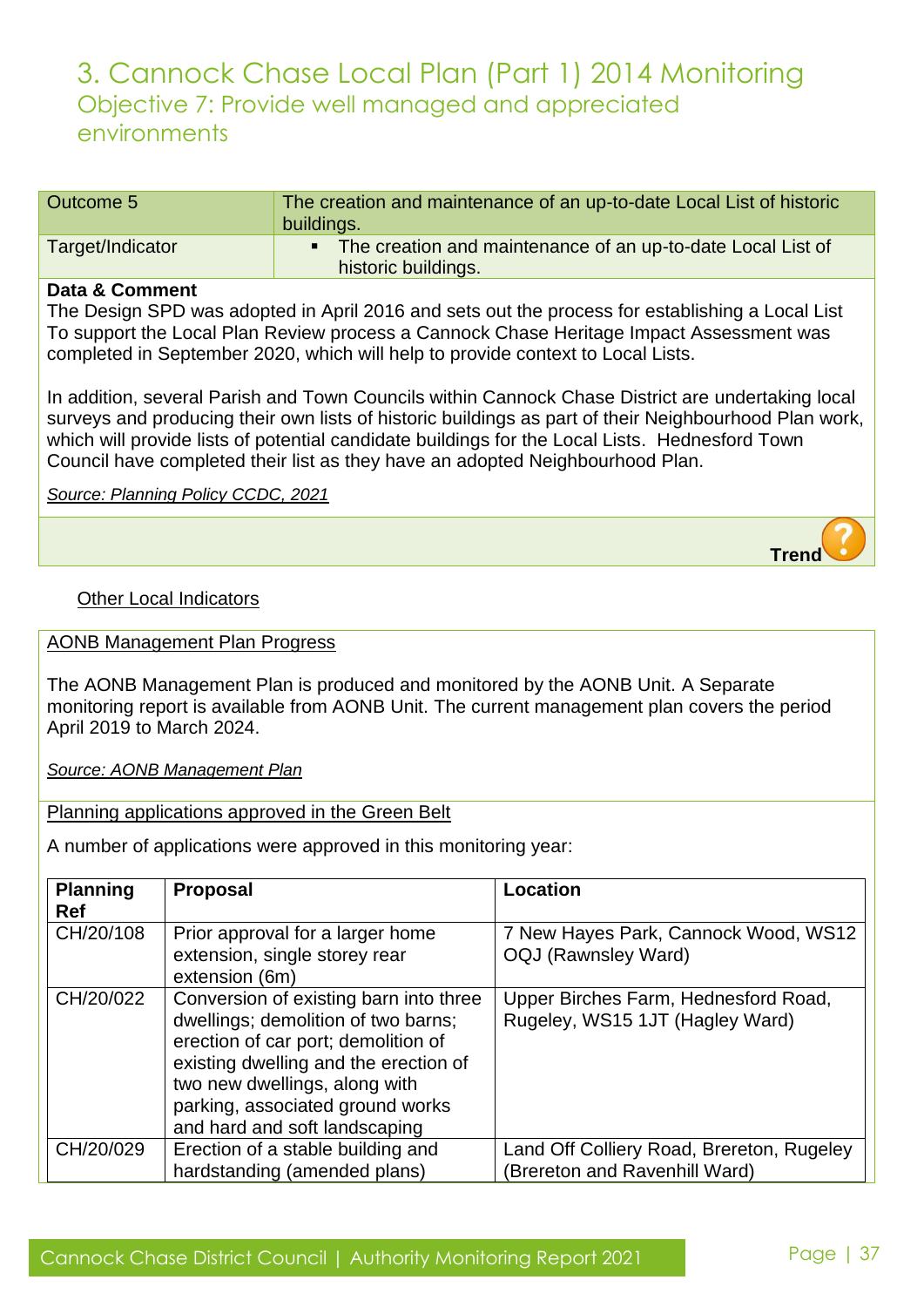| CH/20/091 | Residential development, 5 dwellings                                           | Hillary Crest, Rugeley, WS15 1NE (Hagley                                       |
|-----------|--------------------------------------------------------------------------------|--------------------------------------------------------------------------------|
| CH/20/183 | Two storey rear extension                                                      | Ward)<br>76 Hayfield Hill, Cannock Wood, WS15                                  |
|           |                                                                                | 4RS (Rawnsley Ward)                                                            |
| CH/20/214 | Two storey extension, single storey                                            | 27 Hayfield Hill, Cannock Wood, Rugeley,                                       |
|           | extension to rear                                                              | WS15 4RP (Rawnsley Ward)                                                       |
| CH/20/198 | Change of use of land to use as a                                              | Land off Stokes Lane, Norton Canes,                                            |
|           | residential caravan site for 4 gypsy<br>families each with 2 caravans          | WS12 3HJ (Heath Hayes East and                                                 |
|           | (1xstatic), layout of hardstanding,                                            | Wimblebury Ward)                                                               |
|           | erection of a dayroom, 3 no. utility                                           |                                                                                |
|           | buildings. This application is a                                               |                                                                                |
|           | departure from the Green Belt                                                  |                                                                                |
| CH/20/319 | Prior approval for an agricultural                                             | Springs Farm, Coalpit Lane, Brereton,                                          |
|           | building                                                                       | Rugeley, WS15 1EW (Brereton and                                                |
| CH/20/124 |                                                                                | Ravenhill Ward)                                                                |
|           | 2 storey side extension                                                        | 1 Fairoak Cottages, Birches Valley,<br>Rugeley, WS15 2UH (Etching Hill and The |
|           |                                                                                | Heath Ward)                                                                    |
| CH/20/255 | To retain bays 1 & 2 partially                                                 | <b>Cannock Wood Industrial Estate, Cannock</b>                                 |
|           | converted former covered aggregate                                             | Wood Street, Cannock, WS12 OPL                                                 |
|           | bays into light industral units b1 & b2                                        | (Rawnsley Ward)                                                                |
| CH/20/256 | To convert former aggregate bays 3-8                                           | Cannock Wood Industrial Estate, Cannock                                        |
|           | into light industrial b1 & b2 units.                                           | Wood Street, Cannock, WS12 OPL                                                 |
|           | insert new mezzanine floors into all<br>units 1-8, add toilet block extensions | (Rawnsley Ward)                                                                |
|           | to all units                                                                   |                                                                                |
| CH/20/267 | Single storey extension to front                                               | Fern Royd, Buds Road, Cannock Wood,                                            |
|           | elevation/porch                                                                | Rugeley, WS15 4NB (Rawnsley Ward)                                              |
| CH/20/268 | Proposed front, side and rear                                                  | 23 Kingsley Wood Road, Rugeley, WS15                                           |
|           | extension                                                                      | 2UF (Etching Hill and The Heath Ward)                                          |
| CH/20/301 | Proposed first floor side extension.                                           | 72 Hayfield Hill, Cannock Wood, Rugeley,<br>WS15 4RS (Rawnsley Ward)           |
| CH/20/282 | <b>Proposed New Detached Dwelling</b>                                          | 140 Burnthill Lane, Rugeley, WS15 2HZ                                          |
|           | comprising 3 bedrooms living room                                              | (Hagley Ward)                                                                  |
|           | kitchen and garden to rear.                                                    |                                                                                |
| CH/20/392 | Demolition of existing stable blocks                                           | Windward, Slitting Mill Road, Slitting Mill,                                   |
|           | and erection of detached garage                                                | Rugeley, WS15 2UU (Etching Hill and The                                        |
|           |                                                                                | Heath Ward)                                                                    |
| CH/20/387 | Single storey rear extension                                                   | 9 Aspen Way, Norton Canes, Cannock,<br>WS11 9UJ (Norton Canes Ward)            |
| CH/20/396 | Construction of two new 4 bedroom                                              | 412 Rawnsley Road, CANNOCK, WS12                                               |
|           | dwellings. Re-submission of previous                                           | 1RB (Hednesford North Ward)                                                    |
|           | application on the side garden of 412                                          |                                                                                |
|           | Rawnsley Road.                                                                 |                                                                                |
| CH/20/367 | Side Extension replacing                                                       | Perth House, Ironstone Road, Cannock,                                          |
|           | Conservatory, Porch Canopy,                                                    | WS12 0QD (Rawnsley Ward)                                                       |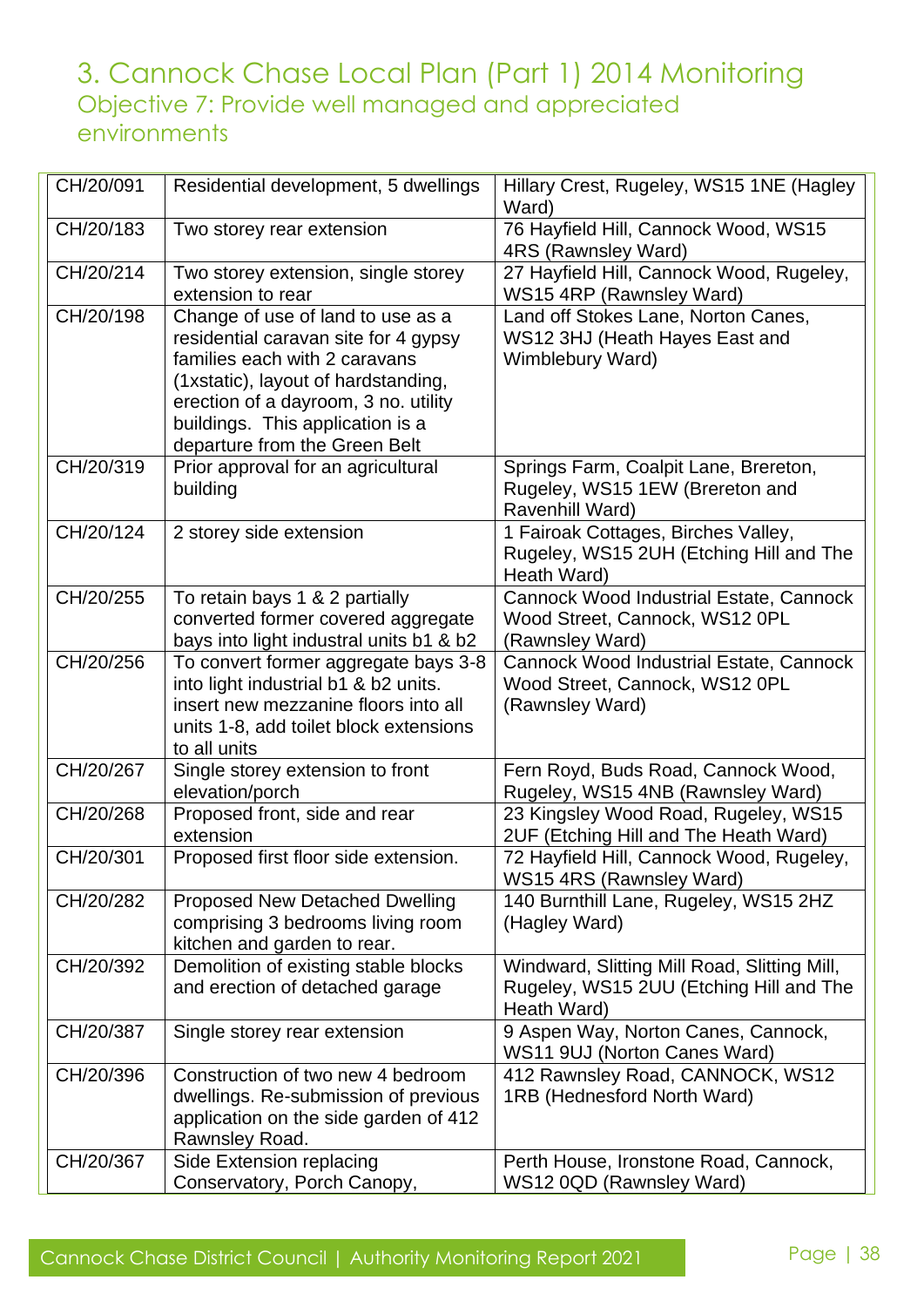|            | (Ground Floor Redesign and Internal<br>Alterations)                                                                                                                                                                                                                             |                                                                                                  |
|------------|---------------------------------------------------------------------------------------------------------------------------------------------------------------------------------------------------------------------------------------------------------------------------------|--------------------------------------------------------------------------------------------------|
| CH/20/402  | Demolition of existing buildings and<br>creation of 1 single storey dwelling                                                                                                                                                                                                    | 17 Washbrook Lane, Norton Canes,<br>Cannock, WS11 9PE (Norton Canes<br>Ward)                     |
| CH/20/305  | Change of use of the land to a Gypsy<br>and Traveller residential site with the<br>siting of up to ten caravans of which<br>no more than five would be static<br>caravans, the construction of a utility<br>block, and the creation of a new<br>vehicular access and the laying | Land at Lime Lane, Pelsall, WS3 5AT<br>(Norton Canes Ward)                                       |
| CH/20/425  | <b>Erection of Halfway House Structure</b><br>adjacent to 11th green of golf course                                                                                                                                                                                             | Beau Desert Golf Club, Rugeley Road,<br>Hazelslade, Cannock, WS12 OPJ<br>(Hednesford North Ward) |
| CH/20/398  | Demolition of existing kennel<br>buildings and erection of 3no.<br>detached bungalows and associated<br>works                                                                                                                                                                   | Lime Lane Kennels, Lime Lane, Pelsall,<br>Walsall, WS3 5AL (Norton Canes Ward)                   |
| CH/21/0015 | Replace rear conservatory with full<br>width orangery plus porch                                                                                                                                                                                                                | Castle Ring Lodge, Beaudesert Park,<br>Cannock Wood, Rugeley, WS154JJ<br>(Rawnsley Ward)         |
| CH/21/0040 | Application under Section 73 of the<br>1990 Town & Country Planning Act to<br>develop the land not in accordance<br>with approved plans but in<br>accordance with plan JMD-60-07.<br>(Larger amenity block). Pursuant to<br>CH/20/198.                                          | Stokes Lane, Cannock, WS12 3HJ (Heath<br>Hayes East and Wimblebury Ward)                         |
|            | Source: Planning Application Records CCDC, 2021                                                                                                                                                                                                                                 |                                                                                                  |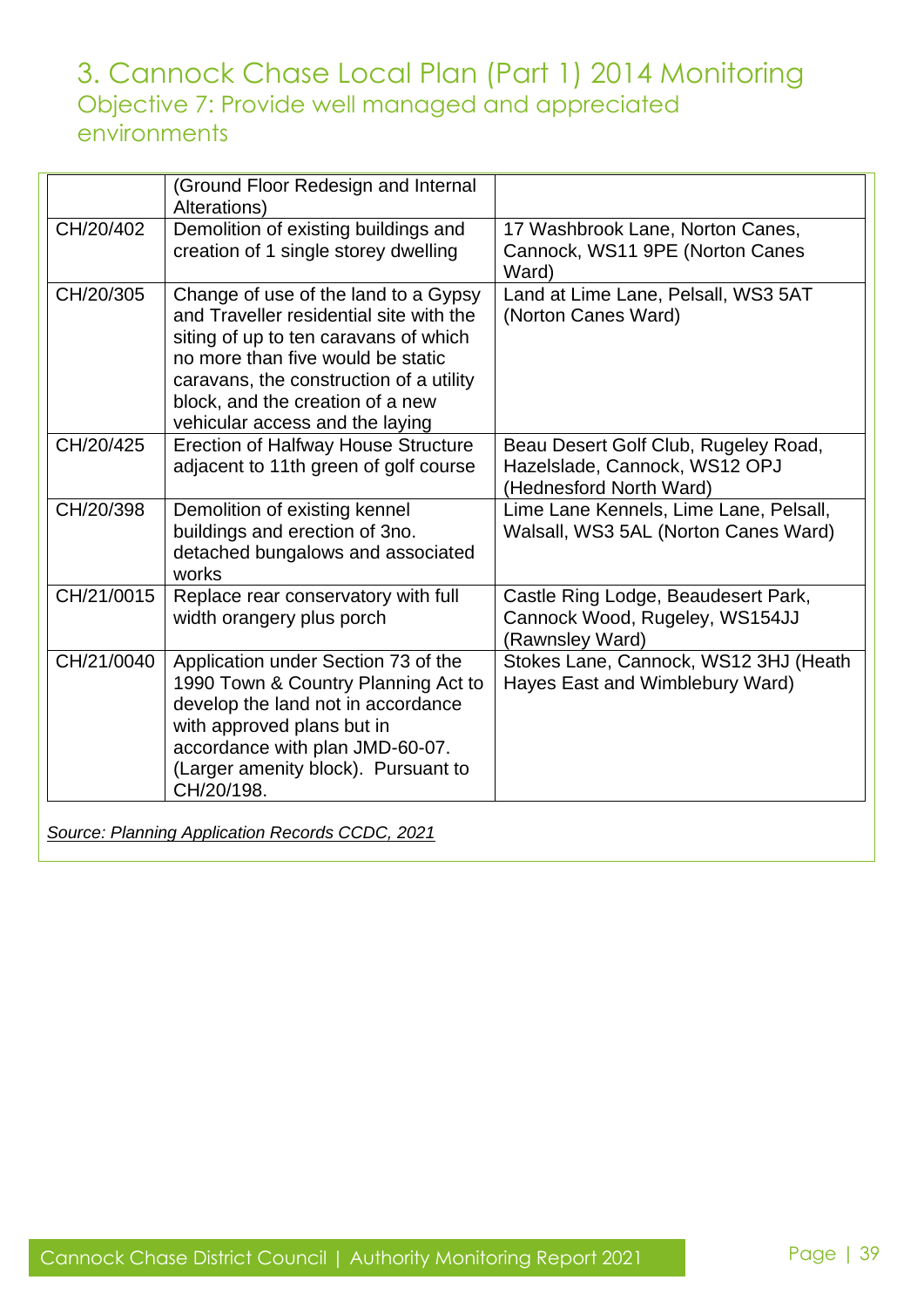| <b>Outcome 1</b> |                    | National and local per capita carbon emission reductions through<br>development location and design |                    |                 |                         |  |
|------------------|--------------------|-----------------------------------------------------------------------------------------------------|--------------------|-----------------|-------------------------|--|
| Target/Indicator |                    | Carbon emission by sector                                                                           |                    |                 |                         |  |
| Data & Comment   |                    | Per Capita Local CO2 Emissions (kt CO2)                                                             |                    |                 |                         |  |
|                  |                    |                                                                                                     |                    |                 |                         |  |
|                  |                    | Commercial<br>Industry &                                                                            | Domestic           | Transport       | Per Capita<br>Emissions |  |
|                  | 2008               | 182.6                                                                                               | 237.8              | 120.1           | 5.6                     |  |
|                  | 2009               | 157.9↓                                                                                              | $215.5\text{V}$    | 115.8↓          | $5\sqrt{ }$             |  |
|                  | 2010               | 175.8个                                                                                              | 229.4个             | $114.4\text{V}$ | $5.3+$                  |  |
|                  | 2011               | 158.2↓                                                                                              | $201.8\text{V}$    | $112.3\text{V}$ | $4.8\text{V}$           |  |
|                  | Average<br>2008-11 | 168.3                                                                                               | 221.1              | 115.7           | 5.2                     |  |
|                  | 2012               | 170个                                                                                                | 213.8个             | 108.5↓          | 5个                      |  |
|                  | 2013               | 170.6个                                                                                              | $211.4\text{V}$    | 107↓            | 5                       |  |
|                  | 2014               | 138.8↓                                                                                              | 167.6↓             | 108.8个          | $4.2\sqrt$              |  |
|                  | 2015               | 146个                                                                                                | 172.3个             | 111.6个          | 4.3 <sub>0</sub>        |  |
|                  | Average<br>2012-15 | 156.4 $\downarrow$                                                                                  | 191.3 $\downarrow$ | $109\sqrt{ }$   | $4.6\sqrt$              |  |
|                  | 2016               | 130.8↓                                                                                              | $166.4\text{V}$    | 113.5个          | $4.1\sqrt{ }$           |  |
|                  | 2017               | 112.6↓                                                                                              | 156.9↓             | 114.2个          | $3.9\text{V}$           |  |
|                  | 2018               | $112.4\text{V}$                                                                                     | 156.8↓             | 112.2↓          | 3.9                     |  |
|                  | 2019               | $96.5\text{V}$                                                                                      | 151.4↓             | 109V            | $3.6\text{V}$           |  |
|                  | Average<br>2016-15 | 113.1 $\downarrow$                                                                                  | 157.9↓             | 112.2个          | $3.9\sqrt{ }$           |  |

There has been a general reduction in the levels of CO2 emissions from all sectors within the district. The overall 'Per Capita Emissions' has fallen from 5.6 (2008) to 3.6 (2019).

*Source: Department for Business, Energy & Industrial Strategy 2021*

| Contributions made towards national targets for renewable and low<br>Outcome 2<br>carbon energy generation. |                  |                                                                                                                              |
|-------------------------------------------------------------------------------------------------------------|------------------|------------------------------------------------------------------------------------------------------------------------------|
|                                                                                                             |                  |                                                                                                                              |
|                                                                                                             | Target/Indicator | • Number of planning permissions for renewable and low carbon<br>energy generation schemes or incorporating such technology. |

#### **Data & Comment**

There are currently four notable renewable/low carbon energy schemes running in the District:

#### **Poplars Landfill Site**

▪ Generating electricity from landfill gas (approx. 7.3MW capacity) the LFG scheme provides power to the site leachate treatment plant and pumps.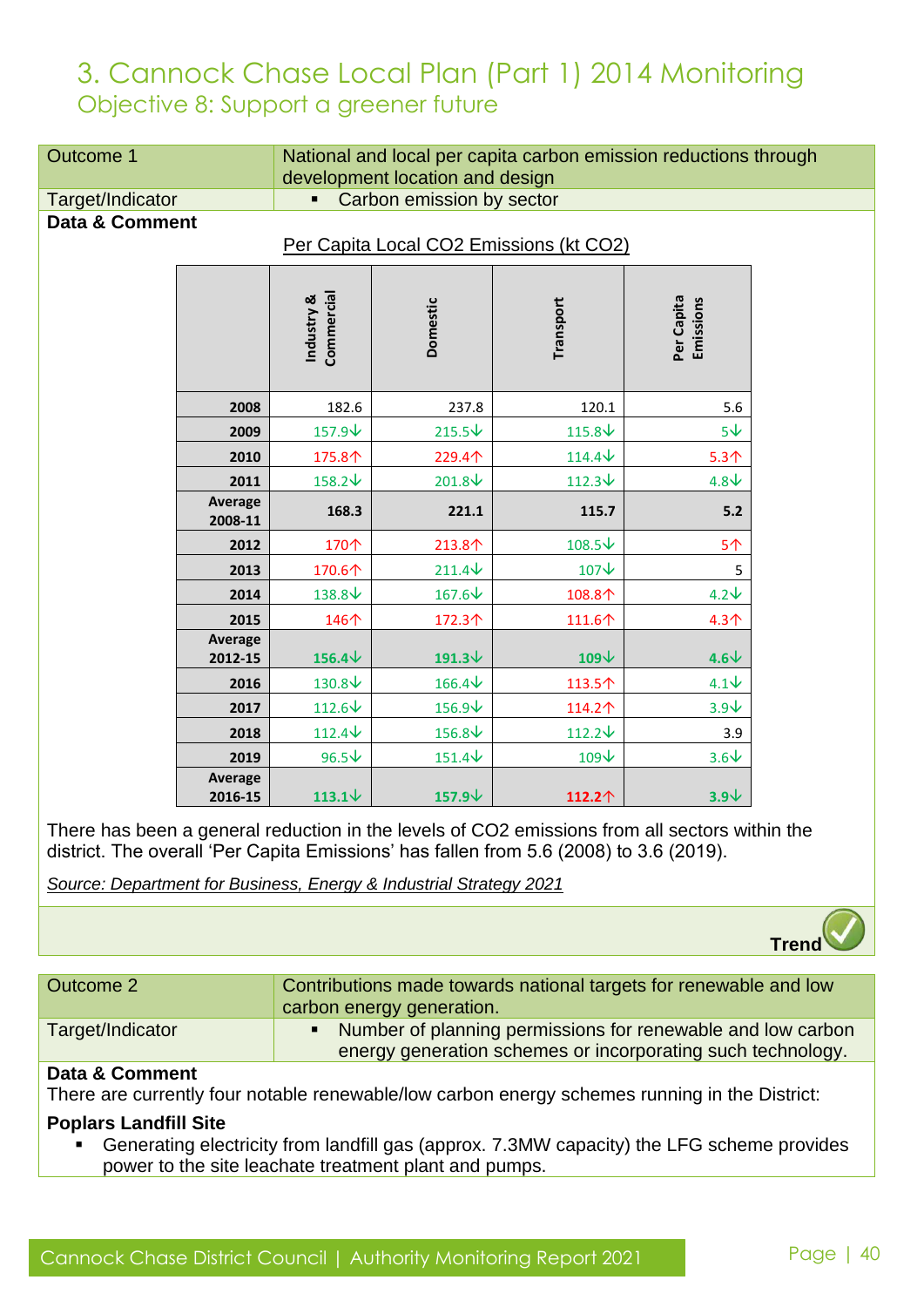■ Anaerobic digestion facility (estimated capacity of 6.5MW) this is now linked to adjoining Sainsbury's store (at Orbital Retail Park) providing electricity via local connection.

**Cannock Chase Hospital** – Combined Heat & Power System (CHP) **Wyrley Grove Landfill –** generating electricity from landfill gas. **Cannock Chase Solar** have installed 314 PV systems on some Council owned housing.

No new renewable energy planning applications were approved, the following have been approved in recent years:

- Amazon Distribution, Tower Business park Installation of 1 x 248.4k solar system
- Wryley Brook Retail Park, Bridgtown Installation of 2 x electric vehicle charging points.

#### *Source: Recycling & Climate Change Officer CCDC, 2018 and Planning Application Records CCDC, 2021*



| Outcome 3        |                                          | landfill' by 2020.                                    | Contributions made to the achievement of the Staffordshire and Stoke-<br>on-Trent Joint Waste Management Strategy target of 'zero waste to |
|------------------|------------------------------------------|-------------------------------------------------------|--------------------------------------------------------------------------------------------------------------------------------------------|
| Target/Indicator |                                          |                                                       | Place 2 Residual household waste per household                                                                                             |
|                  |                                          | recycling and composting                              | Place 3 Percentage of household waste sent for re-use,                                                                                     |
| Data & Comment   |                                          |                                                       |                                                                                                                                            |
|                  |                                          |                                                       |                                                                                                                                            |
|                  |                                          | Place 2 Residual household waste per household        |                                                                                                                                            |
| 2008/09          |                                          | 557kg per household per year                          |                                                                                                                                            |
| 2015/16          |                                          | 447kg per household per year $\bm{\downarrow}$        |                                                                                                                                            |
| 2016/17          |                                          | 468kg per household per year $\uparrow$               |                                                                                                                                            |
| 2017/18          |                                          | 467kg per household per year $\bm{\downarrow}$        |                                                                                                                                            |
| 2018/19          |                                          | 469kg per household per year $\uparrow$               |                                                                                                                                            |
| 2019/20          | 495 kg per household per year $\uparrow$ |                                                       |                                                                                                                                            |
| 2020/21          | 543kg per household per year $\uparrow$  |                                                       |                                                                                                                                            |
|                  |                                          |                                                       | Place 3 Percentage of household waste sent for re-use, recycling and composting                                                            |
| 2008/09          |                                          | Recycling rate 40%                                    |                                                                                                                                            |
| 2015/16          |                                          | Recycling rate 52%个                                   |                                                                                                                                            |
| 2016/17          |                                          | Recycling rate 49% V                                  |                                                                                                                                            |
| 2017/18          | Recycling rate $48\% \n\downarrow$       |                                                       |                                                                                                                                            |
| 2018/19          | Recycling rate 47% $\downarrow$          |                                                       |                                                                                                                                            |
| 2019/20          |                                          | Recycling rate 44% $\downarrow$                       |                                                                                                                                            |
| 2020/21          |                                          | Recycling rate 43% $\downarrow$                       |                                                                                                                                            |
|                  |                                          | Source: Recycling & Climate Change Officer CCDC, 2021 |                                                                                                                                            |

There has been a slight decline in the levels of waste recycled. There has been a slight increase in the levels of residual waste per household.

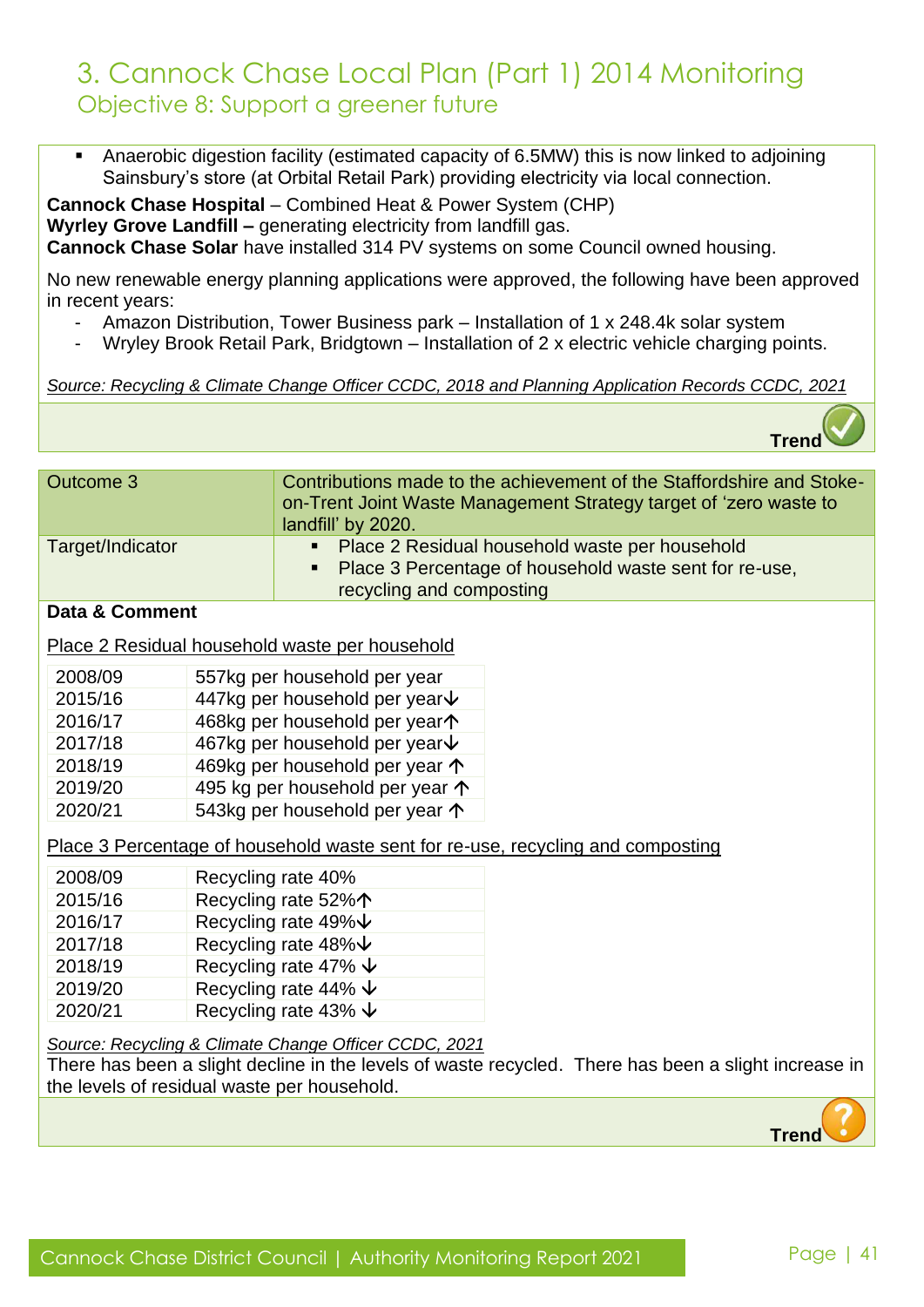| <b>Outcome 4</b>          | Number of planning applications granted contrary to Environment<br>Agency advice on grounds to flood risk and pollution hazards<br>minimised.                                                                             |
|---------------------------|---------------------------------------------------------------------------------------------------------------------------------------------------------------------------------------------------------------------------|
| Target/Indicator          | Number of Initial Environment Agency objections to<br>$\blacksquare$<br>development proposals<br>Number of planning permissions granted contrary to<br>Environment Agency advice on flooding and water quality<br>grounds |
| Data & Comment            |                                                                                                                                                                                                                           |
|                           | Number of Initial Environment Agency objections to development proposals                                                                                                                                                  |
|                           |                                                                                                                                                                                                                           |
| 2015/16<br>$\mathbf 0$    |                                                                                                                                                                                                                           |
| $\overline{2}$<br>2016/17 |                                                                                                                                                                                                                           |
| 2017/18<br>1              |                                                                                                                                                                                                                           |
| 2018/19<br>0              |                                                                                                                                                                                                                           |
| 2019/20<br>1              |                                                                                                                                                                                                                           |
| 2020/21<br>1              |                                                                                                                                                                                                                           |
|                           | Number of planning permissions granted contrary to Environment Agency advice on flooding and                                                                                                                              |
| water quality grounds     |                                                                                                                                                                                                                           |
| 2015/16<br>$\mathbf 0$    |                                                                                                                                                                                                                           |
| 2016/17<br>$\mathbf 0$    |                                                                                                                                                                                                                           |
| 2017/18<br>$\mathbf 0$    |                                                                                                                                                                                                                           |
| 2018/19<br>$\overline{0}$ |                                                                                                                                                                                                                           |
| 2019/20<br>$\overline{0}$ |                                                                                                                                                                                                                           |
| 2020/21<br>$\Omega$       |                                                                                                                                                                                                                           |
|                           |                                                                                                                                                                                                                           |
|                           |                                                                                                                                                                                                                           |

*Source: Environment Agency, 2021*

There have been no sustained objections to the development proposals (CH/19/270) or any planning permissions granted contrary to Environment Agency advice. The initial objections were resolved prior to planning permission being granted.

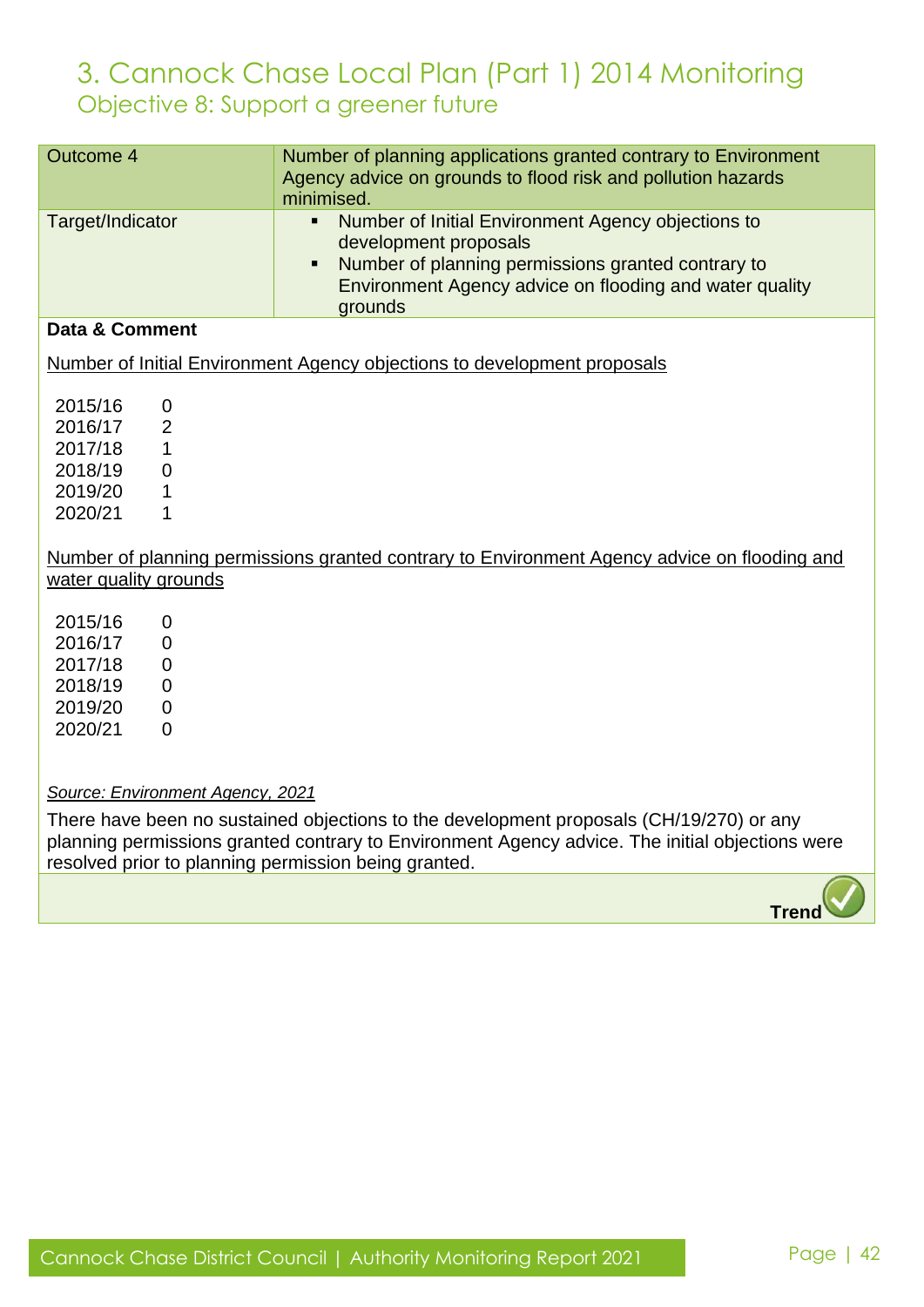| Outcome 5        | Reduction in levels of pollution, particularly air quality hotspots<br>(including the AQMA at Bridgtown) and water quality risks (as per the<br><b>Water Framework Directive)</b>                                                    |
|------------------|--------------------------------------------------------------------------------------------------------------------------------------------------------------------------------------------------------------------------------------|
| Target/Indicator | • Number of Air Quality hotspots<br>• Water quality according to Water Framework Directive targets<br>(including nitrate levels)<br>• Domestic and total per capita water consumption<br>Amount of derelict and/or contaminated land |

#### **Data & Comment**

#### Number of Air Quality hotspots

#### **2020**

Annual Status Review Report did not identify any new areas of exceedance. Due to consistently improving falls in emissions as a result of improvements in engine technology the report recommends:

- A5 Watling Street in Bridgtown (AQMA No.1) can be revoked
- A5 Watling Street between Churchbridge and the Turf Island (AQMA No.2) can be revoked in future, subject to 1-2 years additional monitoring to ensure emission levels remain consistent
- A5190 Cannock Road, Heath Hayes (AQMA No.3) emission levels remain on target, but additional modelling and monitoring is recommended due to the potential for new developments nearby, as part of the Local Plan Review process.

#### **2018**

Annual Status Review Report did not identify any new areas of exceedance.

#### **2017/18**

3 definite: 2 AQMAs collectively cover the entire length of the A5 through Cannock Chase District, also including the A4601 in Wedges Mills. In 2017, a further AQMA was declared for "Five Ways Island", Heath Hayes. The AQMA includes road sections of all five limbs of the junction.

#### **2015/16**

2 definite, 1 potential candidate. In addition to the stretch of the A5 between Churchbridge and Longford, a further AQMA was declared in 2014 to cover the remaining length of the A5 to the district boundary with Walsall MBC. In 2015, a candidate AQMA was identified for the 'Five Ways Island', Heath Hayes and the road sections feeding into the junction. This was assessed in detail in 2016, confirming in exceedance of he national air quality objective. This will be reported to Cabinet with a recommendation to declaring an AQMA for the area.

#### **2006**

1 definite. In June 2006 the Council declared an Air Quality Management Area (AQMA) for the stretch of the A5 between Churchbridge and Longford, including a short section of the A4160 to the District boundary in order to provide continuity with an AQMA in the South Staffs area.

*Source: Environmental Health, CCDC 2021*

Water quality according to Water Framework Directive targets (including nitrate levels)

Maps are available from the Environment Agency for the Water Framework Directives showing current and projected future status of water bodies at [https://environment.data.gov.uk/catchment-](https://environment.data.gov.uk/catchment-planning)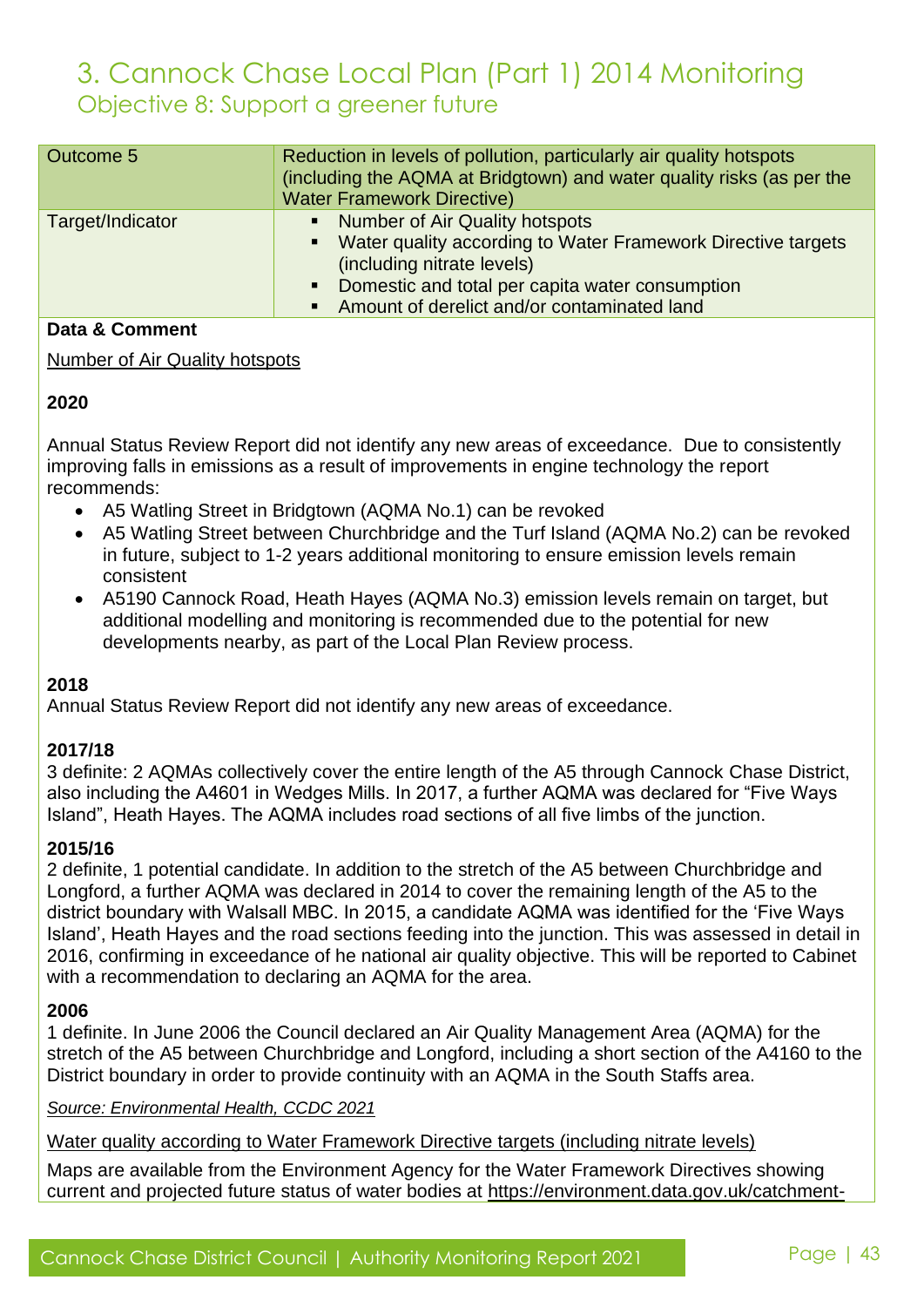[planning.](https://environment.data.gov.uk/catchment-planning) In summary, the Groundwater chemical status is 'poor' for a large proportion of the District (Staffordshire Trent Valley – PT Sandstone Staffordshire covering north/western/central areas of District). However, the chemical status is 'good' in other areas of the District (Staffordshire Trent Valley – Mercia Mudstone East & Coal Measures and Tame Anker Mease – Coal Measures Black Country, covering eastern and southern areas of District). The table below shows a summary of the quality of the Districts rivers monitored by Environment Agency (within Trent Valley Management Catchment: Penk Rivers and Lakes and Trent-Sow to Tame Rivers and Lakes operational catchments.)

| <b>River</b>                                                 | 2013<br><b>Ecological</b><br><b>Status</b> | 2013<br>Chemi<br>cal<br><b>Status</b> | 2016<br><b>Ecological</b><br><b>Status</b> | 2016<br><b>Chemical</b><br><b>Status</b> | 2019<br><b>Ecological</b><br><b>Status</b> | 2019<br><b>Chemical</b><br><b>Status</b> |
|--------------------------------------------------------------|--------------------------------------------|---------------------------------------|--------------------------------------------|------------------------------------------|--------------------------------------------|------------------------------------------|
| <b>Moreton Brook</b><br>from source to<br><b>River Trent</b> | Moderate                                   | Good                                  | Moderate                                   | Good                                     | Moderate                                   | Fail                                     |
| <b>Trent from River</b><br>Sow to Moreton<br><b>Brook</b>    | Moderate                                   | Good                                  | Poor                                       | Good                                     | Poor                                       | Fail                                     |
| <b>Rising Brook</b>                                          | Good                                       | Good                                  | Poor                                       | Good                                     | Poor                                       | Fail                                     |
| <b>Shropshire Bk</b>                                         | Good                                       | Good                                  | Good                                       | Good                                     | Good                                       | Fail                                     |
| <b>Trent from</b><br><b>Moreton Brook</b><br>to River Tame   | Poor                                       | Good                                  | Poor                                       | Good                                     | Poor                                       | Fail                                     |
| <b>Saredon Brook</b><br>from source to<br><b>River Penk</b>  | Moderate                                   | Good                                  | Moderate                                   | Good                                     | Moderate                                   | Fail                                     |

A number of reasons for not achieving 'good' status are provided. The most common reasons (by category) are agriculture and rural land management; the water industry; and urban and transport.

It should be noted that changes were made to the way the data was collected in 2019, including monitoring new substances as part of the river quality tests and new standards for measuring some substances. This resulted in the majority of rivers nationally failing the pollution quality test in 2019 after most had passed in 2016, largely due to changes in the data collection method rather than as a result of deteriorating river quality. However, that does not remove the need to improve water quality as a result of the conclusions of the study, with improvements required both at a national and local level.

#### *Source: Environment Agency, 2021*

#### Domestic and total per capita water consumption

In 2009/10 Ofwat introduced water efficiency targets for all water companies. South Staffordshire water (supplier for Cannock Chase District) was set a target of reducing demand by 0.53MI/d (each year up to 2014/15). The AMPS target of 0.53 MI pa has been met with a surplus of 0.37 MI. The company predicts that domestic water consumption will fall below 130litres/per person/per day by 2018/19 based on their current plans from the base level of 132litres/per person/per day.

In 2016/17 average per capita consumption was 129.85litres/per person/per day against a target of 130.15litres and there was a net decrease in household consumption from the previous year. However, there was an increase in non-household consumption from the previous year.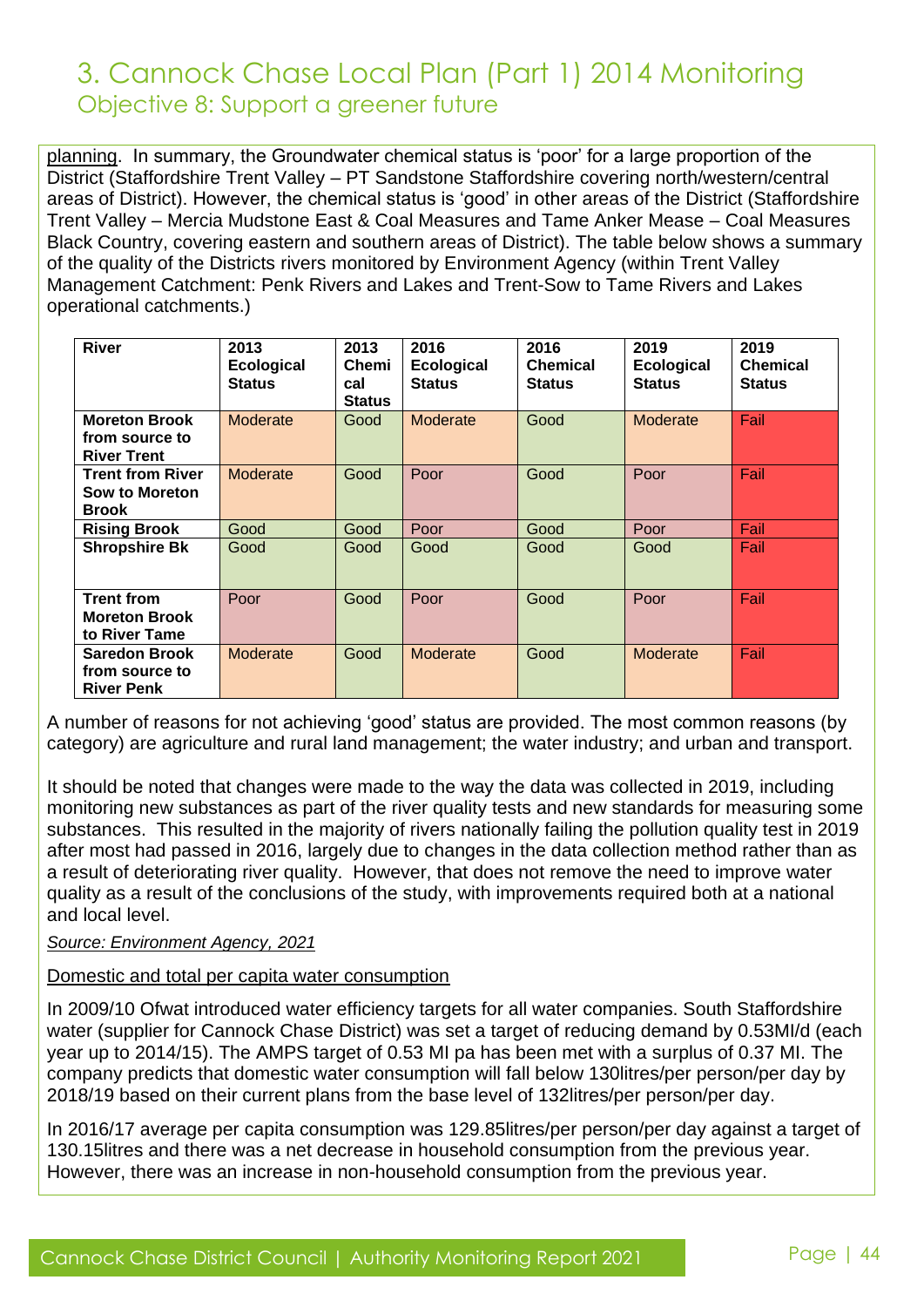*Source: South Staffordshire Water, Key Performance Indicators 2014-15 and South Staffordshire Water Annual Review of Water Resources Management Plan 2016-17*

Water company per capita consumption in average litres per person per day (I/p/d) in recent years

| <b>Water</b><br>Company                              | 2013-14 | 2014-15 | 2015-16 | 2016-17 | 2017-18 |
|------------------------------------------------------|---------|---------|---------|---------|---------|
| <b>South</b><br><b>Staffordshire</b><br><b>Water</b> | 131     | 129     | 129     | 128     | 130     |
| England<br>Average                                   | 141     | 139     | 139     | 140     | 141     |

*Source: Department for Environment Food & Rural Affairs: Water conservation report, December 2018*

#### Amount of derelict and/or contaminated land

Under Part 2A of the Environmental Protection Act 1990, previously 453 sites have been identified as having the potential to cause contamination, with the 13 most significant sites having been surveyed. No sites had been determined as 'Contaminated Land' or to require remediation. This information is being updated in a new mapping system by the Environmental Health team and further information should be available by 2022.

Each year a number of sites require investigation for contamination or ground gas under the planning regime. Some of these sites subsequently require remediation or protection measures, although numbers vary annually.

#### *Source Environment Health CCDC, 2021*

There has been no increase in the number of Air Quality hot spots within the District and they all show continued improvement in meeting emission objectives, that may result in their revocation within the next few years. There is a mixed picture in relation to the quality of the Districts main waterbodies. There are currently no sites identified as 'contaminated land' within the District but further investigations may be required.

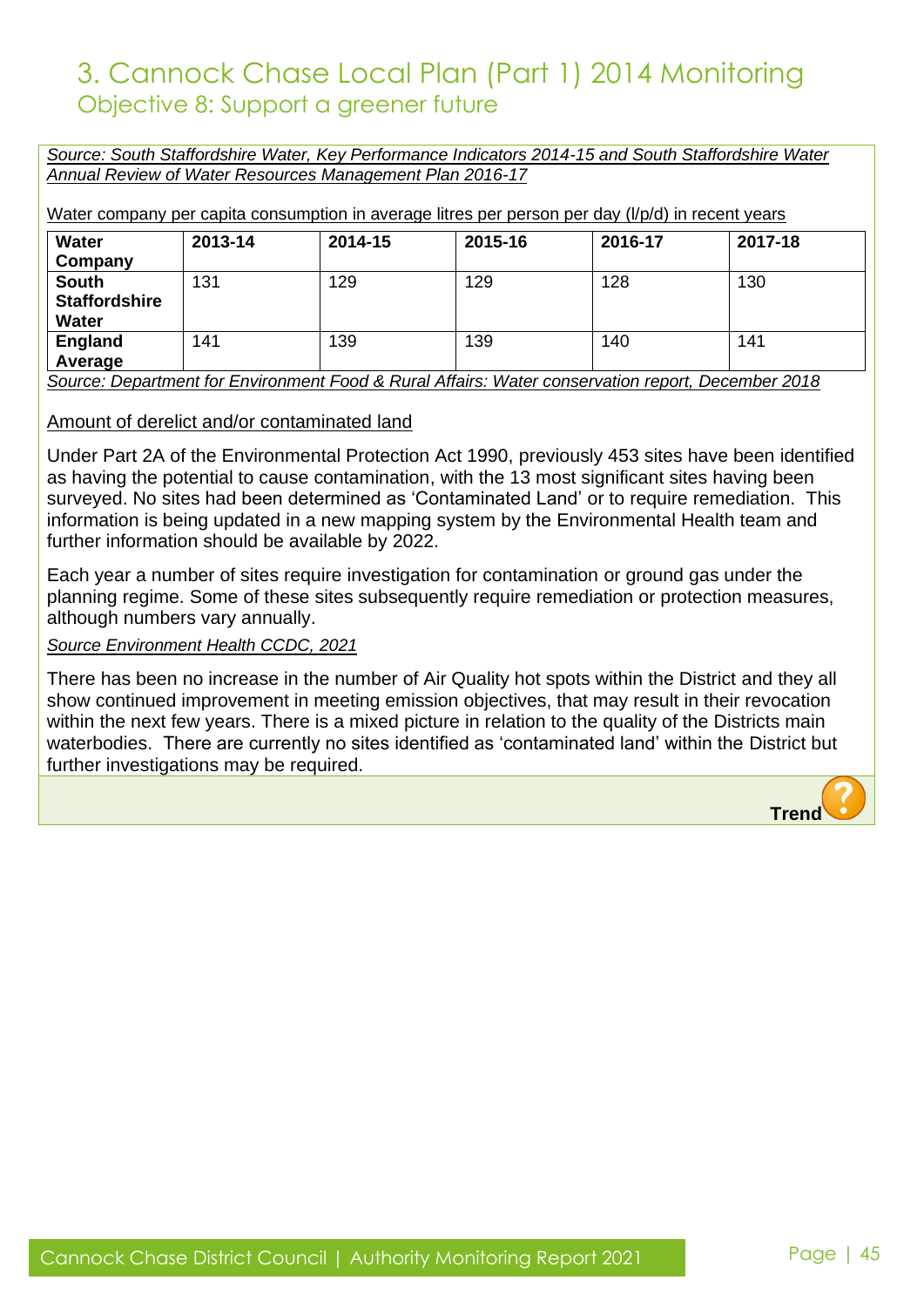### 3. Cannock Chase Local Plan (Part 1) 2014 Monitoring Core Strategy Policy Assessment Summary

The 'Monitoring' section of the Core Strategy sets out how each of the 8 Objectives relate to key plan polices. The policy matric table below sets the Core Strategy policies against their Objectives. Based upon the assessment of outcomes an overall progress rating is given to each Objective to provide an indication of how the Core Strategy policies are performing.

| <b>POLICY</b>   | <b>OBJECTIVE</b> |                |                |                |                  |             |                |                         |
|-----------------|------------------|----------------|----------------|----------------|------------------|-------------|----------------|-------------------------|
|                 | $\overline{1}$   | $\overline{2}$ | $\mathfrak{S}$ | $\overline{4}$ | 5                | $\,$ 6 $\,$ | $\overline{7}$ | $\overline{\textbf{8}}$ |
| CP <sub>1</sub> |                  |                |                |                |                  |             |                |                         |
| CP <sub>2</sub> |                  |                |                |                |                  |             |                |                         |
| CP <sub>3</sub> |                  | -              |                |                |                  |             |                |                         |
| CP4             |                  |                |                |                |                  |             |                |                         |
| CP <sub>5</sub> |                  |                |                |                |                  |             |                |                         |
| CP <sub>6</sub> |                  |                | $\bullet$      |                |                  |             |                |                         |
| CP7             | $\blacksquare$   |                |                |                |                  |             |                |                         |
| CP8             |                  |                |                |                |                  |             |                |                         |
| CP9             | $\blacksquare$   | $\bullet$      |                |                |                  |             |                |                         |
| <b>CP10</b>     |                  |                |                |                | $\ddot{\bullet}$ |             |                |                         |
| CP11            |                  |                |                |                |                  |             |                |                         |
| CP12            |                  |                |                |                |                  |             |                |                         |
| CP13            |                  |                |                |                |                  |             |                |                         |
| <b>CP14</b>     |                  |                |                |                |                  |             |                |                         |
| <b>CP15</b>     |                  |                |                |                |                  |             |                |                         |
| <b>CP16</b>     |                  |                |                |                |                  |             |                |                         |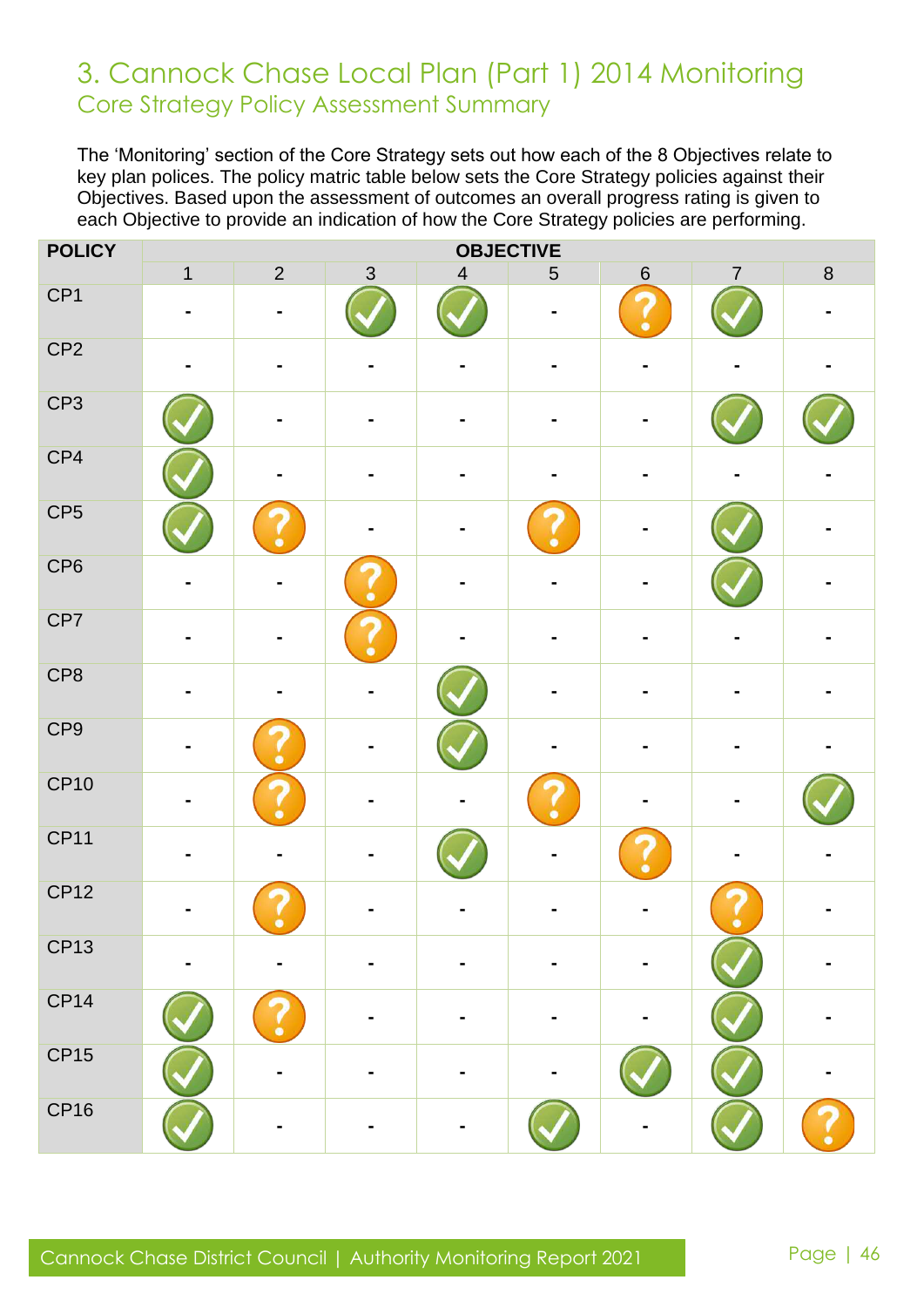### 3. Cannock Chase Local Plan (Part 1) 2014 Monitoring Not Monitored

| <b>OBJECTIVE</b>                    | <b>INDICATOR/OUTCOME</b>                                                     | <b>REASON</b>                                                  |
|-------------------------------------|------------------------------------------------------------------------------|----------------------------------------------------------------|
| <b>Promote Pride in Attractive,</b> | Number of local design awards for                                            | No data available. The South                                   |
| <b>Safe Local Communities</b>       | new developments                                                             | Staffs Partnership that dealt with                             |
|                                     |                                                                              | this has now disbanded                                         |
|                                     | Number of new developments<br>achieving "Secured by Design"<br>accreditation | No longer monitored - data not<br>available                    |
|                                     | Outcome 4: Sense of pride,                                                   | Covered by indicators under                                    |
|                                     | community belonging and<br>participation                                     | Outcomes 1 and 2                                               |
| <b>Provide for Housing Choice</b>   | <b>House Flows Reconciliation</b><br>Form/House building return              | Data used to inform AMR figures -<br>not reported in own right |
|                                     | Temporary accommodation by                                                   | Other indicators more relevant to                              |
|                                     | type of housing                                                              | outcomes                                                       |
|                                     | People 3 Complete disabled                                                   | Other indicators more relevant to                              |
|                                     | adaptations in Council homes                                                 | outcomes                                                       |
|                                     | People 4 Complete disabled                                                   | Other indicators more relevant to                              |
|                                     | adaptations in privately owned<br>homes                                      | outcomes                                                       |
|                                     | Housing quality - Building for Life                                          | No longer monitored - data not                                 |
|                                     | assessments                                                                  | available                                                      |
| <b>Encourage a Vibrant Economy</b>  | Information on National                                                      | Other indicators more relevant to                              |
| & Workforce                         | Curriculum assessments and                                                   | outcomes                                                       |
|                                     | qualifications taken by students                                             |                                                                |
|                                     | (e.g. GCSE's or GCE A Levels)                                                |                                                                |
|                                     | To secure (through either                                                    | Out of date indicator (up to March                             |
|                                     | completion or commencement of                                                | 2014)                                                          |
|                                     | construction) at least 20,000sqm                                             |                                                                |
|                                     | of new commercial floor space                                                |                                                                |
|                                     | within the District from April 2012                                          |                                                                |
|                                     | to March 2014                                                                |                                                                |
|                                     | Achieve a level visitor satisfaction                                         | No longer monitored - data not                                 |
|                                     | with tourism services that exceeds                                           | available                                                      |
|                                     | the national benchmark of 75%                                                |                                                                |
|                                     | Secure at least 5% increase of                                               | No longer monitored - data not                                 |
|                                     | tourist expenditure within the local                                         | available                                                      |
|                                     | economy                                                                      |                                                                |
| <b>Encourage Sustainable</b>        | Percentage of non frequent buses                                             | Staffordshire County Council no                                |
| <b>Transport Infrastructure</b>     | on time                                                                      | longer monitor these<br>indicators/outcomes for the Local      |
|                                     | Average excess waiting time for<br>frequent bus services                     | Transport Plan- data not available                             |
|                                     | Public Rights of Way - Changes<br>to the Definitive Map                      |                                                                |
|                                     | Public satisfaction with traffic                                             |                                                                |
|                                     | levels                                                                       |                                                                |
|                                     | Public satisfaction with traffic                                             |                                                                |
|                                     | management                                                                   |                                                                |
|                                     | Public satisfaction with street                                              |                                                                |
|                                     | lighting                                                                     |                                                                |
|                                     | Public satisfaction with the overall                                         |                                                                |
|                                     | condition of highways                                                        |                                                                |
|                                     | Overall employment rate                                                      |                                                                |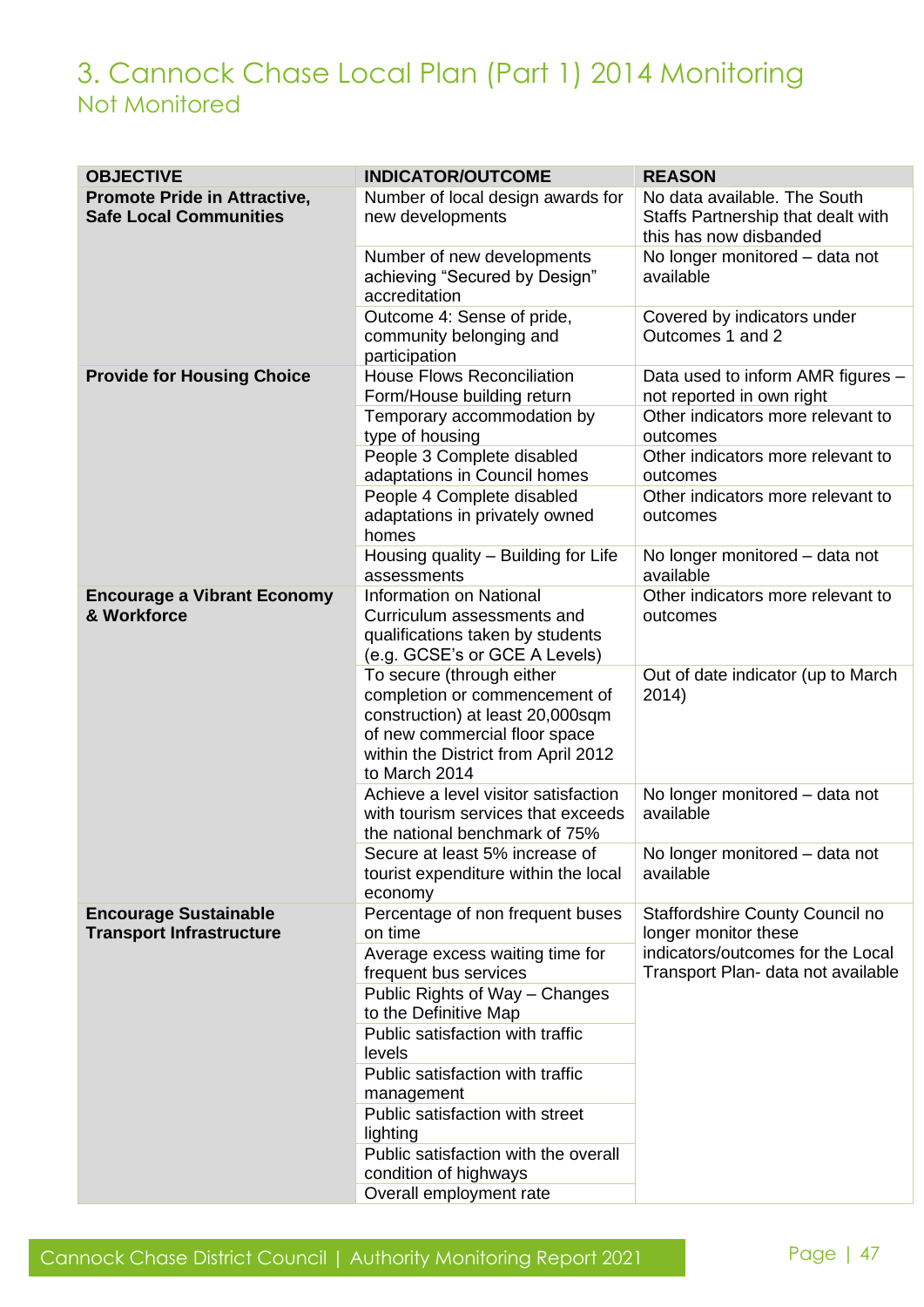### 3. Cannock Chase Local Plan (Part 1) 2014 Monitoring Not Monitored

|                                 | Young people NEET                    |                                   |
|---------------------------------|--------------------------------------|-----------------------------------|
|                                 | Public satisfaction with local bus   |                                   |
|                                 | services                             |                                   |
|                                 | Public satisfaction with ease of     |                                   |
|                                 | access to key services (all people,  |                                   |
|                                 | people with disabilities and non-    |                                   |
|                                 | car households)                      |                                   |
|                                 | Public satisfaction with local taxi  |                                   |
|                                 | services                             |                                   |
|                                 | Public satisfaction with community   |                                   |
|                                 | transport                            |                                   |
|                                 | Number of people killed or           |                                   |
|                                 | seriously injured                    |                                   |
|                                 | Public satisfaction with road safety |                                   |
|                                 | locally                              |                                   |
|                                 | Road traffic mileage                 |                                   |
|                                 | Mode share of journey to school      |                                   |
|                                 | Obesity levels                       |                                   |
|                                 | Outcome: increase the overall        |                                   |
|                                 | employment rate from a 2009          |                                   |
|                                 | baseline                             |                                   |
|                                 | Outcome: Increase bus patronage      |                                   |
|                                 | levels from a 2008/09 baseline       |                                   |
|                                 | Outcome: Improve access to town      |                                   |
|                                 | centres from a December 2010         |                                   |
|                                 | baseline                             |                                   |
|                                 | Outcome: Decrease inaccessibility    |                                   |
|                                 | levels from a December 2010          |                                   |
|                                 | baseline                             |                                   |
| <b>Support a Greener Future</b> | Energy use of local authority        | Other indicators more relevant to |
|                                 | buildings and operations             | outcomes                          |
|                                 | Fly-tipping incidents by land and    | Other indicators more relevant to |
|                                 | waste type                           | outcomes and indicator under      |
|                                 |                                      | review nationally                 |
|                                 | Waste Data Flow - LA Waste           | Other indicators more relevant to |
|                                 | <b>Management Statistics</b>         | outcomes and indicator under      |
|                                 |                                      | review nationally                 |
|                                 | Number of planning permissions       | No longer monitored - no data     |
|                                 | encompassing energy efficient        | available (largely permitted      |
|                                 | designs                              | development now)                  |
|                                 | Renewable Energy generation          | Statistics no long available from |
|                                 | locally                              | <b>DECC</b>                       |
|                                 | Percentage of household and total    | Other indicators more relevant to |
|                                 | waste recycled                       | outcomes                          |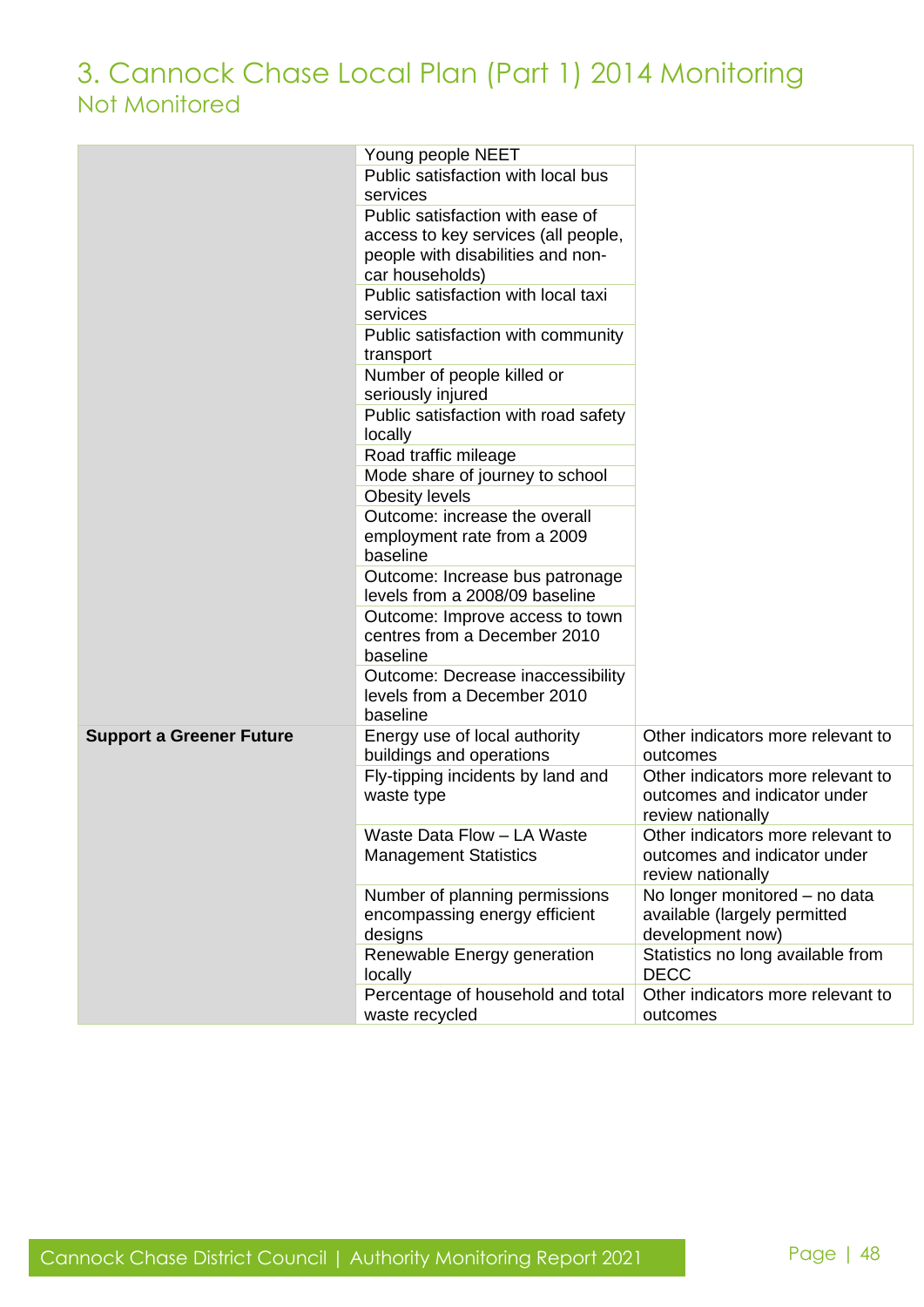#### Shopping Policy Area

| Outcome          | New retail development                                                                                                                       |
|------------------|----------------------------------------------------------------------------------------------------------------------------------------------|
| Target/Indicator | Supermarket or comparison store to be provided on Wellington<br>Drive site.<br>Large store as part of Market Hall/Bus Station redevelopment. |

#### **Data & Comment**

Tesco opened in 2013, so this target has been partly met. The Rugeley Flood Risk Management Scheme has now been completed, which will remove one of the potential barriers to development on the site. No new retail developments have been completed on the remaining opportunity sites in the monitoring year.

| Outcome          | Sustainable energy supply                                                                                                                       |
|------------------|-------------------------------------------------------------------------------------------------------------------------------------------------|
| Target/Indicator | • Supermarket or comparison store to be provided on Wellington<br>Drive site.<br>• Large store as part of Market Hall/Bus Station redevelopment |
| Data & Comment   |                                                                                                                                                 |
|                  | There are no new recorded sustainable energy schemes in Rugeley Town Centre.                                                                    |
|                  |                                                                                                                                                 |



**Trend**

| <b>Outcome</b>   | Crime and fear of crime                                      |
|------------------|--------------------------------------------------------------|
| Target/Indicator | Developer contributions to upgrade/increase town centre CCTV |
|                  | coverage.                                                    |
| _ _ _            |                                                              |

#### **Data & Comment**

| Rugeley                           | 2015/16 | 2016/17                | 2017/18               | 2018/19       |
|-----------------------------------|---------|------------------------|-----------------------|---------------|
| <b>Acquisitive Crime</b>          | 328     | 373 $\mathsf{\Lambda}$ | 290 $\bm{\downarrow}$ | 263 $\vee$    |
| <b>Violent &amp; Sexual Crime</b> | 391     | 604 $\uparrow$         | 645 $\uparrow$        | 652个          |
| <b>Anti-Social Behavior</b>       | 837     | 839 $\uparrow$         | 998 $\bigwedge$       | $683\text{V}$ |

Crime rates have shown a recent increase for more serious crimes within the District, but there has been a decline in acquisitive crime in recent years. Anti social behaviour levels remain fairly constant following a reduction. The Council has updated the CCTV Control Room and some of the cameras in the District.

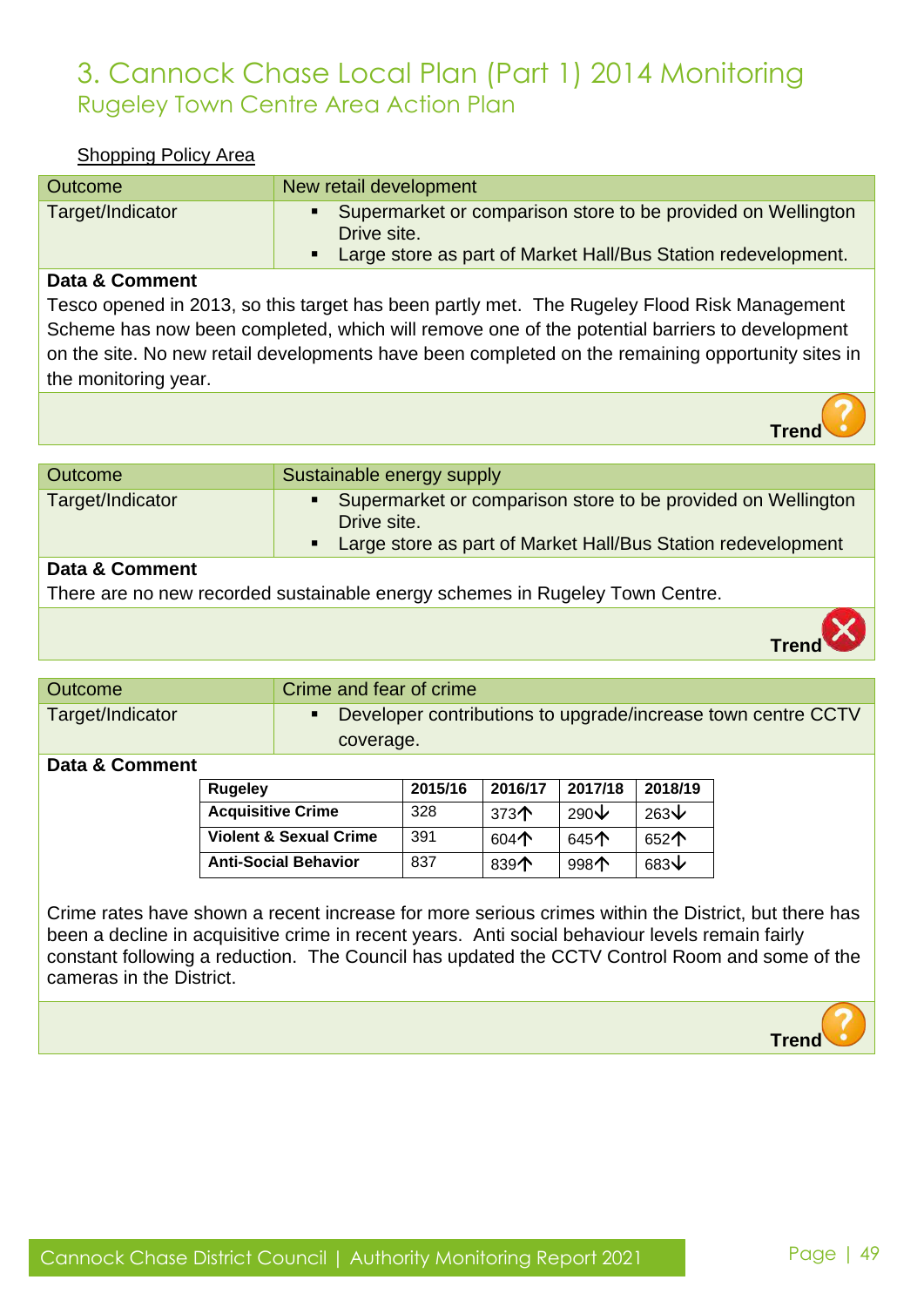| Movement and Access Policy Area |
|---------------------------------|
|---------------------------------|

| Outcome          | Public car parking                                         |
|------------------|------------------------------------------------------------|
| Target/Indicator | Redevelopment of Market Hall/Bus Station and Wellington    |
|                  | Drive sites to include provision of replacement public car |
|                  | parking.                                                   |

#### **Data & Comment**

The provision of public car parking within Rugeley has remained largely static since the completion of work to redesign the parking areas at the rear of Morrison's and on Horsefair to improve accessibility for all users. There has been no large-scale redevelopment on the opportunity sites, but completion of the Rugeley Flood Scheme embankment in December 2018 has removed a key barrier to the redevelopment of the opportunity sites and the surrounding parking areas by reducing the potential flood risk to the town centre.

Outcome Public Transport Target/Indicator **Target Target** Indicator **Target Example 20** New bus station facility providing five parking bays and covered waiting area, providing shelters, bus service information and small scale food and drink provision. **• Provision of bus gate to connect Pear Tree and Brereton.** 

#### **Data & Comment**

Work has been completed on the on the electrification and line speed improvement work for the improvement of train services to serve Rugeley Town Railway Station, which has enabled a full electric train service to be introduced. The train platforms have been lengthened at all railway stations on the Chase Line to accommodate longer trains.

Bus Services continue to link Rugeley to local areas including Cannock and Hednesford, but subsidised routes remain at risk of reductions in funding. The completion of the Rugeley Flood Scheme embankment removes a barrier to potential redevelopment of the bus station site.

There has been no further work at the current time to establish the bus gate.



 **Trend**

| Outcome          | <b>Cycle parking facilities</b>                                                                                                                       |
|------------------|-------------------------------------------------------------------------------------------------------------------------------------------------------|
| Target/Indicator | • Cycle parking facilities to be provided within the redevelopment<br>of the Market Hall/Bus Station, Wellington Drive and Tesco<br>superstore sites. |

#### **Data & Comment**

Cycle facilities are already in place at Tesco supermarket. Future development opportunities may provide additional facilities on other sites now the Rugeley Flood Scheme embankment has been completed.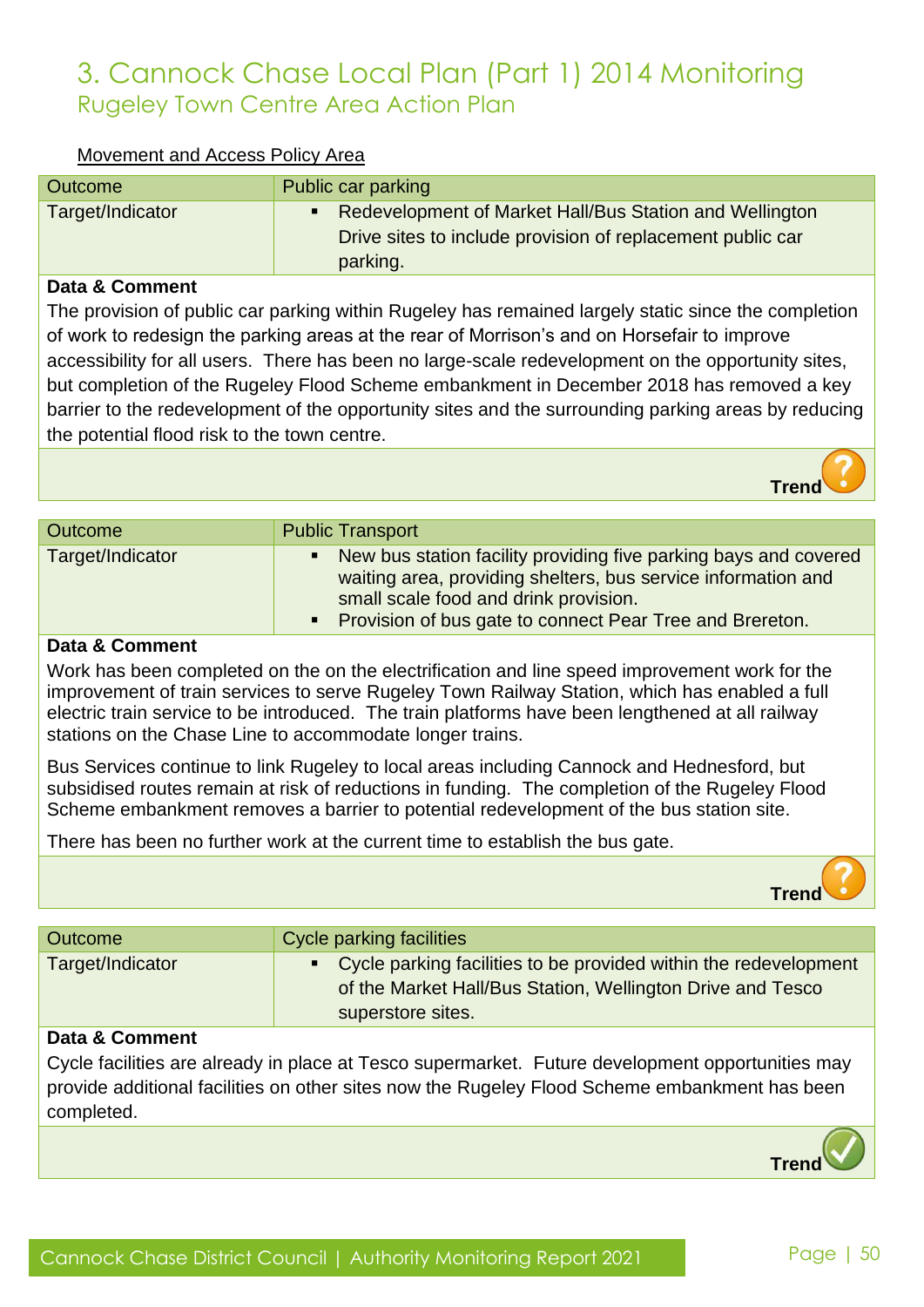| <b>Outcome</b>   | Pedestrian/cycling routes                                                                                                                                                                                                                                                                                                                                                                                                                                                                                                                                        |
|------------------|------------------------------------------------------------------------------------------------------------------------------------------------------------------------------------------------------------------------------------------------------------------------------------------------------------------------------------------------------------------------------------------------------------------------------------------------------------------------------------------------------------------------------------------------------------------|
| Target/Indicator | New provision or improvement include the links between:-<br>Site RTC8 Leathermill Lane/Canal and the town centre and the<br>$\blacksquare$<br><b>Towers Business Park;</b><br>Rugeley Town railway station and the town centre from Horse<br>$\blacksquare$<br>Fair;<br>Rugeley Town Centre and the combined school campus, north<br>٠<br>of Western Springs Road/A460; Trent and Mersey Canal<br>towpath and a new thoroughfare related to the redevelopment<br>of the Market Hall/Bus Station site - Policy RTC6, connecting<br>Elmore Park with Brook Square. |

#### **Data & Comment**

Improvements works have been completed along the pedestrian route between Tesco supermarket and the Town Centre.

Leathermill Lane canal bridge has been closed to vehicular traffic to further improve the pedestrian route with access improvements to the canal towpath. Towpath improvements are planned between the bridge and towards the Rugeley power Station and new residential areas to the east of the town centre.

Highway improvements have been completed along Horsefair in the Town Centre to improve accessibility for all users.

Rugeley Town Station in Cannock Chase District (and Rugeley Trent Valley Station in Lichfield District) have been adopted. Active maintenance and enhancement of the station environment should enhance the pedestrian areas in and around the station area.

The Hart School (run by Creative Education Trust) was established in 2016 with the merger of Fair Oak Academy and Hagley Park secondary schools. All school facilities have been re-located to the refurbished former Fair Oak site.



#### Community, Leisure and the Arts Policy Area

| <b>Outcome</b>   | New or enhanced leisure, recreational, community or cultural facilities                                                                                                                                                  |
|------------------|--------------------------------------------------------------------------------------------------------------------------------------------------------------------------------------------------------------------------|
| Target/Indicator | • Creation of new or enhancement of existing facilities that will<br>add diversity to the cultural scene, such as a cinema, bowling<br>alley or other leisure and cultural attractions. Funding from<br>S106 Agreements. |

#### **Data & Comment**

Rugeley Leisure Centre is the first trust-run facility to achieve Quest Stretch, the toughest assessment offered by Sport England's national quality scheme with an Outstanding rating. This demonstrates that the facility offers an enhanced leisure offer.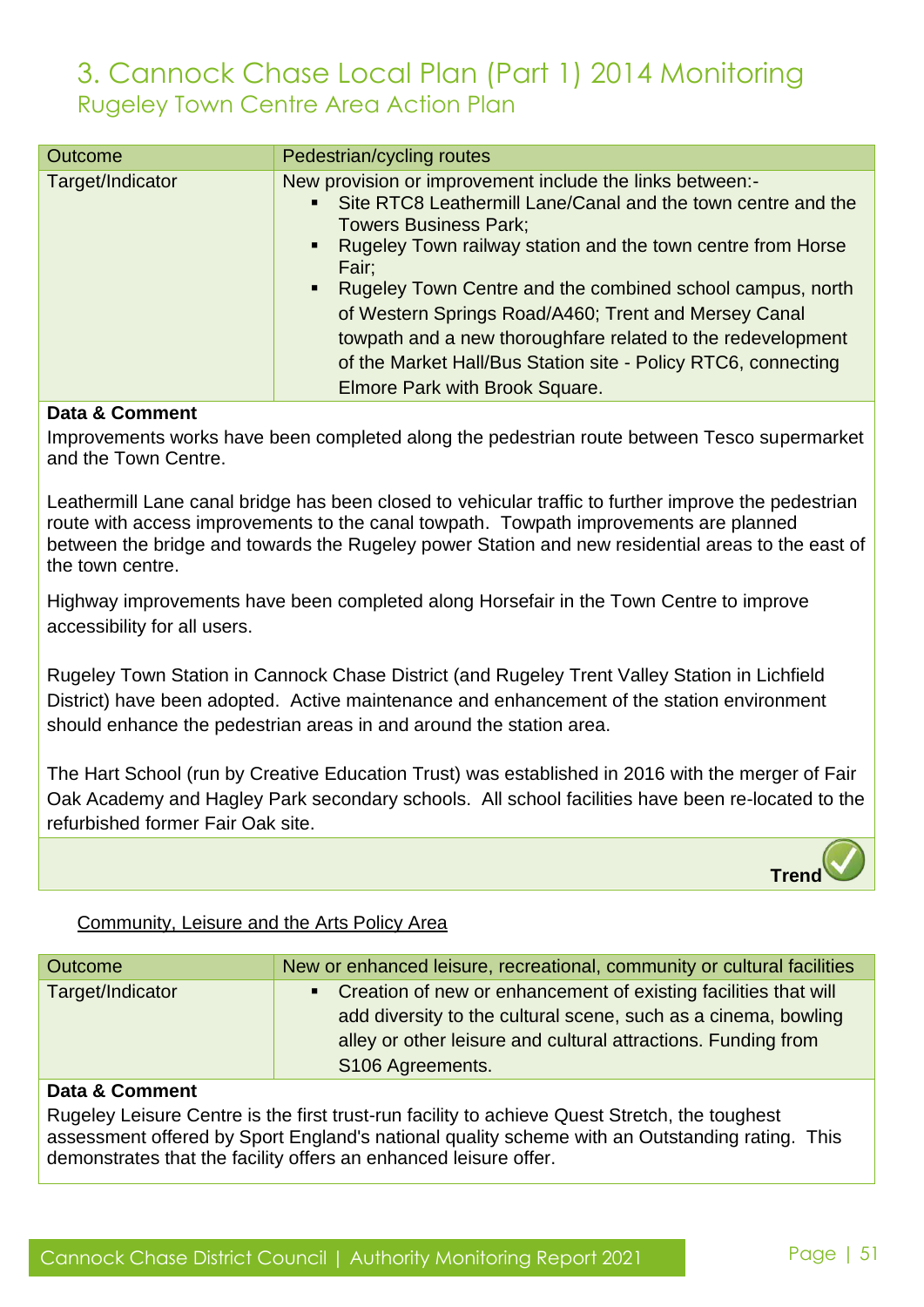Planning Permission (CH/15/0077) was granted for the extension of the ATP facility at Rugeley Leisure Centre in May 2015, to mitigate for the potential loss of the playing fields at the disused Pear Tree school site.  **Trend** Outcome Public art Target/Indicator **Target/Indicator Target/Indicator Target/Indicator Target/Indicator Target/Indicator Target/Indicator Target/Indicator Target/Indicator Target/Indicator Target/Indicator Target/Indicat** memorial at Globe Island and other public art.

#### **Data & Comment**

The Rugeley Miners Memorial was completed in 2016 and installed on the Globe Island. There are currently no plans for other public art installations, but development opportunities at remaining Town Centre development opportunity sites could provide space in future for another scheme to be implemented.

#### Conservation and the Built Environment Policy Area

| <b>Outcome</b>   | Urban public space                                              |
|------------------|-----------------------------------------------------------------|
| Target/Indicator | • A new public space, bounded by land outside and/or within the |
|                  | existing tyre depot, Mill Lane and the canal.                   |

#### **Data & Comment**

Works have previously been completed on improved pedestrian spaces in Horse fair, the car park behind Morrison's and over the Leathermill Lane Canal Bridge. The canal bridge has now been closed to vehicular traffic which has created additional public space adjacent to the existing grass verge. However, the privately owned land alongside the canal has been subject to a new planning application by the local business to improve their facilities. Therefore the existing highway and landscaping has been subject to improvements for pedestrians outside the tyre depot, but the additional land for a public space at Mill Lane is not available as an option at the current time.

 **Trend**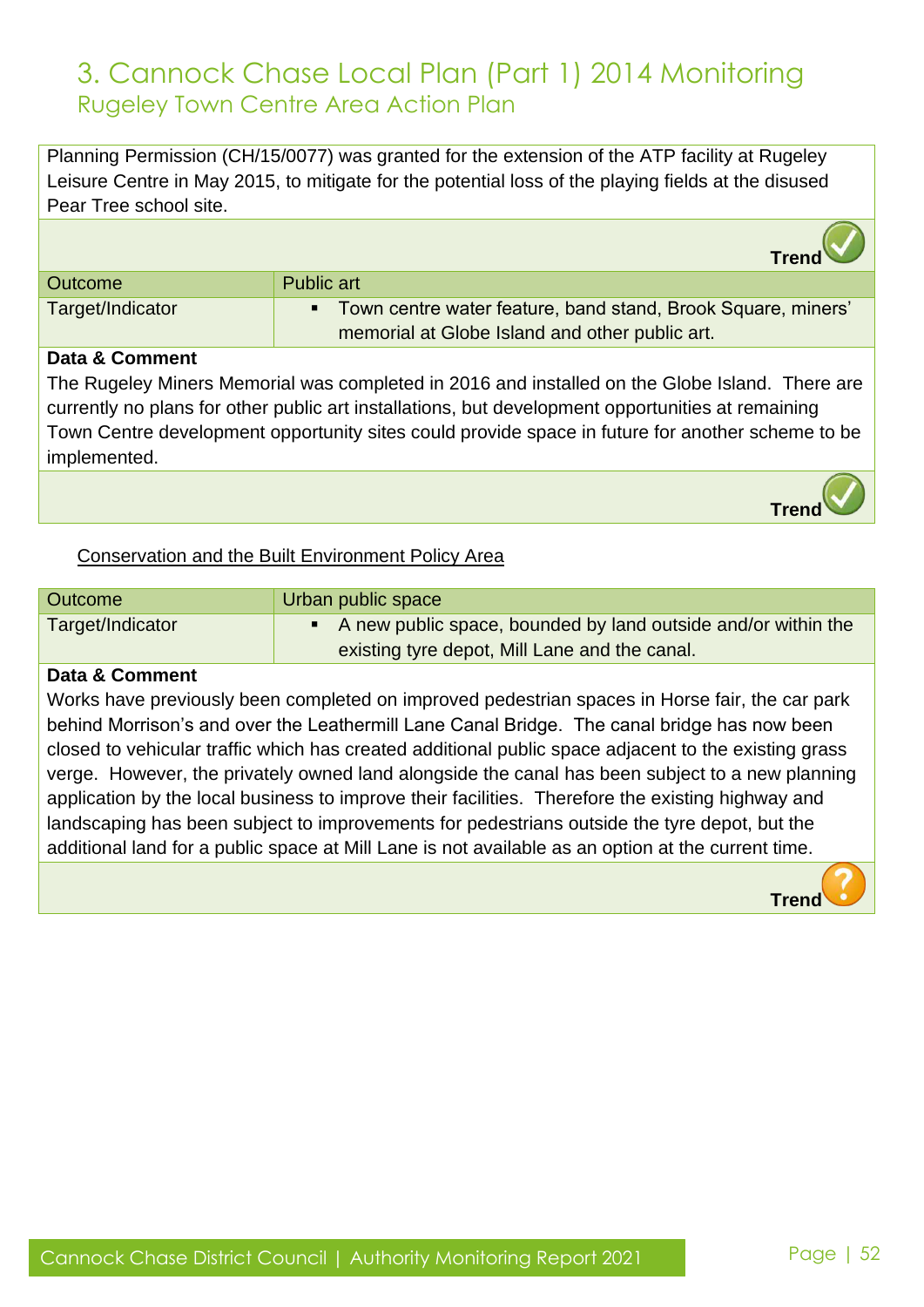| <b>Outcome</b>   | <b>Built heritage</b>                                                                                                                                                                                                                                                                                                                                                                                                                                                                                                                                                                           |
|------------------|-------------------------------------------------------------------------------------------------------------------------------------------------------------------------------------------------------------------------------------------------------------------------------------------------------------------------------------------------------------------------------------------------------------------------------------------------------------------------------------------------------------------------------------------------------------------------------------------------|
| Target/Indicator | Retention and renovation of the former canal warehouse and<br>$\blacksquare$<br>associated buildings in Mill Lane and fronting the Trent and<br>Mersey Canal.<br>Enhancement of buildings within the Town Centre, Trent and<br>$\blacksquare$<br>Mersey Canal and three other Conservation Areas.<br>• Regeneration of the core town centre within the primary<br>shopping area, including buildings, shop frontages and façade<br>improvements, street furniture, street signage; public art.<br>Delivery of Rugeley Town Centre Partnership Scheme (PSICA)<br>$\blacksquare$<br>enhancements. |

#### **Data & Comment**

A feasibility study has been completed on potential new uses for the canal warehouse, which shows restoration is feasible and viable, subject to negotiation of upfront costs by any prospective purchaser. Occasional expressions of interest have been received by the owner, but the site has not been sold for development due to the combined costs of buying the site and restoring the building.

Work has previously taken place to restore Leathermill Lane bridge and make it pedestrian only access, to improve the paving on Anson Street and The Rugeley Town Centre Partnership Scheme used partnership funding to restore the historic character of 6 town centre commercial units.

Work has taken place to provide improved access to the canal by Leathermill Lane bridge.

| <b>Outcome</b>   | Canal site environment                                                                                                                                                                                                                                     |
|------------------|------------------------------------------------------------------------------------------------------------------------------------------------------------------------------------------------------------------------------------------------------------|
| Target/Indicator | Enhanced canalside facilities, including, offline mooring, the<br>$\blacksquare$<br>provision of sanitary station facilities for boaters, improved<br>signage to the core town centre, enhancements to the canal<br>towpaths for pedestrians and cyclists. |

#### **Data & Comment**

Work has previously taken place to Leathermill Lane canal bridge to prevent vehicle access and to make this part of the canal conservation area more user friendly for non-motorised transport users, and to reduce air pollution in the immediate vicinity. The work has also improved the pedestrian route into the town centre shopping area.

Volunteers from the Inland Waterways Association (Lichfield Branch) regularly maintain and carry out maintenance on the Rugeley section of the Trent and Mersey canal.

Further improvements are planned to improve the canal towpath to areas outside of the Town Centre.

 **Trend**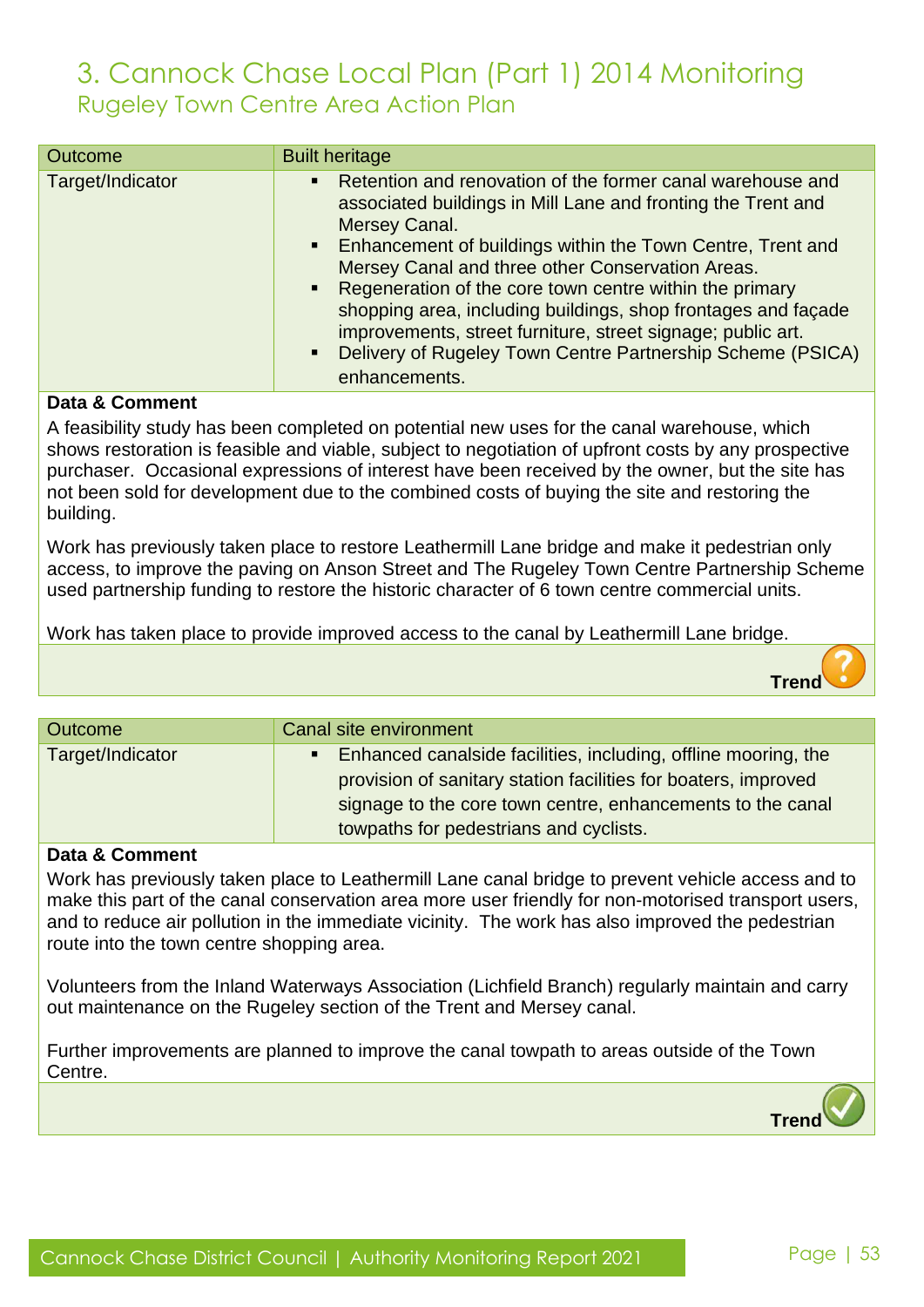| <b>Outcome</b>   | Canal basin |                                                                 |
|------------------|-------------|-----------------------------------------------------------------|
| Target/Indicator |             | Investigate feasibility for providing a canal basin on land off |
|                  |             | Love Lane.                                                      |

#### **Data & Comment**

The feasibility of providing a canal basin off Love Lane was originally discussed with British Waterways (now known as Canal & River Trust) at a site visit but not progressed due to the high anticipated costs of providing a bridge for the towpath and diverting utility infrastructure (including high speed broadband) buried in the canal towpath, in order to create an entrance to the site for boaters.

Alternative uses will need to be investigated for the former abattoir site and the adjacent land in response to market demand, which could make a positive and viable use of a long standing, derelict site.

The land along the canal bank adjacent to Love Lane is still available for improved mooring proposals to be implemented, if an opportunity arises to improve access for canal boaters to Rugeley Town Centre.

|                  | <b>Trend C</b>                                                                                           |
|------------------|----------------------------------------------------------------------------------------------------------|
| <b>Outcome</b>   | <b>Flood risk</b>                                                                                        |
| Target/Indicator | • Construction of a formal floodplain storage area.<br>• FRAs to demonstrate flood risk has been managed |
|                  | appropriately for sites identified within the town centre.                                               |

#### **Data & Comment**

The Environment Agency, in partnership with the District and County Council, has completed work to create a flood storage area upstream of the Town Centre, which will enable further development within the Area Action Plan boundary by mitigating against predicted flood risks.

A level 2 Strategic Flood Risk Assessment is already in place for Rugeley Town Centre. The Council has updated the District wide SFRA to update the evidence base for the Local Plan Review.



#### Housing Policy Area

| Outcome          | Additional housing around the town centre fringes         |
|------------------|-----------------------------------------------------------|
| Target/Indicator | Delivery of new housing on the former Aelfgar, and Market |
|                  | <b>Street Garages sites.</b>                              |

#### **Data & Comment**

There has been a net gain of 2 additional residential dwellings and 2 Houses of Multiple Occupation (HMO) within the AAP boundary due to:

- conversion of a former school (D1) into three dwellings (C3) at Youth Community Office, The Former School, Talbot Street, Rugeley (Planning Application – CH/11/0241)
- conversion of A1 shop to HMO (sui generis) granted January 2017 at West End Wines, 50 Anson Street, Rugeley (Planning Application – CH/16/449)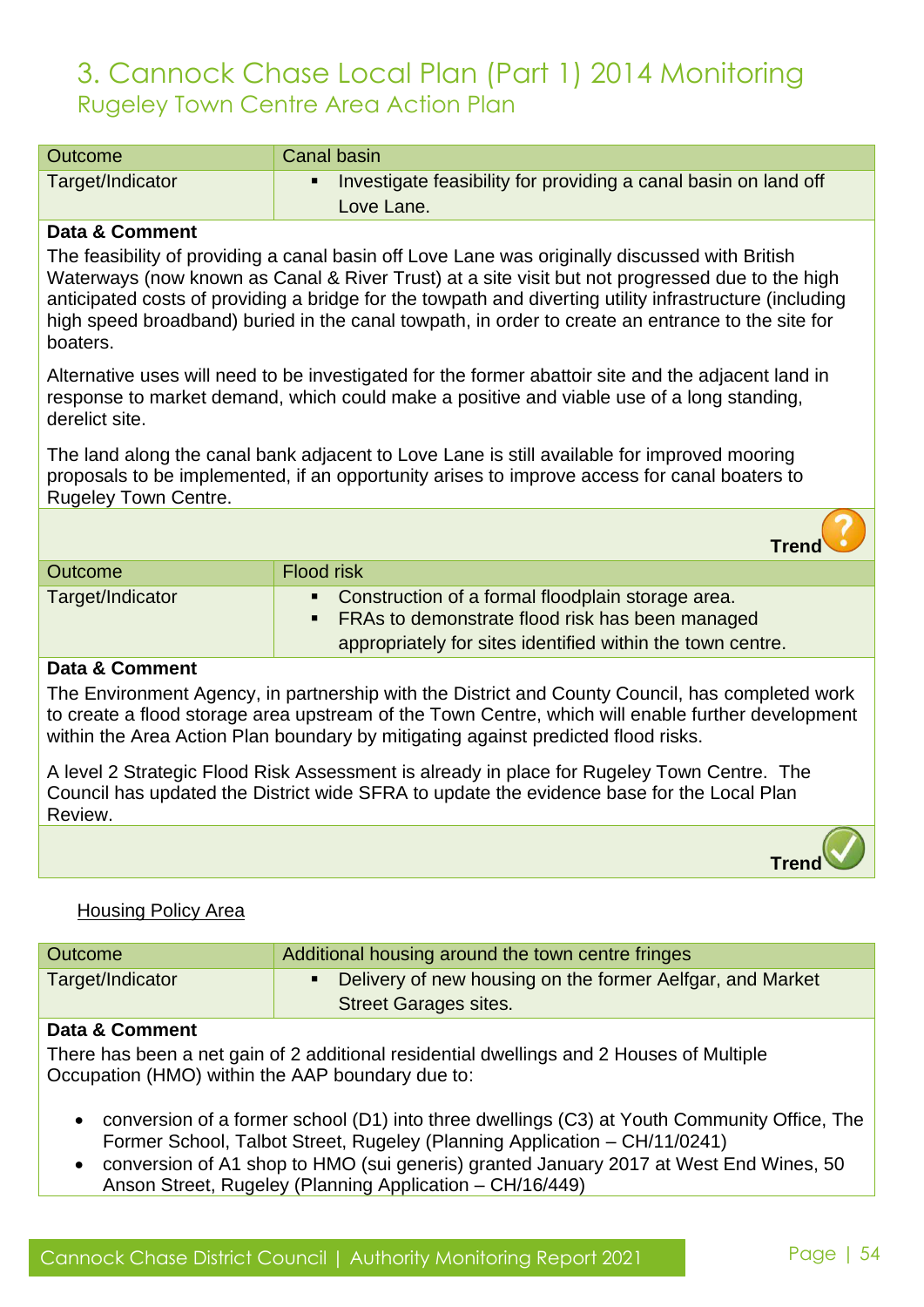• change of use of first and second floors from A2 (Bank) to HMO at 31 Market Square, Rugeley, WS15 2FA (Planning Application – CH/18/403)

Staffordshire County Council are continuing to develop plans and undertake site preparation works for the Aelfgar site.

| Outcome          | Affordable housing                                                                                                                                                      |
|------------------|-------------------------------------------------------------------------------------------------------------------------------------------------------------------------|
| Target/Indicator | • Aelfgar Centre/ex Squash Courts, Taylors Lane and Market<br>Street Garages Redevelopment to include affordable housing in<br>accordance with the Housing Choices SPD. |

#### **Data & Comment**

There are no affordable housing completions for the current monitoring year within the AAP boundary.

At the Cabinet meeting on 16<sup>th</sup> November 2015 Staffordshire County Council approved the earmarking of the capital receipt from the future sale of the former Aelfgar school site in Rugeley to finance demolition works, agreed predisposal sums and outstanding site security costs. Demolition works have been completed and preparatory work is continuing on the Aelfgar site, prior to future development.

The Strategic Housing Officers actively negotiate affordable housing delivery in applications that meet the thresholds requiring their provision, but the dominance of retail uses and first floor flats within the town centre limits the opportunities available on the Opportunity Sites.

 **Trend**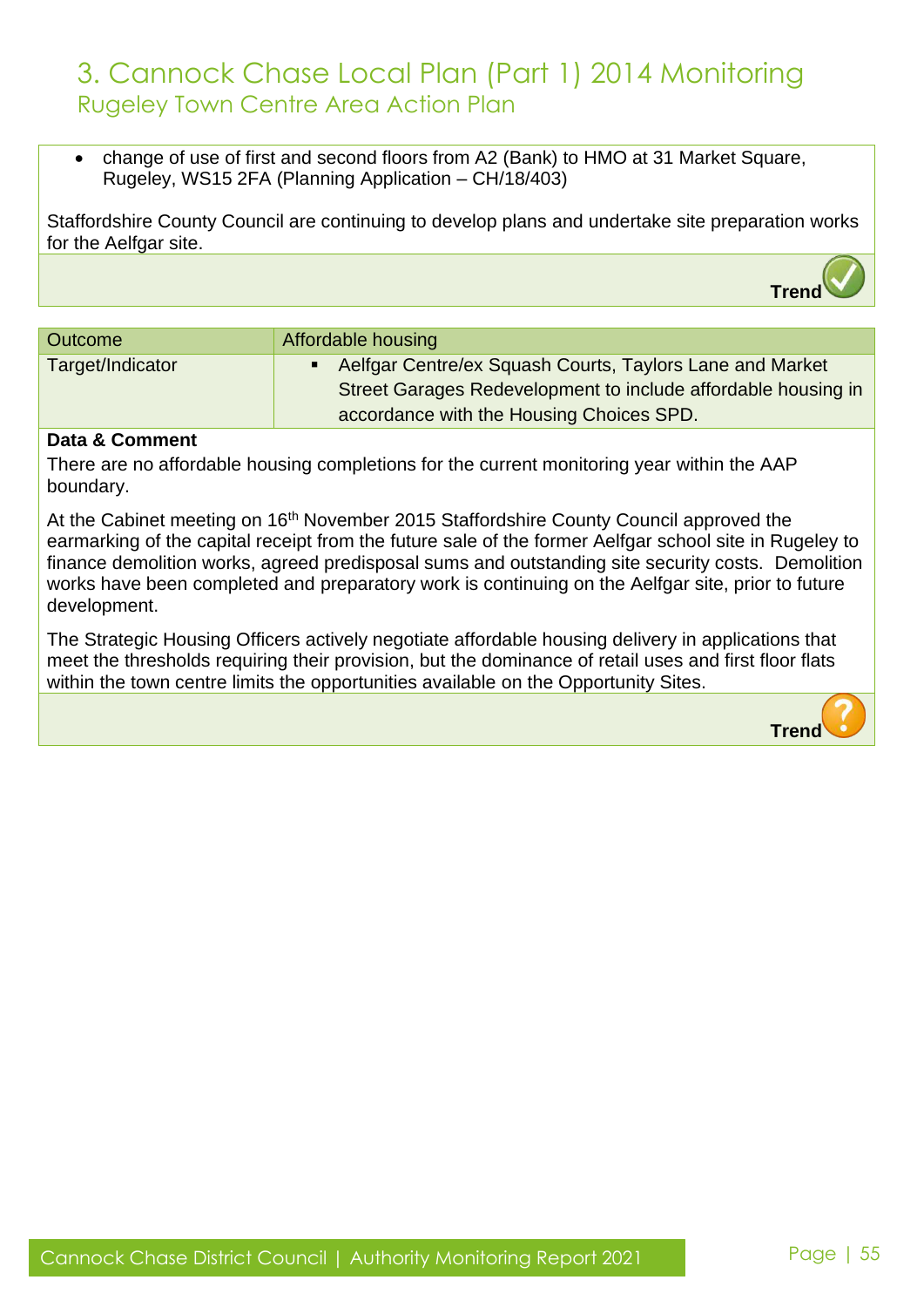**Table 2**

#### **Community Infrastructure Levy (CIL) Report (2020/21) - Infrastructure Funding Statement**

The Community Infrastructure Levy (CIL) is a tax that local authorities can charge on types of development in their area in order to fund infrastructure required to support the housing and commercial growth proposals identified. Cannock Chase District Council adopted its CIL Charging Schedule in June 2015. The charge only applies to new floorspace and is a set rate per net square metre. If the relevant planning permission is not implemented the CIL charge is not payable. CIL receipts can be used for the provision, improvement, replacement, operation, or maintenance of infrastructure. Unlike Section 106 agreement contributions, CIL receipts are not site specific and can be spent anywhere within the District regardless of what developments the funds have been a result of.

**Table 2** sets out the amount of CIL receipts received; spending of CIL receipts; and the amount of CIL retained by the Council for future spend from 1st April 2020 - 31st March 2021. *Note- amounts are rounded to the nearest £1.*

| able z            |                                                                                                           |               |                                                                                                                                                                                                                                                              |
|-------------------|-----------------------------------------------------------------------------------------------------------|---------------|--------------------------------------------------------------------------------------------------------------------------------------------------------------------------------------------------------------------------------------------------------------|
| <b>REGULATION</b> |                                                                                                           | <b>AMOUNT</b> | <b>EXPLANATORY NOTE</b>                                                                                                                                                                                                                                      |
|                   | <b>RECEIPTS</b>                                                                                           |               |                                                                                                                                                                                                                                                              |
| 121A(1)(a)        | The total value of CIL set out in all demand notices issued<br>in the reported year                       | £246,027      |                                                                                                                                                                                                                                                              |
| 121A(1)(b)        | The total amount of CIL receipts for the reported year                                                    | £460,785      | CIL receipts for 2020/21 total<br>£460,785. Of this, £3,722 were<br>receipts from surcharges (where<br>CIL procedures have not been<br>followed, the Council can apply<br>surcharges). The Council did not<br>receive any CIL payments in land<br>this year. |
|                   | ALLOCATIONS & EXPENDITURE                                                                                 |               |                                                                                                                                                                                                                                                              |
| 121A(1)(c)        | The total amount of CIL receipts, collected before the<br>reported year but which have not been allocated | £1,772,406    |                                                                                                                                                                                                                                                              |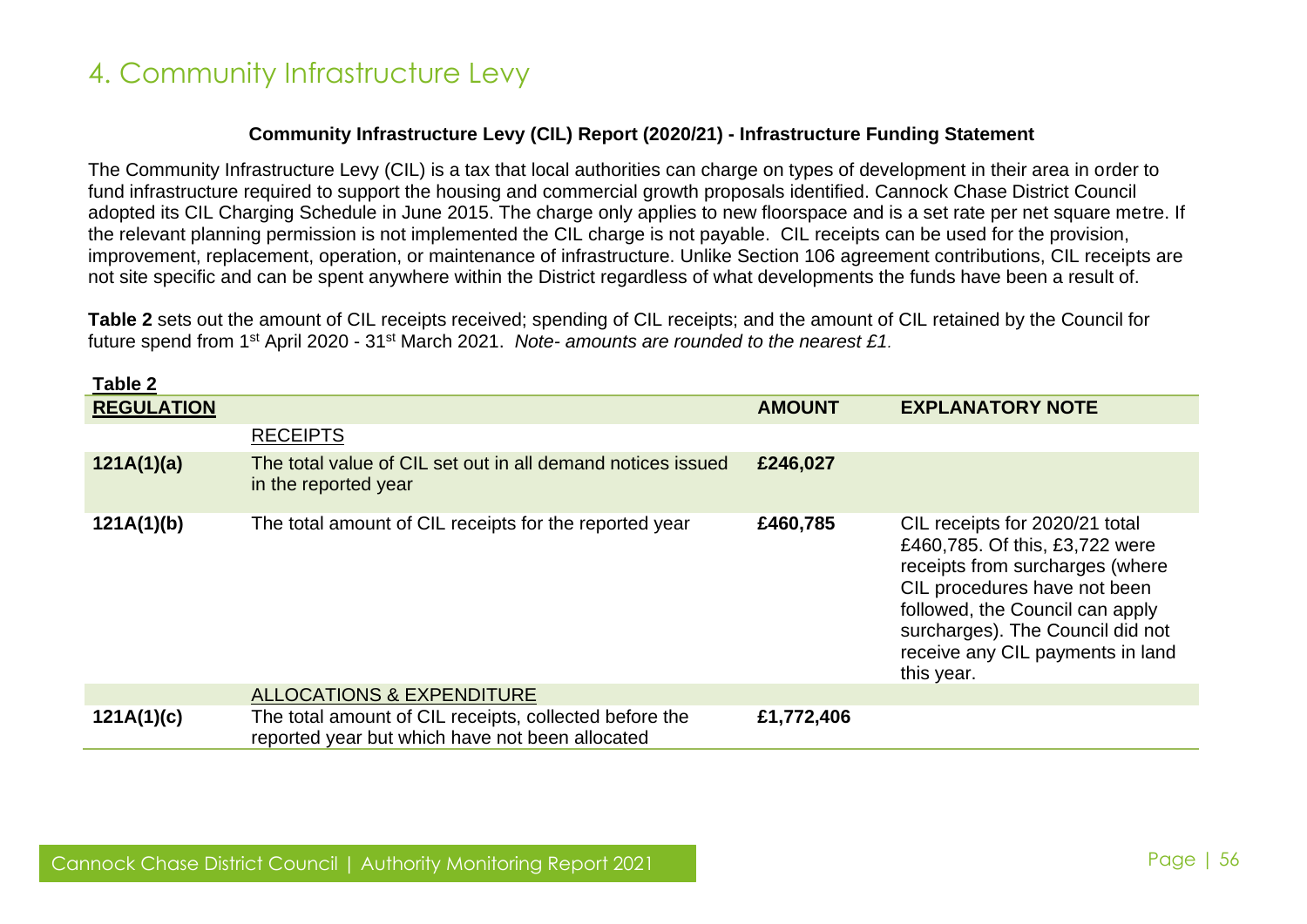| 121A(1)(d) | The total amount of CIL receipts collected by the authority<br>before the reported year but which have been allocated in<br>the reported year                                                           | £0.00                                                                |                                                                                                                                                                                                                                                                                                  |
|------------|---------------------------------------------------------------------------------------------------------------------------------------------------------------------------------------------------------|----------------------------------------------------------------------|--------------------------------------------------------------------------------------------------------------------------------------------------------------------------------------------------------------------------------------------------------------------------------------------------|
| 121A(1)(e) | The total amount of CIL expenditure for the reported year                                                                                                                                               | £71,823                                                              | SAC - £46,963<br>Admin - £24,860                                                                                                                                                                                                                                                                 |
| 121A(1)(f) | The total of CIL receipts, whenever collected, which were<br>allocated but not spent during the reported year                                                                                           | £23,647                                                              |                                                                                                                                                                                                                                                                                                  |
| 121A(1)(g) | In relation to CIL expenditure for the reported year,<br>summary details of:                                                                                                                            |                                                                      |                                                                                                                                                                                                                                                                                                  |
| i)         | ○ The items of infrastructure on which CIL has been<br>spent and amount of CIL spent on each item                                                                                                       | <b>Special Area</b><br>of<br><b>Conservation</b><br>(SAC)<br>£46,963 | To mitigate the impact<br>development has on Cannock<br><b>Chase Special Area of</b><br><b>Conservation. The SAC is</b><br>managed by Stafford Borough<br>Council, therefore receipts from<br>CCDC and expenditure will be<br>reflected in their IFS.<br>May 2020 - £34,200<br>October - £12,763 |
| ii)        | The amount of CIL spent on repaying money<br>$\circ$<br>borrowed, including any interest, with details of the<br>items of infrastructure which that money was used<br>to provide                        | £0                                                                   |                                                                                                                                                                                                                                                                                                  |
| iii)       | The amount of CIL spent on administrative<br>$\circ$<br>expenses pursuant to regulation 61, and that<br>amount expressed as a percentage of CIL collected<br>in that in accordance with that regulation | £24,860                                                              | 5% of CIL receipts                                                                                                                                                                                                                                                                               |
| 121A(1)(h) | In relation to CIL receipts, whenever collected, which were<br>allocated but not spent during the reported year, summary<br>details of the items of infrastructure on which CIL (including              | £0.00                                                                |                                                                                                                                                                                                                                                                                                  |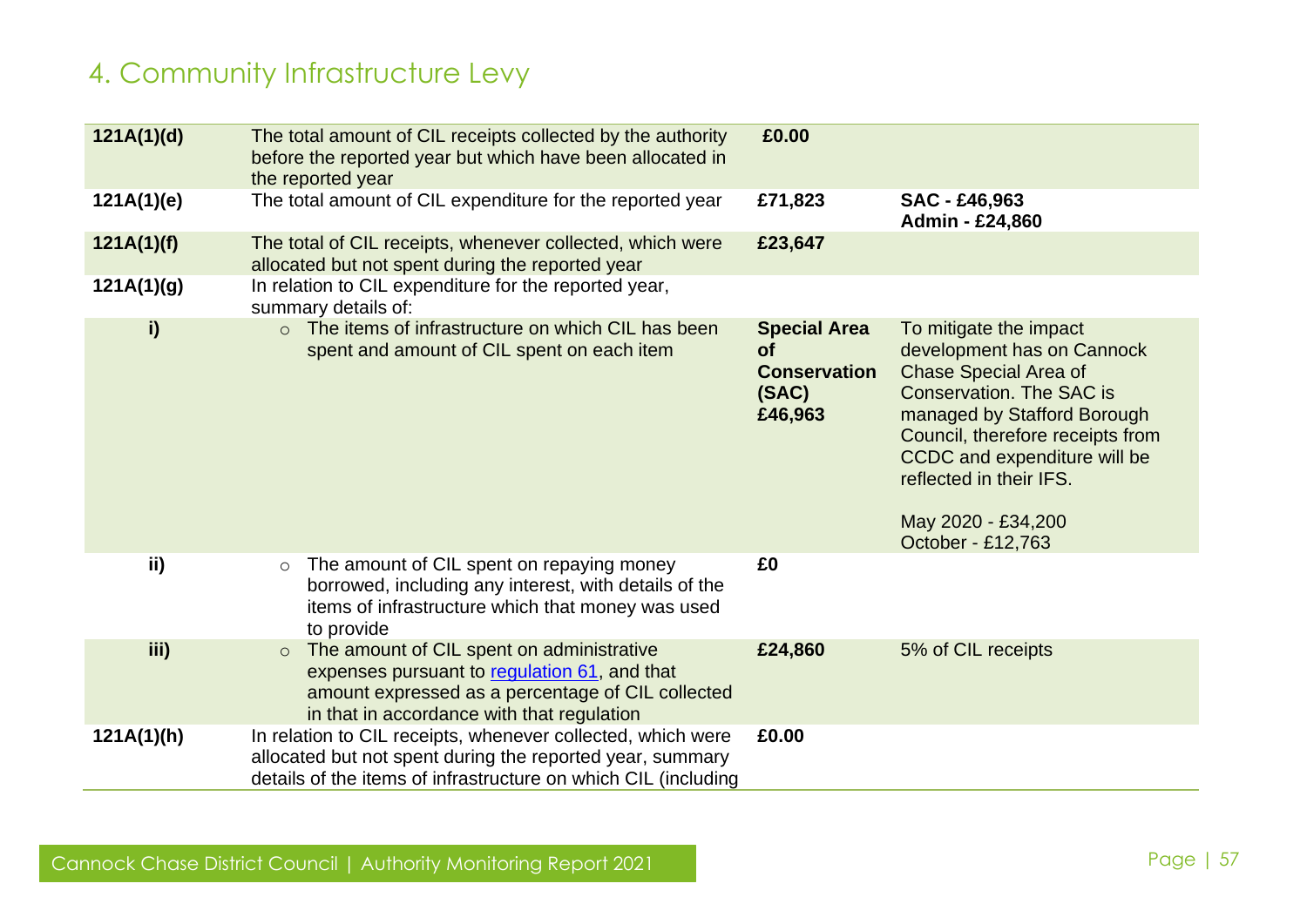|            | land payments) has been allocated and the amount of CIL<br>allocated to each item                |                                                                                                                                                                                                                                                                                                                                                                                        |
|------------|--------------------------------------------------------------------------------------------------|----------------------------------------------------------------------------------------------------------------------------------------------------------------------------------------------------------------------------------------------------------------------------------------------------------------------------------------------------------------------------------------|
|            | PARISH & NON-PARISH PAYMENTS                                                                     |                                                                                                                                                                                                                                                                                                                                                                                        |
| 121A(1)(i) |                                                                                                  |                                                                                                                                                                                                                                                                                                                                                                                        |
| i)         | The amount of CIL passed to-<br>o Any parish council under regulations 59A or £104,809.16<br>59B | Brereton & Ravenhill - £2,082<br>May 2020 - £1,349<br>October 2020 - £667<br>March 2021 - £66<br><b>Bridgtown - £20,334</b><br>May 2020 - £10,167<br>October 2020 - £9,496<br>March 2021 - £671<br><b>Cannock Wood - £3,393</b><br>October 2020 - £3,327<br>March 2021 - £66<br>Heath Hayes & Wimblebury -<br>£7,860<br>May 2020 - £7,860<br>Hednesford - £12,587<br>May 2020 - £6,943 |
|            |                                                                                                  | October 2020 - £4,926                                                                                                                                                                                                                                                                                                                                                                  |
|            |                                                                                                  | March 2021 - £718                                                                                                                                                                                                                                                                                                                                                                      |
|            |                                                                                                  | <b>Norton Canes - £57,212</b><br>May 2020 - £54,362<br>October 2020 - £2,717<br>March $2021 - £133$                                                                                                                                                                                                                                                                                    |
|            |                                                                                                  |                                                                                                                                                                                                                                                                                                                                                                                        |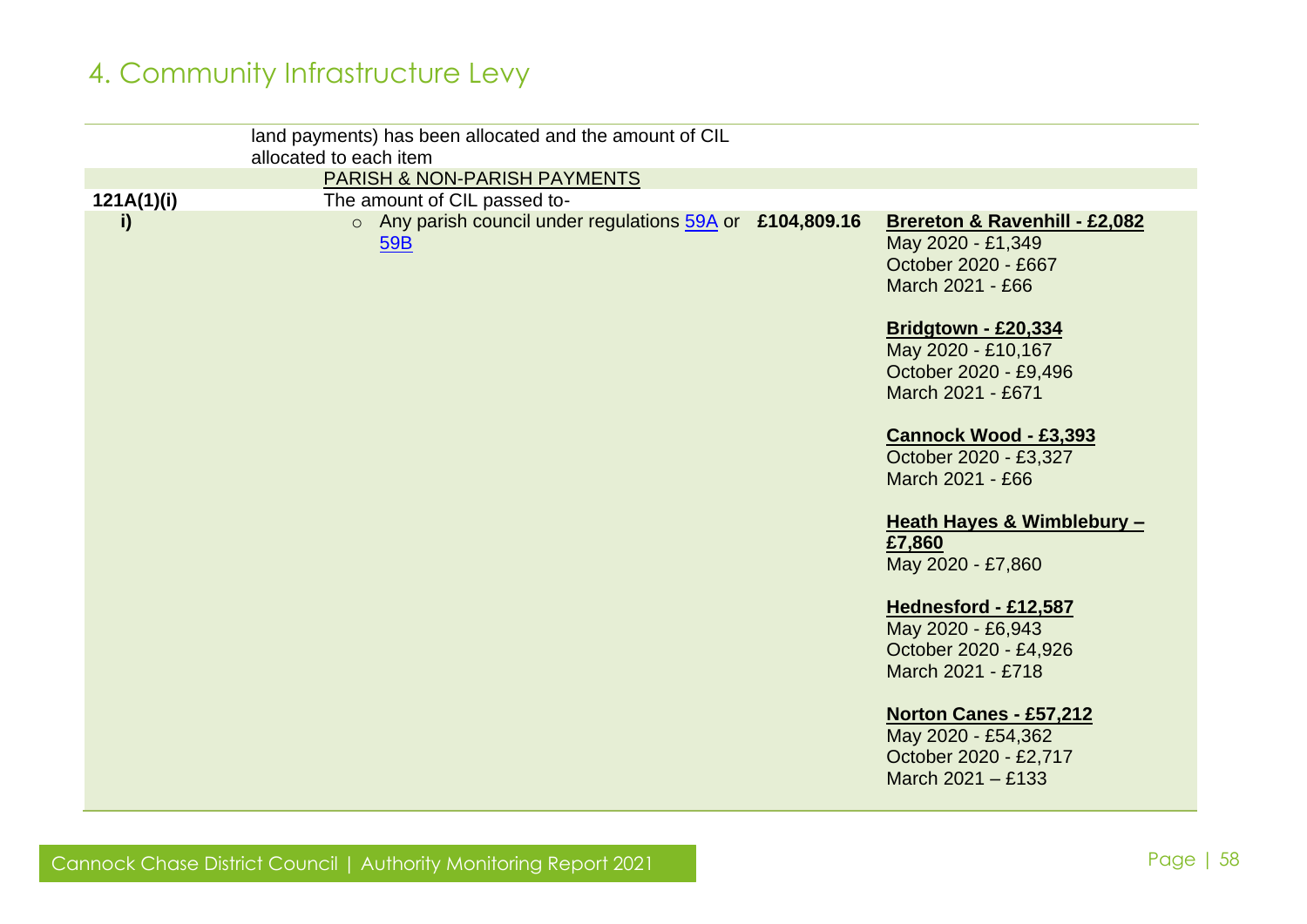|            |                                                                                                                                                                                                        |            | <b>Rugeley - £1,342</b><br>May 2020 - £645<br>October 2020 - £671<br>March 2021 - £26 |
|------------|--------------------------------------------------------------------------------------------------------------------------------------------------------------------------------------------------------|------------|---------------------------------------------------------------------------------------|
| ii)        | $\circ$ Any person under regulation $\frac{59(4)}{2}$                                                                                                                                                  | £0         |                                                                                       |
| 121A(1)(j) | Summary details of the receipt and expenditure of<br>CIL to which regulation 59E or 59F applied during<br>the reported year:                                                                           |            |                                                                                       |
| i)         | The total CIL receipts that regulations 59E<br>$\circ$<br>and 59F applied to                                                                                                                           | £17,561    | Cannock East Ward - £13,412<br>Cannock West Ward - £4,149                             |
| ii)        | The items of infrastructure to which the CIL<br>receipts to which regulations 59E and 59F<br>applied have been allocated or spent, and<br>the amount of expenditure allocated or<br>spent on each item | £0         |                                                                                       |
| 121A(1)(k) | Summary details of any notices served in<br>accordance with regulation 59E including -                                                                                                                 |            |                                                                                       |
| i)         | The total value of CIL receipts requested<br>$\circ$<br>from each parish council                                                                                                                       | £0         |                                                                                       |
| ii)        | Any funds not yet recovered from each<br>$\circ$<br>parish council at the end of the reported<br>year                                                                                                  | £0         |                                                                                       |
| 121A(1)(I) | The total amount of -                                                                                                                                                                                  |            |                                                                                       |
| i)         | CIL receipts for the reported year retained<br>$\circ$<br>at the end of the reported year other than<br>those of which regulation 59E and 59F<br>applied                                               | £269,592   |                                                                                       |
| ii)        | CIL receipts from previous years retained<br>$\circ$<br>at the end of the reported year other than<br>those to which regulation 59E or 59F<br>applied                                                  | £2,244,906 |                                                                                       |

Cannock Chase District Council | Authority Monitoring Report 2021 Page | 59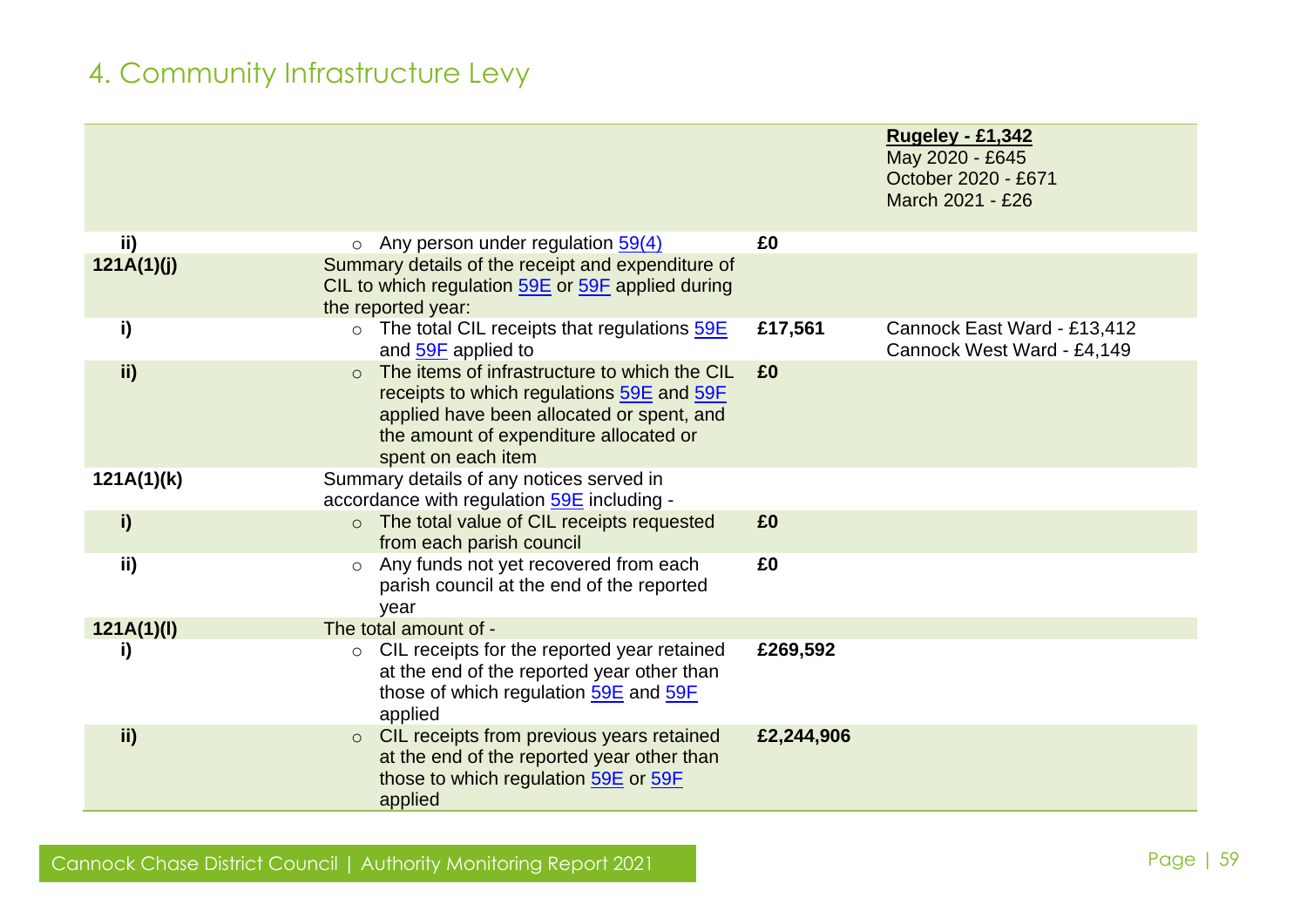| iii) | $\circ$ CIL receipts for the reported year to which<br>regulation 59E or 59F applied retained at<br>the end of the reported year | £17,561  |
|------|----------------------------------------------------------------------------------------------------------------------------------|----------|
| iv)  | $\circ$ CIL receipts from previous years to which<br>regulations 59E or 59F applied retained at<br>the end of the reported year  | £233,761 |

#### **CIL Regulations Explained**

#### <span id="page-59-0"></span>**Regulation 59A**

This regulation applies to that part of a chargeable development within the area of a local council. If a chargeable development falls within a local council area, the district council must pass on 15% of this receipt to the relevant local council (this is 25% if a neighbourhood plan has been adopted for that area). These receipts are transferred to local councils twice a year, in April and October. The following local councils fall within Cannock Chase District:

- o Rugeley Town Parish
- o Hednesford Town Parish
- **Bridgtown Parish**
- o Norton Canes Parish
- o Cannock Wood Parish
- o Brindley Heath Parish
- <span id="page-59-1"></span>o Brereton & Ravenhill Parish

#### **Regulation 59B**

This regulation applies when a charging authority has accepted a payment in kind. Any payments to a local council relating to a land or infrastructure payment must be paid to the local council as a monetary payment.

#### <span id="page-59-2"></span>**Regulation 59(4)**

For the proposes of this regulation, any reference to applying CIL includes a reference to causing it to be applied, and incudes passing CIL to another person to apply to funding the provision, improvement, replacement, operation, or maintenance of infrastructure.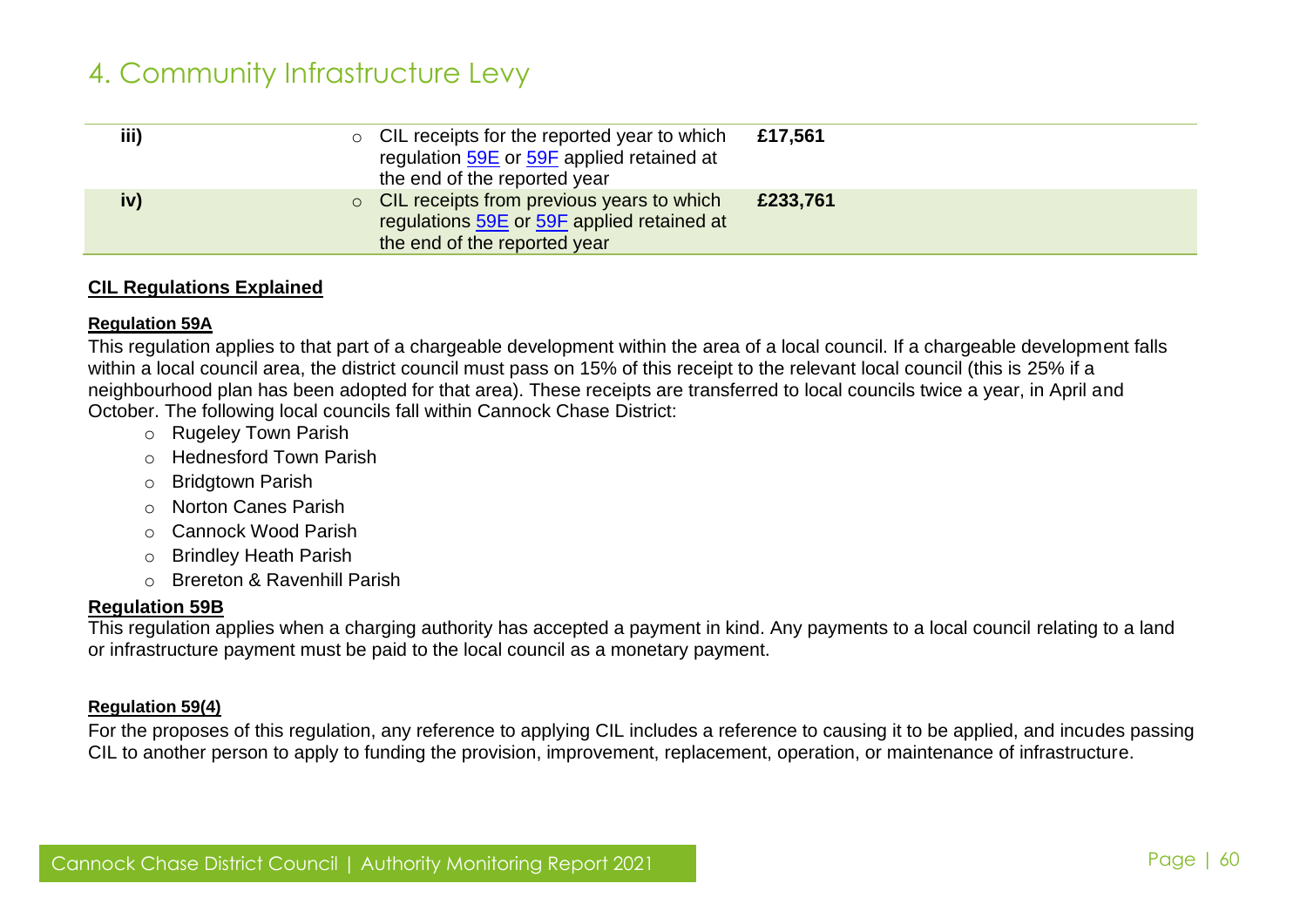#### <span id="page-60-1"></span>**Regulation 59E**

This regulation applies for when a charging authority has served a notice on a local council to repay some or all CIL receipts for one of the following reasons:

The local council has: -

- a) Not applied CIL funds to support the development of its area within 5 years of receipt (this is down to the collecting authorities discretion, local councils can bank receipts towards bigger projects)
- b) Has used CIL receipts for purposes that do not fit in with the following definition *'the provision, improvement, replacement, operation or maintenance of infrastructure or anything else that is concerned with addressing the demands that development places on an area.'*

#### <span id="page-60-2"></span>**Regulation 59F**

This regulation applies where a chargeable development does not fall in a parished area. The charging authority may use 15% of this CIL to support the relevant area by funding –

- a) The provision, improvement, replacement, operation, or maintenance of infrastructure or;
- b) Anything else that is concerned with addressing the demands that development places on an area

The following areas in Cannock Chase District are unparished:

- o Cannock East Ward
- o Cannock South Ward
- o Cannock North Ward
- o Cannock West Ward
- o Rawnsley Ward

The 15% neighbourhood portion for these areas will be allocated in consultation with the relevant ward members and delivered dependant on the relevant team's capacity and resources.

#### <span id="page-60-0"></span>**Regulation 61**

A charging authority may apply CIL to administrative expenses incurred in connection with CIL. This shall not exceed 5% of the CIL receipts received.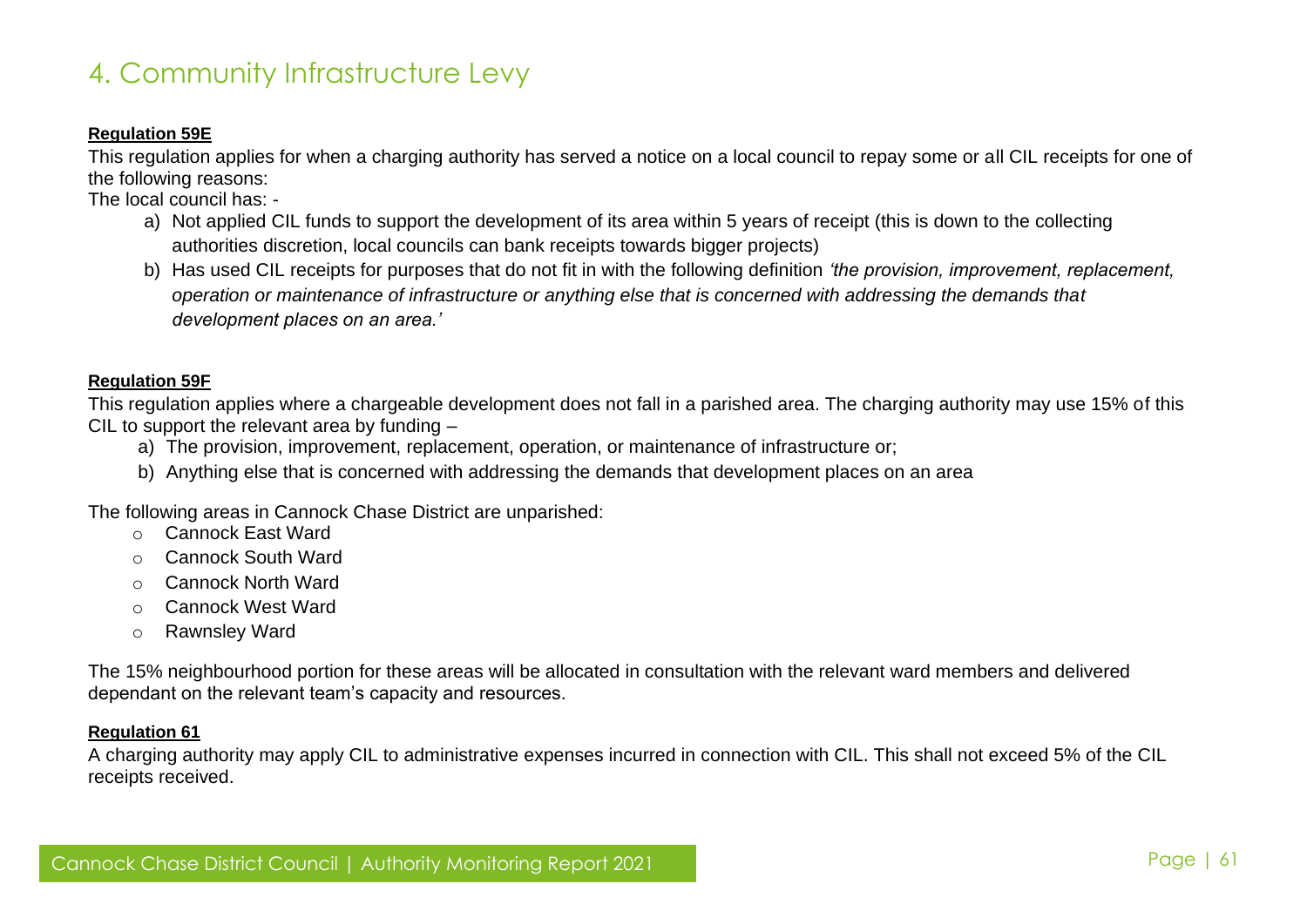# 5. Duty To Cooperate

#### **Duty to Cooperate**

Section 110 of the Localism Act sets out the duty to co-operate and requires authorities to "engage constructively, actively and on an on-going basis". Local Planning Authorities (LPAs), County Councils, and prescribed bodies (as set out in Local Planning Regulations) must cooperate to maximise the effectiveness of activities which relate to the preparation of development plan documents – where these activities relate to a strategic matter. Strategic matters are defined as those which relate to development (use of land and infrastructure) which have a significant impact on at least two planning areas. Local planning authorities must give details of what action they have taken under the duty to co-operate to their communities in their Authority Monitoring Reports.

In addition to planning authorities, the following public bodies are the prescribed bodies in the Localism Act, relevant to Cannock Chase District:

- Environment Agency
- Historic England
- Natural England
- Civil Aviation Authority
- Homes England (formerly Homes and Communities Agency)
- Clinical commissioning groups & NHS Commissioning Board
- Office of Rail and Road (formerly the Office of the Rail Regulator)
- Highways England (formerly Highways Agency)
- Highway Authorities (in the case of Cannock Chase District this is Staffordshire County Council)

The Localism Act also requires local planning authorities to have regard to Local Enterprise Partnerships and Local Nature Partnerships.

As part of the requirements of the Local Plan (Part 1) prior to its adoption in June 2014 the Council undertook a wealth of activities with regards to the Duty to Cooperate. These activities are summarised in the evidence base to the Local Plan (Part 1) - see 'Duty to Cooperate Report, 2013'.

Following the adoption of the Local Plan (Part 1), the Council has continued to engage under the Duty to Cooperate in relation to the following key strategic matters and with the following key prescribed bodies in this monitoring year (see table on next page).